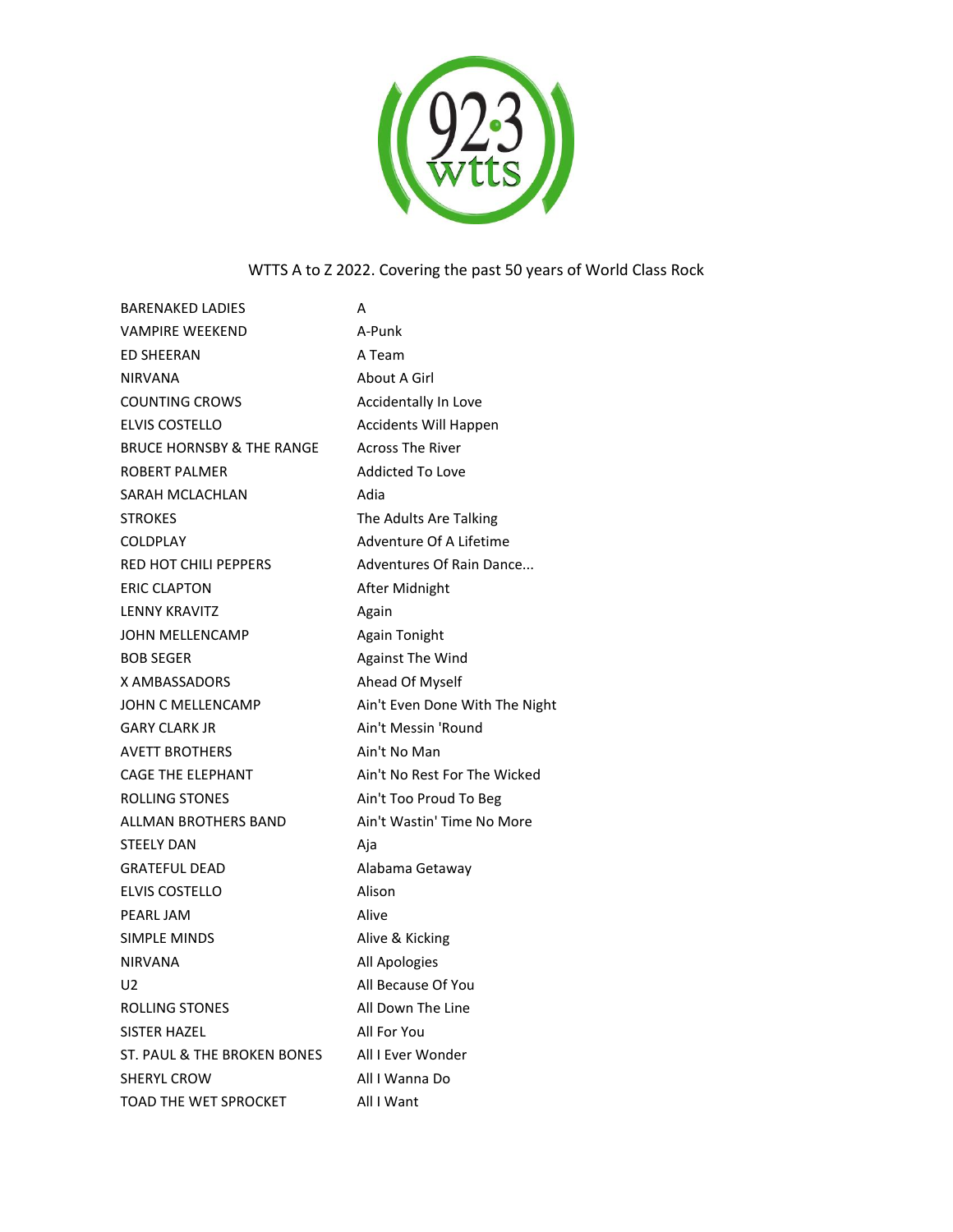

U2 All I Want Is You CARS All Mixed Up WEEZER All My Favorite Songs f/AJR THE REVIVALISTS All My Friends LED ZEPPELIN All My Love TODD SNIDER Alright Guy DON HENLEY All She Wants To Do Is Dance SMASH MOUTH All Star SIMPLE MINDS All The Things She Said KILLERS **All These Things That I've ...** STING All This Time HEAD AND THE HEART All We Ever Knew RAG'N'BONE MAN All You Ever Wanted OF MONSTERS AND MEN Alligator GIN BLOSSOMS Allison Road HOZIER Almost (Sweet Music) EAGLES Already Gone GRATEFUL DEAD Althea DEL AMITRI **Always The Last To Know** 311 Amber TOM PETTY/HEARTBREAKERS American Girl COUNTING CROWS American Girls LENNY KRAVITZ **American Woman** GUSTER Amsterdam NATHANIEL RATELIFF And It's Still Alright TALKING HEADS And She Was SARAH MCLACHLAN **Angel** ROBERT PLANT **Angel Dance** U2 Angel Of Harlem LUMINEERS Angela ELVIS COSTELLO **Angels Wanna Wear My Red...** ROLLING STONES Angie NEON TREES Animal WALK THE MOON Anna Sun PINK FLOYD **Another Brick In The Wall (Pt II)** AVETT BROTHERS Another Is Waiting QUEEN Another One Bites The Dust WHO **Another Tricky Day**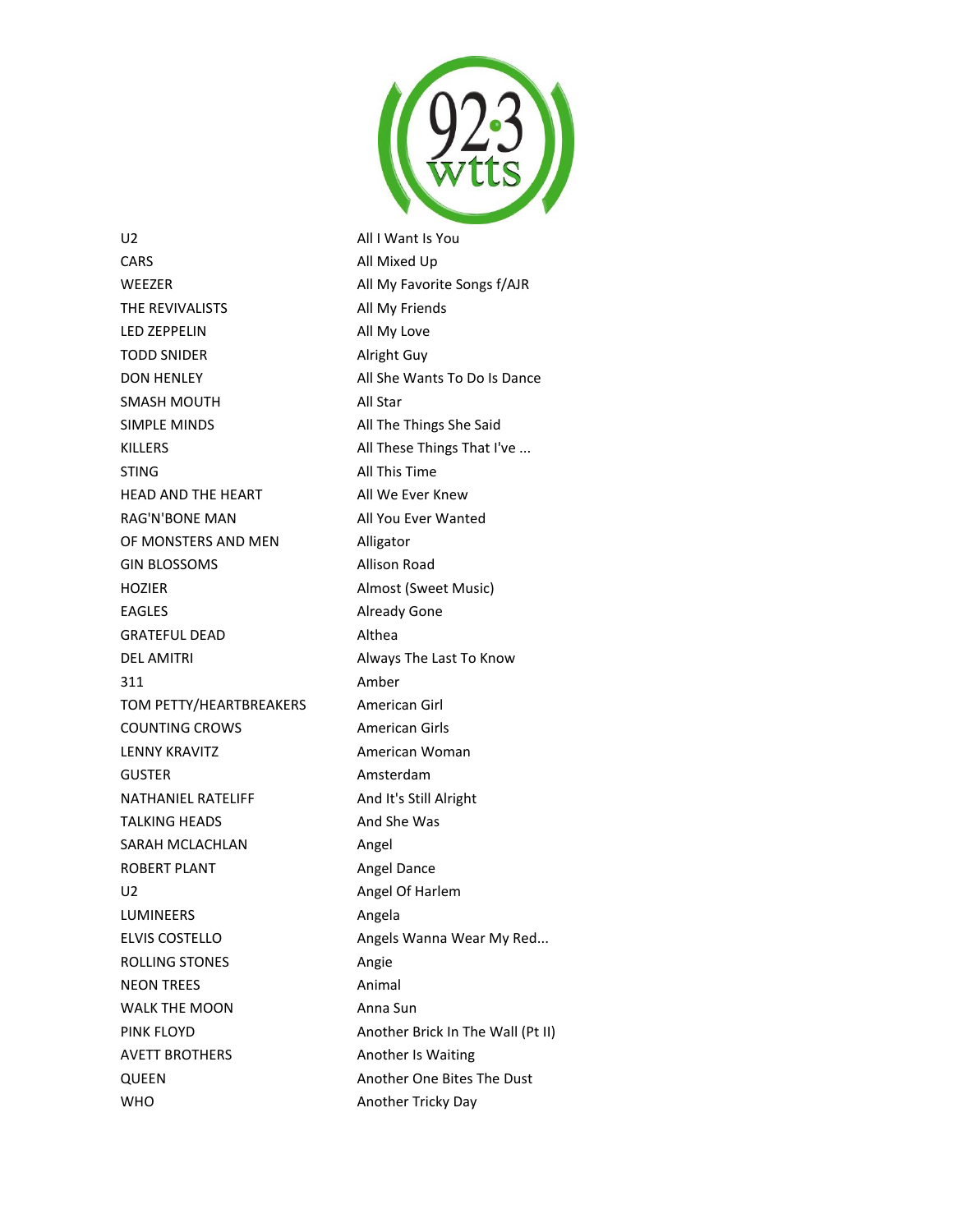

DAVE MATTHEWS BAND Ants Marching STEELY DAN Any Major Dude Will Tell You SHERYL CROW **Anything But Down** ERIC CLAPTON Anything For Your Love TOM PETTY/HEARTBREAKERS Anything That's Rock'N'Roll ST. PAUL & THE BROKEN BONES Apollo STEVE WINWOOD Arc Of A Diver JET Are You Gonna Be My Girl LENNY KRAVITZ **Are You Gonna Go My Way** KINGS OF LEON Around The World DAVID BOWIE Ashes To Ashes JACK JOHNSON At Or With Me JOHN C MELLENCAMP Authority Song ROXY MUSIC **Avalon** MUMFORD & SONS Babel ROBERT BRADLEY Baby CHRIS ISAAK Baby Did A Bad Bad Thing THE RECORD COMPANY Baby I'm Broken (2017) DAVID GRAY Babylon STEELY DAN Babylon Sisters MATCHBOX 20 Back 2 Good STEVE WINWOOD Back In The High Life Again DAVID GRAY Back In The World PRETENDERS Back On The Chain Gang MEAT PUPPETS Backwater U2 Bad LEON BRIDGES Bad Bad News BASTILLE BASTILLE ROBERT PALMER Bad Case Of Loving You... STROKES Bad Decisions IMAGINE DRAGONS Bad Liar ERIC CLAPTON Bad Love PAUL MCCARTNEY Band On The Run KINGS OF LEON The Bandit T REX Bang A Gong (Get It On) R.E.M. Bang And Blame TODD RUNDGREN Bang The Drum All Day

DUNCAN SHEIK Barely Breathing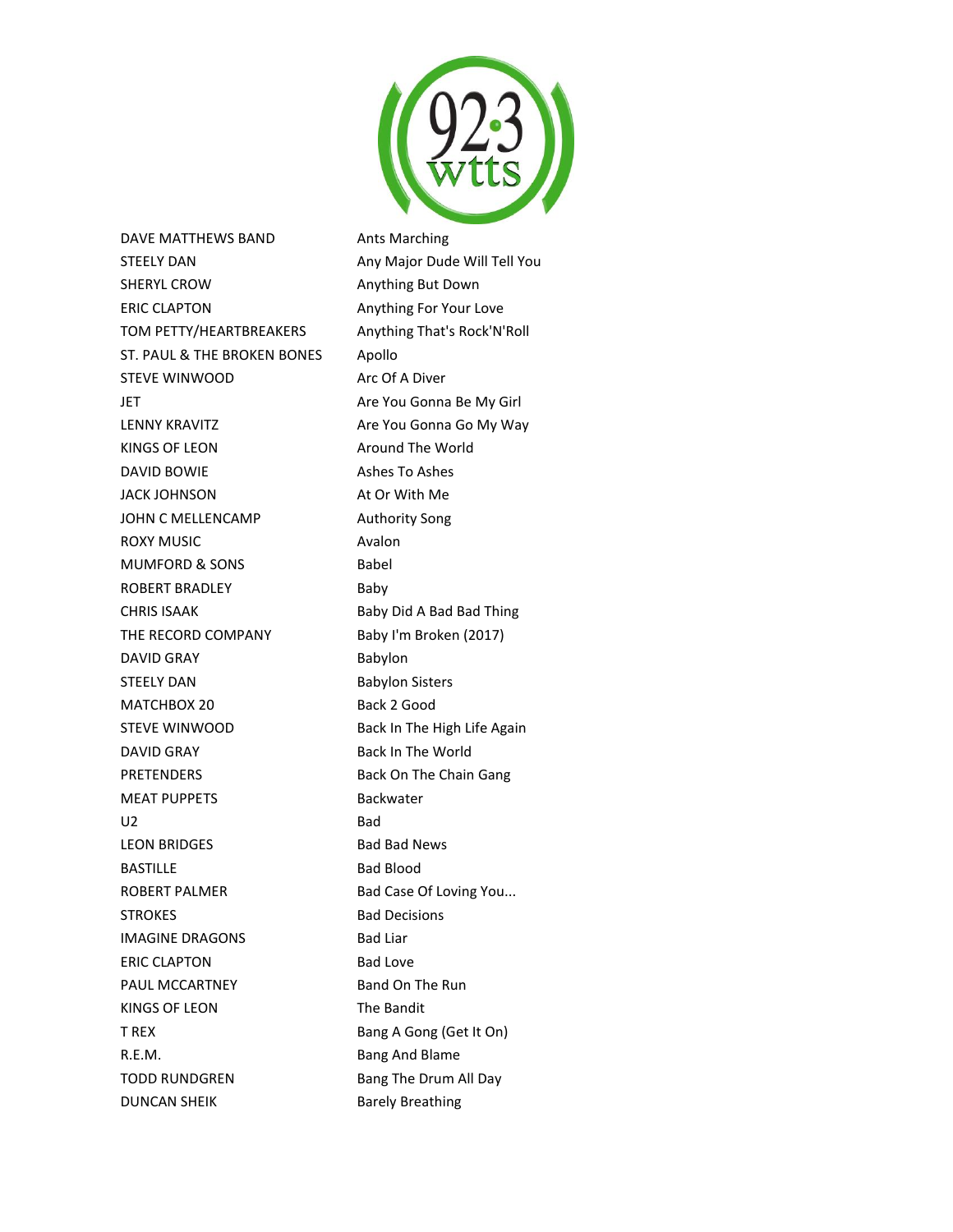

GUSTER Barrel Of A Gun (4,3,2,1) CIVIL WARS Barton Hollow GREEN DAY Basket Case BARENAKED LADIES Be My Yoko Ono AUDIOSLAVE Be Yourself LYLE LOVETT Bears ROLLING STONES Beast Of Burden MOBY Beautiful JOHN LENNON Beautiful Boy (Darling Boy) U2 Beautiful Day SHAWN MULLINS Beautiful Wreck PATTI SMITH GROUP Because The Night MIDNIGHT OIL **Beds** Are Burning JANE'S ADDICTION Been Caught Stealing ERIC CLAPTON Before You Accuse Me RAY LAMONTAGNE & PARIAH DOGS Beg Steal Or Borrow JOHN MAYER Belief MUMFORD & SONS Believe **IMAGINE DRAGONS** Believer MUMFORD & SONS Beloved ELTON JOHN Bennie And The Jets MATCHBOX TWENTY Bent AMERICAN AUTHORS Best Day Of My Life FOO FIGHTERS Best Of You CITIZEN KING Better Days (& The Bottom...) DERMOT KENNEDY Better Days GOO GOO DOLLS Better Days PEARL JAM Better Man COLLECTIVE SOUL Better Now JOHN BUTLER TRIO Better Than WEEZER Beverly Hills LEON BRIDGES Beyond QUEEN Bicycle Race STONE TEMPLE PILOTS Big Empty ROBERT PLANT Big Log FOO FIGHTERS Big Me PETER GABRIEL Big Time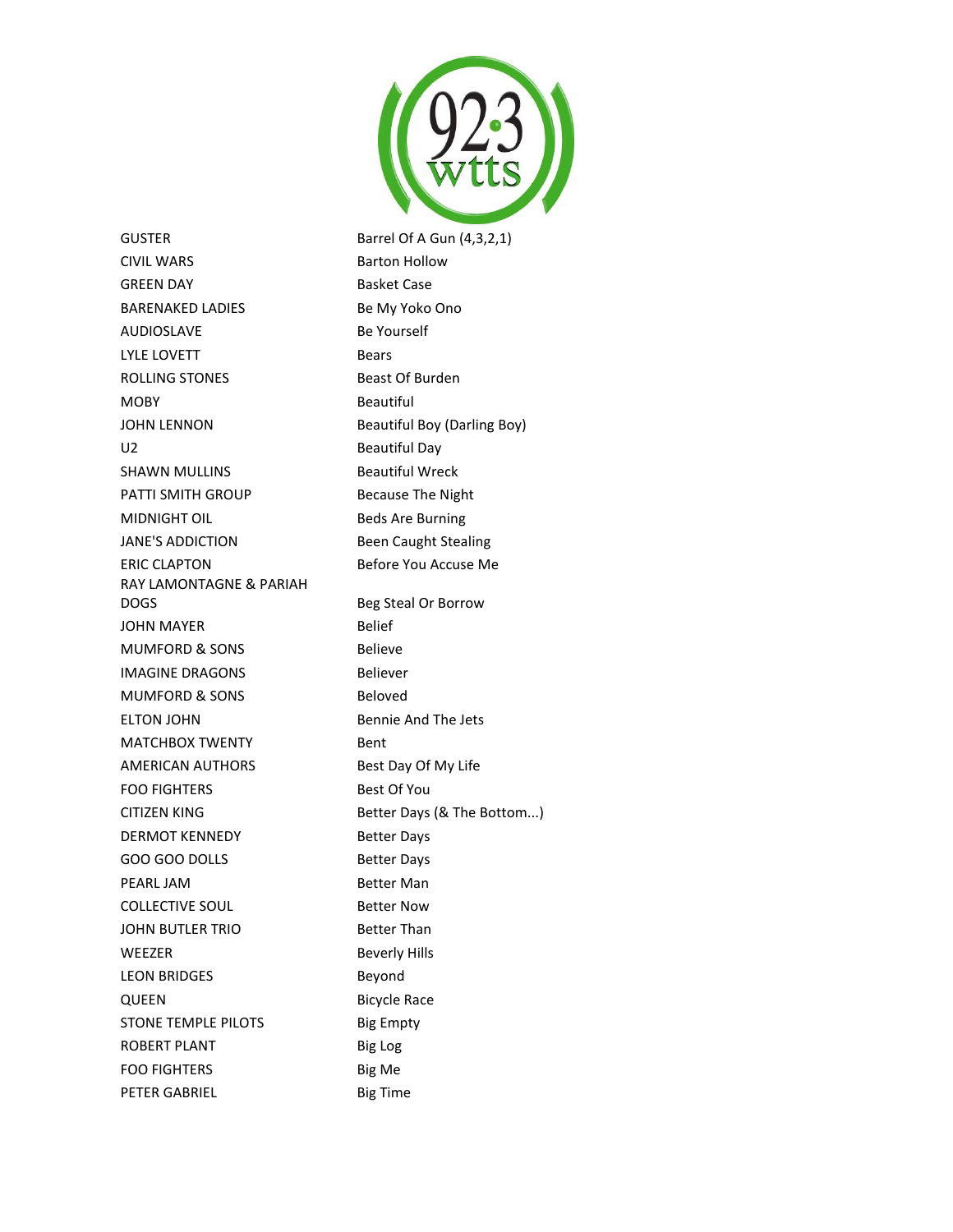

COUNTING CROWS Big Yellow Taxi f/V. Carlton JOHN MAYER Bigger Than My Body CIVIL WARS Birds Of A Feather PHISH Birds Of A Feather VERVE **Bitter Sweet Symphony** BILLY IDOL Bitter Taste BIG HEAD TODD & THE MONSTERS Bittersweet R.E.M. Bittersweet Me PEARL JAM Black GOO GOO DOLLS Black Balloon SOUNDGARDEN Black Hole Sun CAGE THE ELEPHANT Black Madonna ALANNAH MYLES Black Velvet DOOBIE BROTHERS Black Water GEORGE EZRA Blame It On Me MUMFORD & SONS Blind Leading The Blind MANFRED MANN Blinded By The Light VIOLENT FEMMES Blister In The Sun RAMONES Blitzkrieg Bop SMITHEREENS Blood And Roses DAVID BOWIE Blue Jean BECK Blue Moon KENNY WAYNE SHEPHERD Blue On Black ALLMAN BROTHERS BAND Blue Sky MIDNIGHT OIL Blue Sky Mine SMITHEREENS Blues Before And After STEELY DAN Bodhisattva DANDY WARHOLS Bohemian Like You QUEEN Bohemian Rhapsody STEVIE WONDER Boogie On Reggae Woman JOHN LEE HOOKER Boom Boom '92 MARK KNOPFLER Boom Like That BRUCE SPRINGSTEEN Born In The U.S.A. BRUCE SPRINGSTEEN Born To Run JACKSON BROWNE Boulevard

KT TUNSTALL Black Horse & The Cherry Tree GREEN DAY **Boulevard Of Broken Dreams**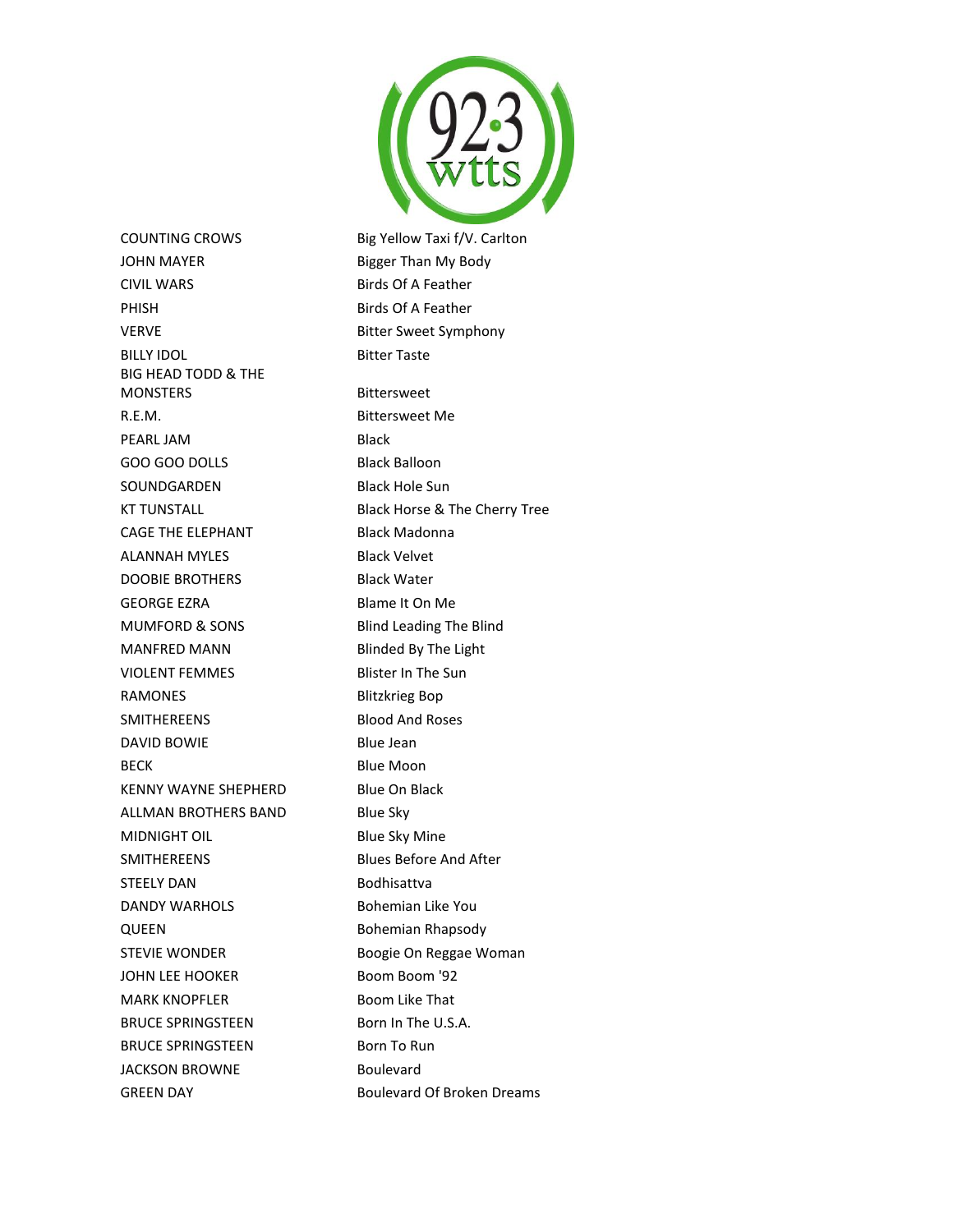

WILCO Box Full Of Letters DON HENLEY Boys Of Summer PINK FLOYD **Brain Damage** PINK FLOYD **Example 20 FLOYD** STING **Brand New Day** PRETENDERS Brass In Pocket (I'm Special) TOM PETTY/HEARTBREAKERS Breakdown DEEP BLUE SOMETHING Breakfast At Tiffany's SUPERTRAMP Breakfast In America RED HOT CHILI PEPPERS Breaking The Girl BARENAKED LADIES Brian Wilson BEN FOLDS FIVE Brick MATCHBOX TWENTY Bright Lights AQUALUNG Brighter Than Sunshine LUMINEERS Brightside MELISSA ETHERIDGE Bring Me Some Water LOVELYTHEBAND Broken BIG HEAD TODD & THE MONSTERS Broken Hearted Savior JACK JOHNSON Bubble Toes COLBIE CAILLAT Bubbly BOB DYLAN BUCkets Of Rain GEORGE EZRA Budapest WEEZER Buddy Holly BOB MARLEY & THE WAILERS Buffalo Soldier SARAH MCLACHLAN Building A Mystery U2 Bullet The Blue Sky BEN HARPER Burn To Shine TALKING HEADS Burning Down The House BLUES TRAVELER But Anyway CAAMP By And By CARS Bye Bye Love DECEMBERISTS Calamity Song PHANTOM PLANET California RED HOT CHILI PEPPERS Californication BLONDIE Call Me ST. PAUL & THE BROKEN BONES Call Me SNOW PATROL Called Out In The Dark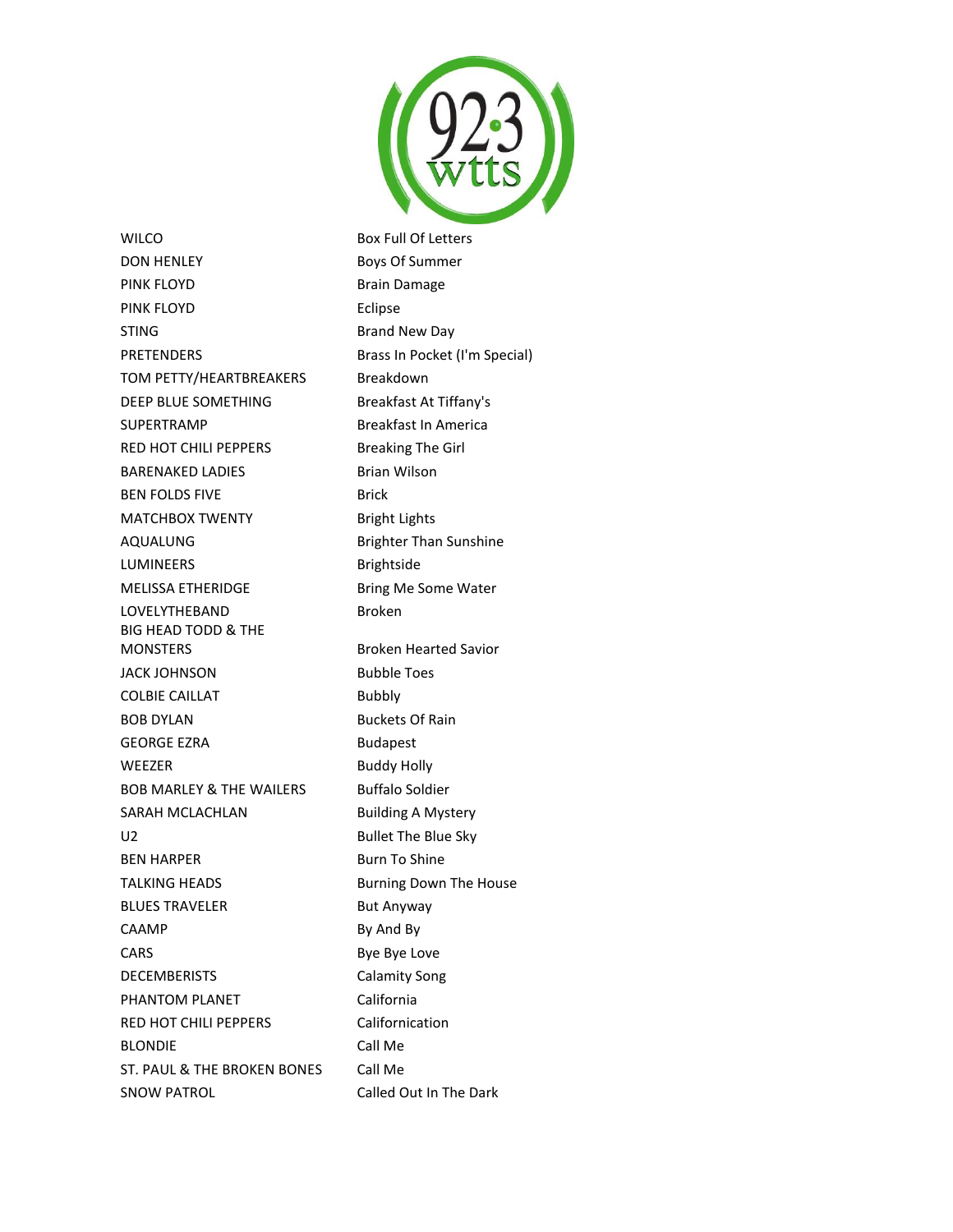

TRAIN Calling All Angels DIRE STRAITS Calling Elvis PETE YORN Calm Down FLEET FOXES Can I Believe You DAYGLOW Can I Call You Tonight? SPOON Can I Sit Next To You TODD RUNDGREN Can We Still Be Friends POLICE **Canary In A Coal Mine** ELTON JOHN Candle In The Wind 10,000 MANIACS Candy Everybody Wants CARS Candy-O BREEDERS Cannonball SHERYL CROW Can't Cry Anymore WIDESPREAD PANIC Can't Get High R.E.M. Can't Get There From Here LUCINDA WILLIAMS Can't Let Go WILCO Can't Stand It POLICE Can't Stand Losing You US3 Cantaloop (Flip Fantasia) NATALIE MERCHANT Carnival FUN. Carry On GARY NUMAN Cars RAYLAND BAXTER Casanova ED SHEERAN Castle On The Hill BAND OF HORSES Casual Party DEATH CAB FOR CUTIE Cath KILLERS Caution MUMFORD & SONS The Cave ANDREW MCMAHON IN WILDERNESS Cecilia And The Satellite WILD FEATHERS The Ceiling JOHN FOGERTY Centerfield J. GEILS BAND Centerfold FLEETWOOD MAC Chain, The OASIS Champagne Supernova TRACY CHAPMAN Change THE REVIVALISTS Change ERIC CLAPTON Change The World SHERYL CROW Change Would Do You Good, A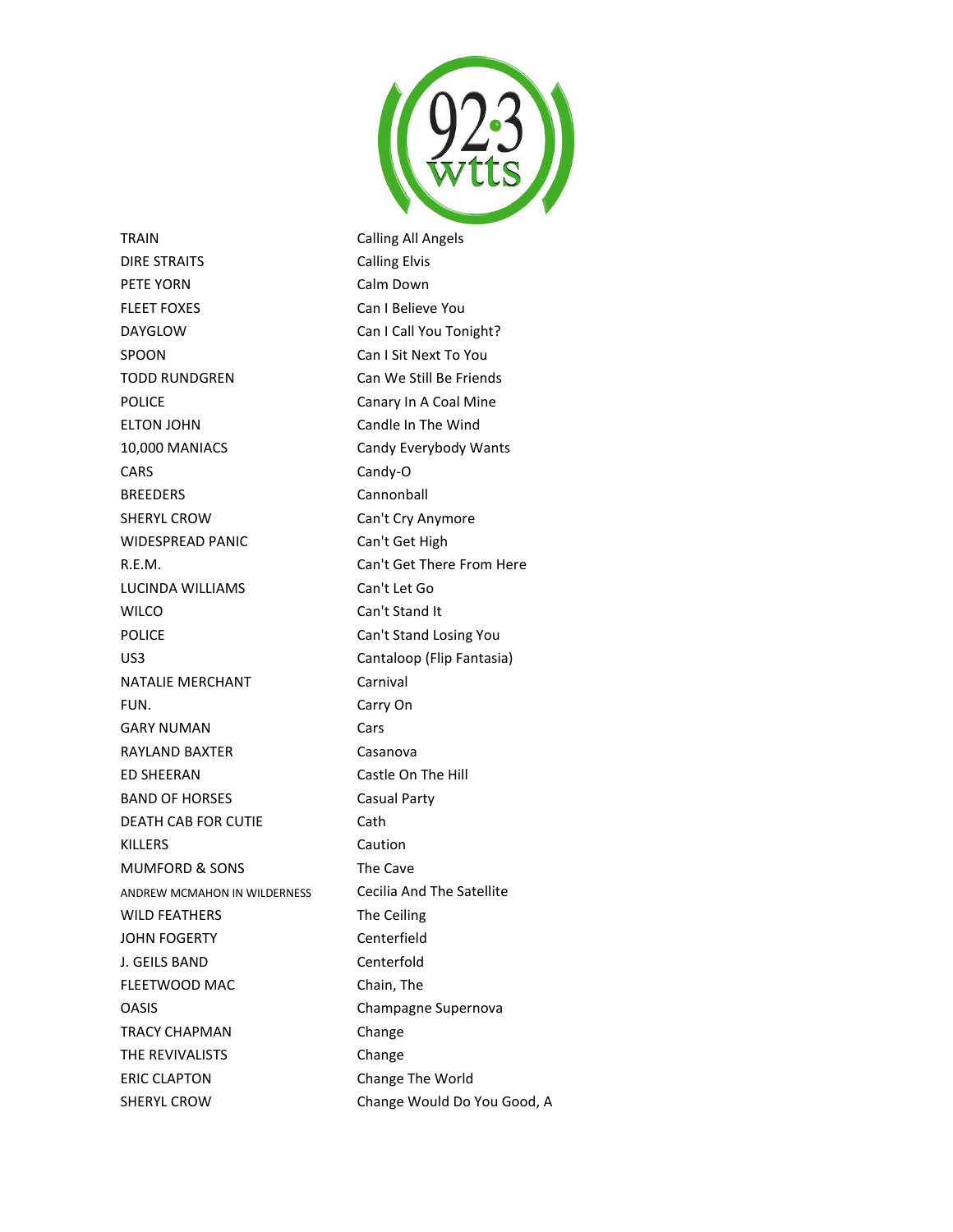

SNOW PATROL **Chasing Cars** NORAH JONES Chasing Pirates ZZ TOP Cheap Sunglasses JOHN C MELLENCAMP Check It Out JOHN C MELLENCAMP Cherry Bomb DAVID BOWIE China Girl DOOBIE BROTHERS China Grove SNOW PATROL Chocolate THE 1975 Chocolate RICKIE LEE JONES Chuck E's In Love CAGE THE ELEPHANT Cigarette Daydreams SOUL COUGHING Circles HEAD AND THE HEART City Of Angels U2 City of Blinding Lights CLASH Clampdown JOHN MAYER Clarity LUMINEERS Cleopatra COLDPLAY Clocks CURE Close To Me INDIGO GIRLS Closer To Fine BODEANS Closer To Free SEMISONIC Closing Time ERIC CLAPTON Cocaine CHRIS STAPLETON Cold CAGE THE ELEPHANT Cold Cold Cold FOO FIGHTERS Cold Day In The Sun MICHAEL KIWANUKA Cold Little Heart STEVIE RAY VAUGHAN Cold Shot MILKY CHANCE Colorado ROCCO DELUCA & THE BURDEN Colorful BLACK PUMAS Colors CAGE THE ELEPHANT Come A Little Closer COUNTING CROWS Come Around NIRVANA Come As You Are DEXYS MIDNIGHT RUNNERS Come On Eileen MATT NATHANSON Come On Get Higher PAUL MCCARTNEY Come On To Me MELISSA ETHERIDGE Come To My Window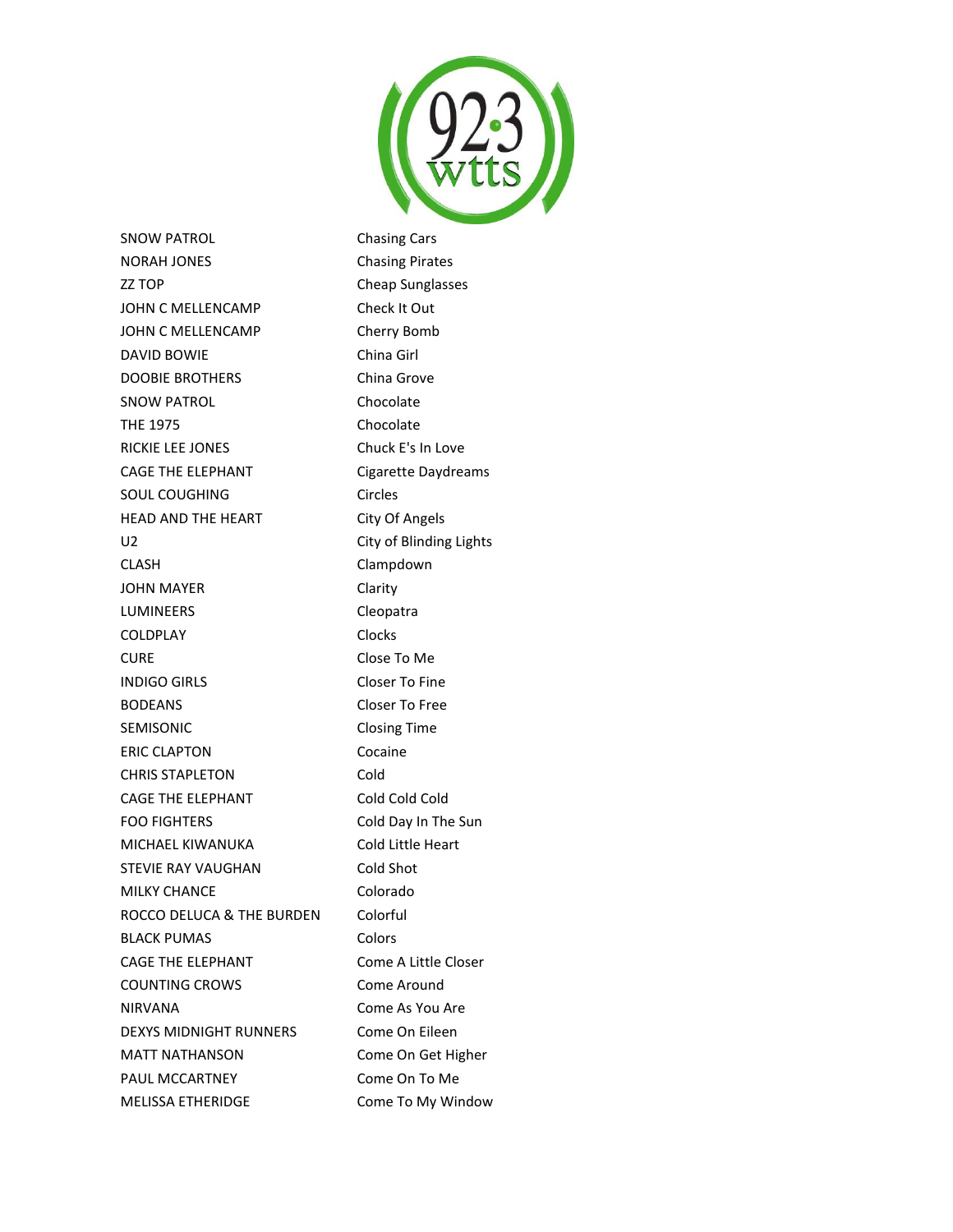

KONGOS **Come With Me Now** NEIL YOUNG Comes A Time PINK FLOYD Comfortably Numb LEON BRIDGES Coming Home STEREO MC'S
STEREO MC'S
S K.D. LANG Constant Craving STEVE EARLE Copperhead Road PEARL JAM Corduroy TORI AMOS Cornflake Girl BOB MARLEY & THE WAILERS Could You Be Loved CLIMAX BLUES BAND Couldn't Get It Right STEVIE RAY VAUGHAN Couldn't Stand The Weather DISHWALLA Counting Blue Cars ONEREPUBLIC Counting Stars SNOW PATROL **Crack The Shutters** DAVE MATTHEWS BAND Crash Into Me GNARLS BARKLEY Crazy SEAL Crazy QUEEN Crazy Little Thing Called Love HEART Crazy On You RADIOHEAD Creep STONE TEMPLE PILOTS Creep FIONA APPLE Criminal DEATH CAB FOR CUTIE Crooked Teeth STEVIE RAY VAUGHAN Crossfire JOHN C MELLENCAMP Crumblin' Down LED ZEPPELIN The Crunge DAVE MATTHEWS BAND Crush JOHN HIATT Cry Love LIVING COLOUR Cult Of Personality WANG CHUNG Dance Hall Days LED ZEPPELIN Dancing Days BRUCE SPRINGSTEEN Dancing In The Dark BILLY IDOL **Dancing With Myself** BIG DATA **Dangerous f/Joywave** CARS Dangerous Type RED HOT CHILI PEPPERS Dani California ELTON JOHN Daniel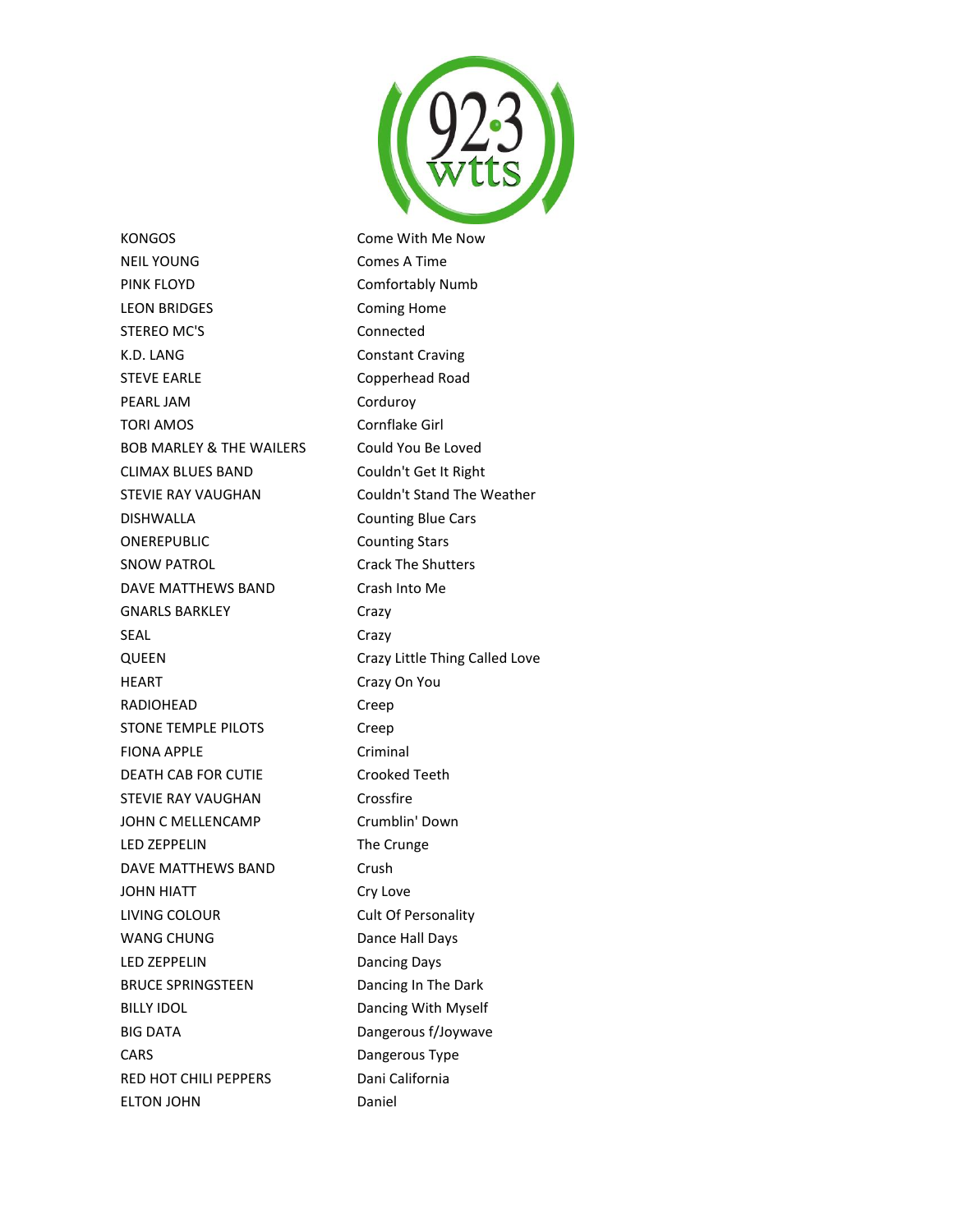

RICKIE LEE JONES Danny's All-Star Joint GEORGE HARRISON Dark Horse RED HOT CHILI PEPPERS Dark Necessities MODEST MOUSE Dashboard PEARL JAM Daughter JOHN MAYER Daughters COUNTING CROWS Daylight Fading VAN MORRISON Days Like This POLICE De Do Do Do, De Da Da Da STEELY DAN Deacon Blues OINGO BOINGO Dead Man's Party COLLECTIVE SOUL December IMAGINE DRAGONS Demons EAGLES Desperado INXS Devil Inside BECK Devil's Haircut DAVID BOWIE Diamond Dogs BEN HARPER Diamonds On The Inside WALLFLOWERS The Difference DON HENLEY DIrty Laundry STEELY DAN Dirty Work SMASHING PUMPKINS Disarm ABSOFACTO Dissolve CAKE The Distance SPOON Do I Have To Talk You Into It ARCTIC MONKEYS Do I Wanna Know? STEELY DAN Do It Again SPOON Do You GUSTER Do You Love Me FLAMING LIPS Do You Realize?? LISA LOEB/NINE STORIES Do You Sleep JACKSON BROWNE Doctor My Eyes STEELY DAN Doctor Wu AUDIOSLAVE Doesn't Remind Me FLORENCE + THE MACHINE Dog Days Are Over SUBLIME Doin' Time

BRUCE SPRINGSTEEN Darkness On The Edge Of Town PAUL SIMON Diamonds On The Soles Of Her Shoes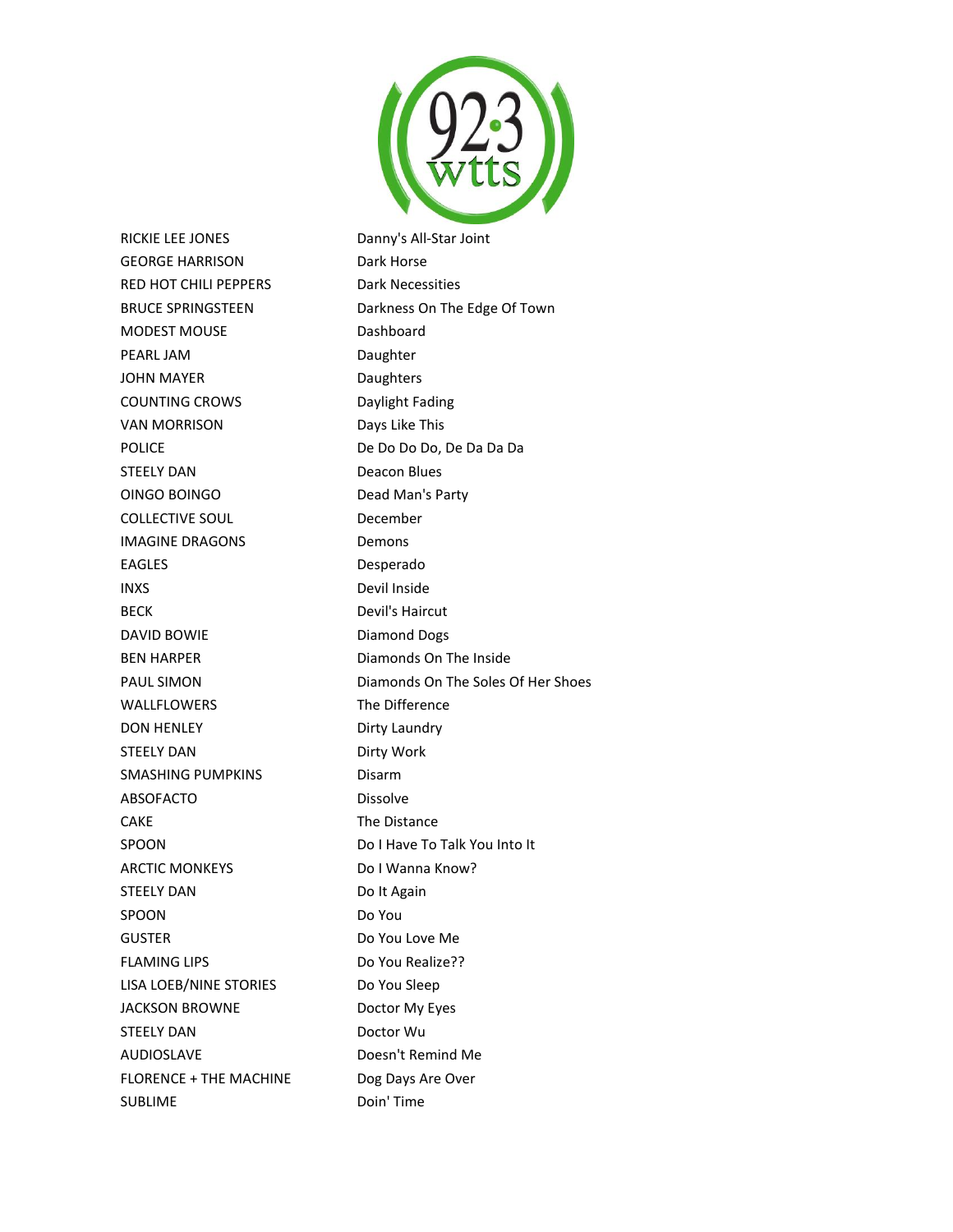

ELECTRIC LIGHT ORCHESTRA Don't Bring Me Down INXS Don't Change TOM PETTY/HEARTBREAKERS Don't Come Around Here No More TOM PETTY/HEARTBREAKERS Don't Do Me Like That CROWDED HOUSE Don't Dream It's Over PRETENDERS Don't Get Me Wrong NORAH JONES Don't Know Why MILKY CHANCE & JACK JOHNSON Don't Let Me Down OASIS Don't Look Back In Anger CHRIS ISAAK Don't Make Me Dream About You NO DOUBT Don't Speak POLICE Don't Stand So Close To Me FLEETWOOD MAC Don't Stop STEELY DAN Don't Take Me Alive ALABAMA SHAKES Don't Wanna Fight SPOON Don't You Evah SIMPLE MINDS Don't You (Forget About Me) ROLLING STONES Doo Doo Doo Doo Doo Doo... DECEMBERISTS Down By The Water HEAD AND THE HEART Down In The Valley DIRE STRAITS Down To The Waterline MEN AT WORK Down Under PHISH Down With Disease AEROSMITH Dream On BECK Dreams CRANBERRIES Dreams FLEETWOOD MAC Dreams CARS Drive INCUBUS Drive R.E.M. Drive JOHN HIATT Drive South POLICE Driven To Tears R.E.M. Driver 8 TRAIN Drops Of Jupiter SON VOLT Drown NIRVANA Dumb LED ZEPPELIN D'Yer Mak'er PAUL WESTERBERG Dyslexic Heart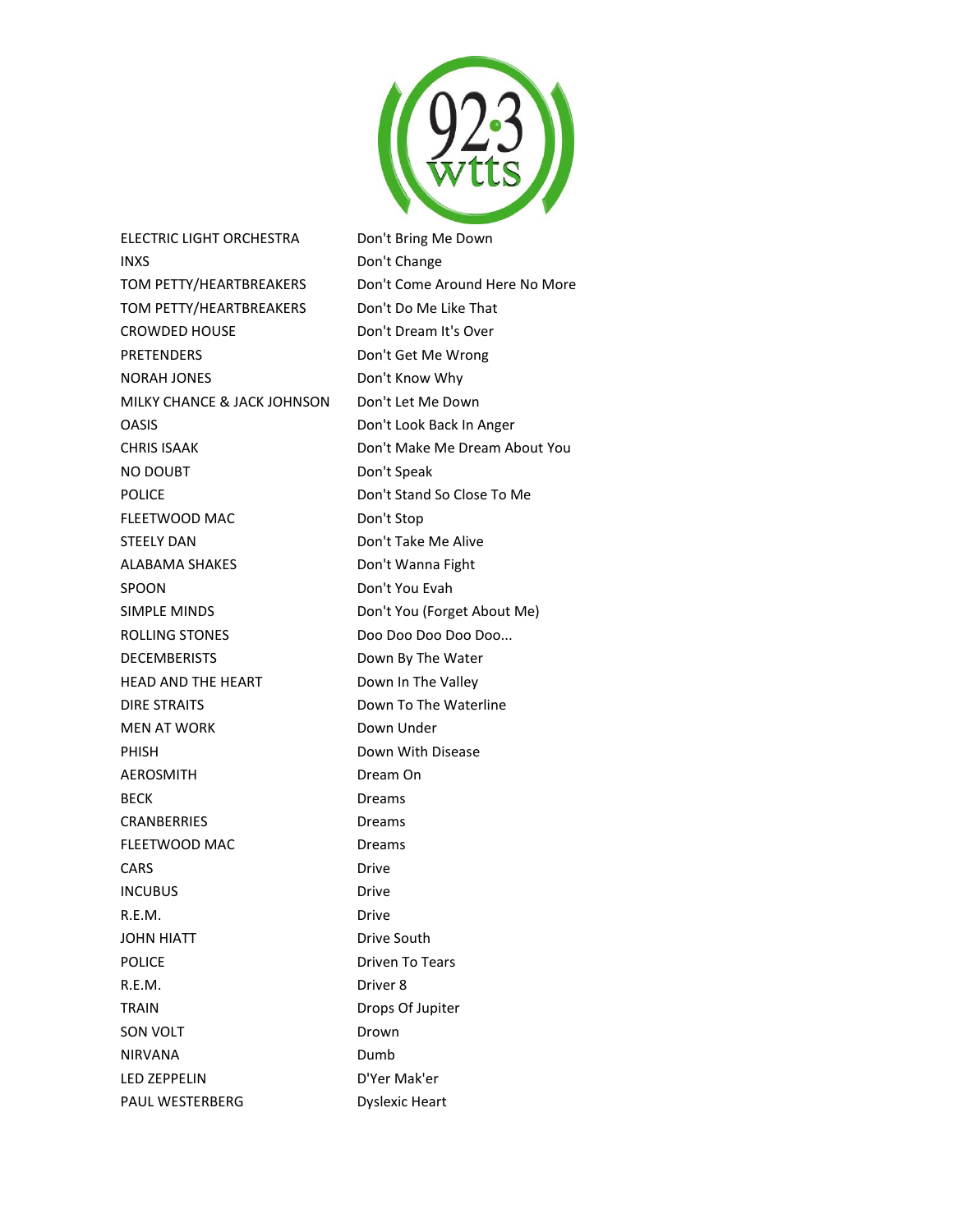

ADELE Easy On Me STEVIE NICKS Edge Of Seventeen COUNTING CROWS Einstein On The Beach PEARL JAM **Elderly Woman Behind The...** LOW MILLIONS Eleanor BORNS **Electric Love** U2 Elevation COUNTING CROWS Elevator Boots WHO **Eminence Front** STEVIE RAY VAUGHAN Empty Arms DON HENLEY The End Of The Innocence TRAVELING WILBURYS End Of The Line DEPECHE MODE Enjoy The Silence SANTANA Europa (Earth's Cry ...) U2 **Even Better Than The Real ...** PEARL JAM **Even Flow** TOM PETTY/HEARTBREAKERS Even The Losers FOO FIGHTERS Everlong POLICE **Every Breath You Take** BRUCE HORNSBY & THE RANGE Every Little Kiss POLICE **Every Little Thing She Does...** SUGAR RAY **Every Morning** COLDPLAY Every Teardrop Is A Waterfall R.E.M. Everybody Hurts NEON TREES Everybody Talks KEANE **Exerybody's Changing** DAVE MATTHEWS BAND Everyday ELVIS COSTELLO Everyday I Write The Book SHERYL CROW **Everyday Is A Winding Road** MICHAEL FRANTI & SPEARHEAD Everyone Deserves Music WILCO **Everyone Hides** DOG'S EYE VIEW Everything Falls Apart ARCADE FIRE **Example 20 Finally Reserve Fig. 2016** Everything Now VERTICAL HORIZON Everything You Want ELECTRIC LIGHT ORCHESTRA Evil Woman WARREN ZEVON Excitable Boy

TEARS FOR FEARS **EXECUTE:** Everybody Wants To Rule The World ELLE KING Ex's And Oh's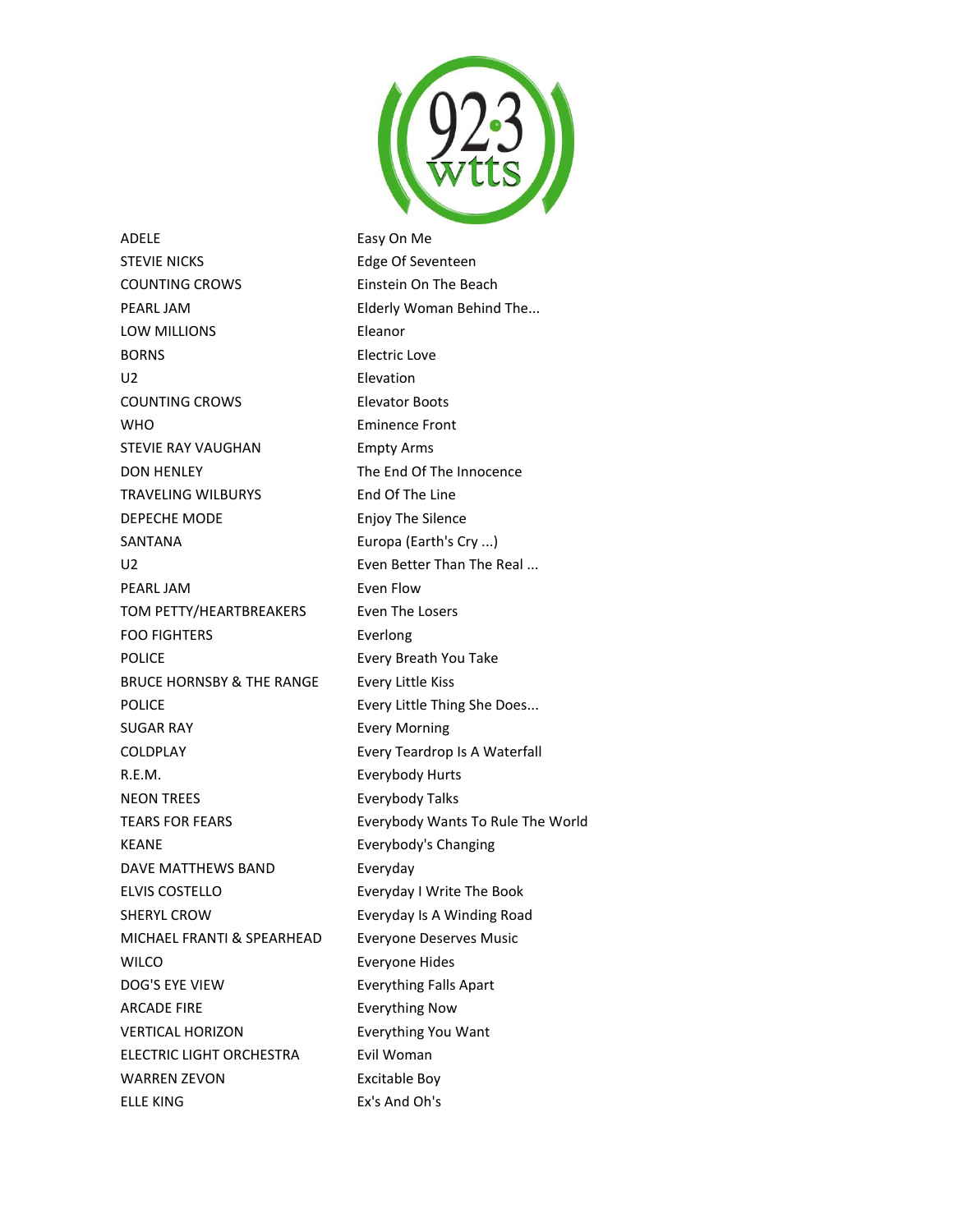

BILLY IDOL **Eyes Without A Face** GUSTER Fa Fa TOM PETTY **A Face In The Crowd** MAZZY STAR Fade Into You TOAD THE WET SPROCKET Fall Down R.E.M. Fall On Me DAVID BOWIE Fame ROLLING STONES Far Away Eyes CURE Fascination Street TRACY CHAPMAN Fast Car GORILLAZ Feel Good Inc PORTUGAL. THE MAN Feel It Still BAD COMPANY Feel Like Makin' Love BLACK KEYS Fever REGINA SPEKTOR Fidelity STING Fields Of Gold STEVE WINWOOD Finer Things R.E.M. Finest Worksong BLACK PUMAS Fire VANCE JOY Fire And The Flood ANDREW MCMAHON IN WILDERNESS Fire Escape CANNONS Fire For You GRATEFUL DEAD Fire On The Mountain COLD WAR KIDS First SHERYL CROW First Cut Is The Deepest BAKAR 1st Time WHO 5:15 COLDPLAY Fix You HARVEY DANGER Flagpole Sitta JACK JOHNSON Flake MODEST MOUSE Float On JARS OF CLAY Flood SUGAR RAY Fly LENNY KRAVITZ Fly Away STEVE MILLER Fly Like An Eagle STEELY DAN FM IMAGINE DRAGONS Follow You GIN BLOSSOMS Follow You Down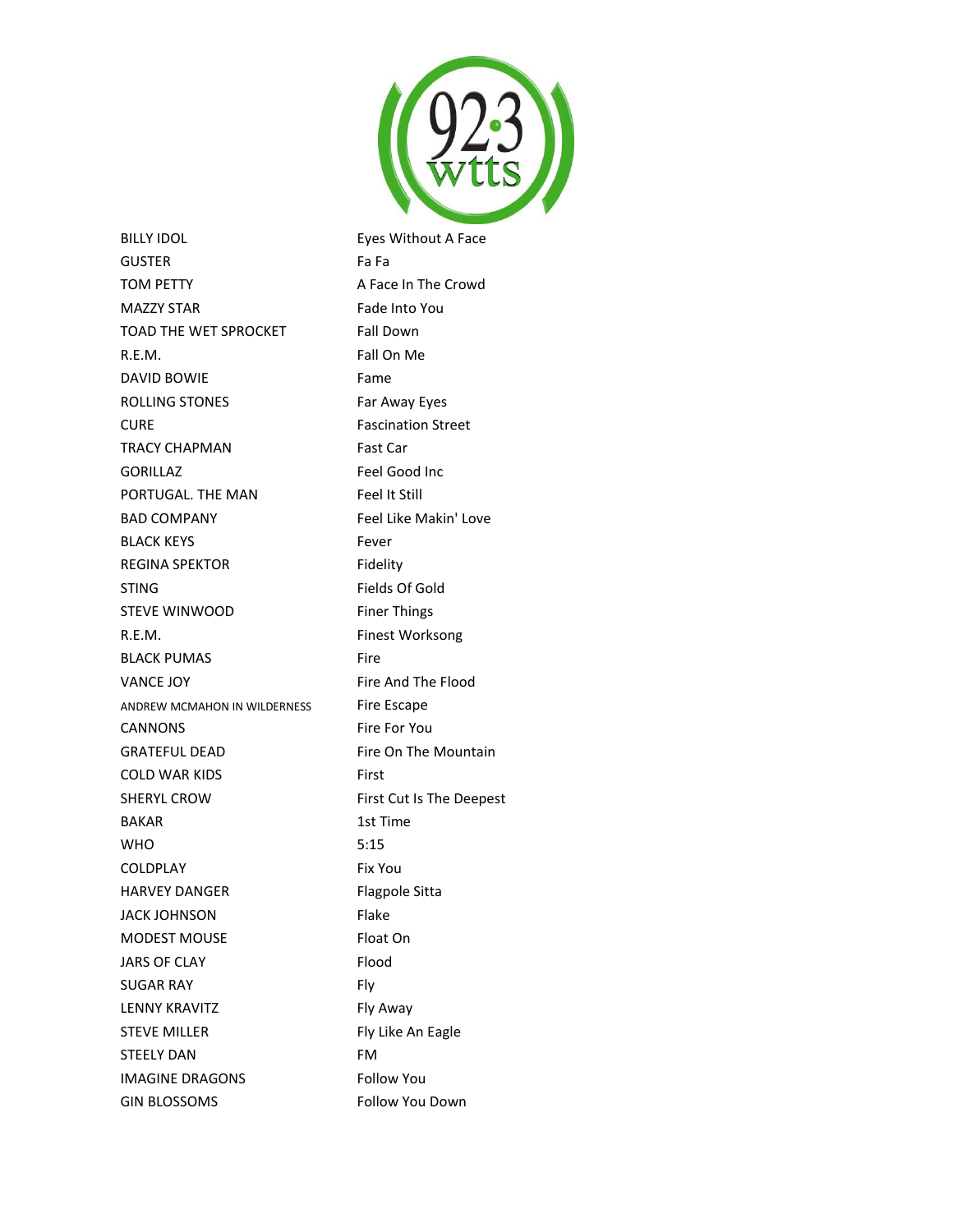

GENESIS **Follow You Follow Me** LORD HURON Fool For Love LED ZEPPELIN Fool In The Rain ROLLING STONES Fool To Cry RAY LAMONTAGNE & PARIAH DOGS For The Summer ROBERT CRAY BAND The Forecast (Calls For Pain) ERIC CLAPTON Forever Man STING **Fortress Around Your Heart** GIN BLOSSOMS Found Out About You TRAIN Free TOM PETTY Free Fallin' VERVE PIPE The Freshmen CURE **Friday I'm In Love** HOZIER From Eden JACK JOHNSON From The Clouds DAVID GRAY **Fugitive** DAVE MATTHEWS BAND Funny The Way It Is PETER GABRIEL GARES Games Without Frontiers COLLECTIVE SOUL Gel JOHN MELLENCAMP Get A Leg Up SHAWN COLVIN Get Out Of This House BOB MARLEY & THE WAILERS Get Up, Stand Up PSYCHEDELIC FURS Ghost In You DEATH CAB FOR CUTIE The Ghosts Of Beverly Drive ZZ TOP Gimme All Your Lovin BECK Girl EDWYN COLLINS Girl Like You, A SMITHEREENS Girl Like You, A MATTHEW SWEET Girlfriend SMITHS Girlfriend In A Coma TALKING HEADS Girlfriend Is Better SUPERTRAMP Give A Little Bit GEORGE HARRISON Give Me Love (Give Me Peace..) TRACY CHAPMAN Give Me One Reason LUMINEERS Gloria BRUCE SPRINGSTEEN Glory Days BUSH Glycerine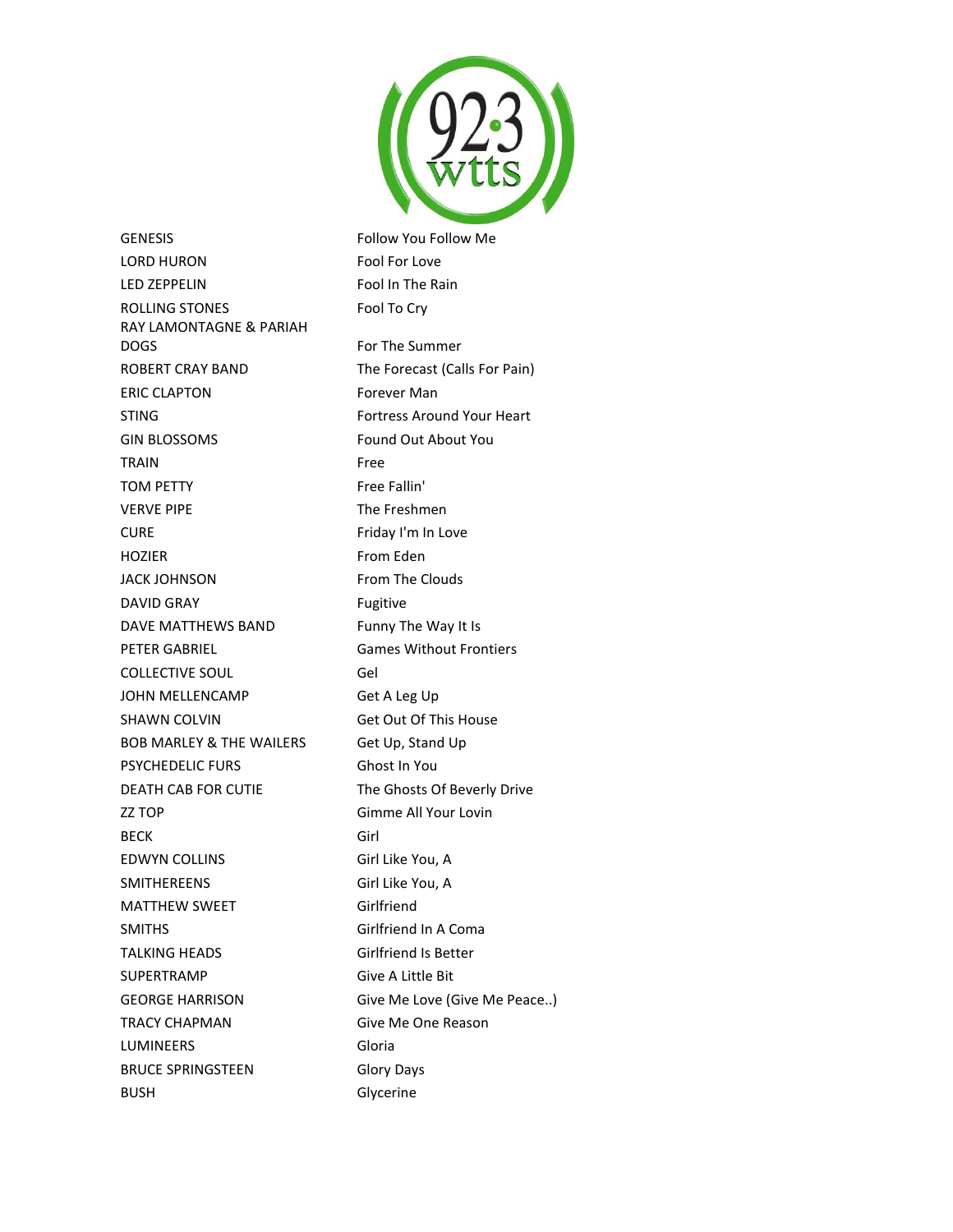

BLACK KEYS Go JACK JOHNSON Go On RED HOT CHILI PEPPERS Go Robot FLEETWOOD MAC Go Your Own Way TORI AMOS God COLDPLAY God Put A Smile Upon Your Face FLEETWOOD MAC Gold Dust Woman BLACK KEYS Gold On The Ceiling DEATH CAB FOR CUTIE Gold Rush MY MORNING JACKET Golden DAVID BOWIE Golden Years PHILLIP PHILLIPS Gone, Gone, Gone, Gone ROBERT PLANT & ALISON KRAUSS Gone Gone Gone (Done Moved On) BRUCE HORNSBY Gonna Be Some Changes Made BETTER THAN EZRA Good BASTILLE Good Grief TOAD THE WET SPROCKET Good Intentions SHERYL CROW Good Is Good GRATEFUL DEAD Good Lovin' JACK JOHNSON Good People GREEN DAY Good Riddance FINE YOUNG CANNIBALS Good Thing BODEANS Good Things CARS Good Times Roll SUPERTRAMP Goodbye Stranger ELTON JOHN Goodbye Yellow Brick Road GEORGE HARRISON Got My Mind Set On You SPOON Got Nuffin ST. PAUL & THE BROKEN BONES GotItBad BLACK KEYS Gotta Get Away PAUL SIMON Graceland MUMFORD & SONS Guiding Light FLEETWOOD MAC Gypsy JOHN MAYER Half Of My Heart JEFF BUCKLEY Hallelujah MATT MAESON Hallucinogenics ALANIS MORISSETTE Hand In My Pocket JOHN C MELLENCAMP Hand To Hold On To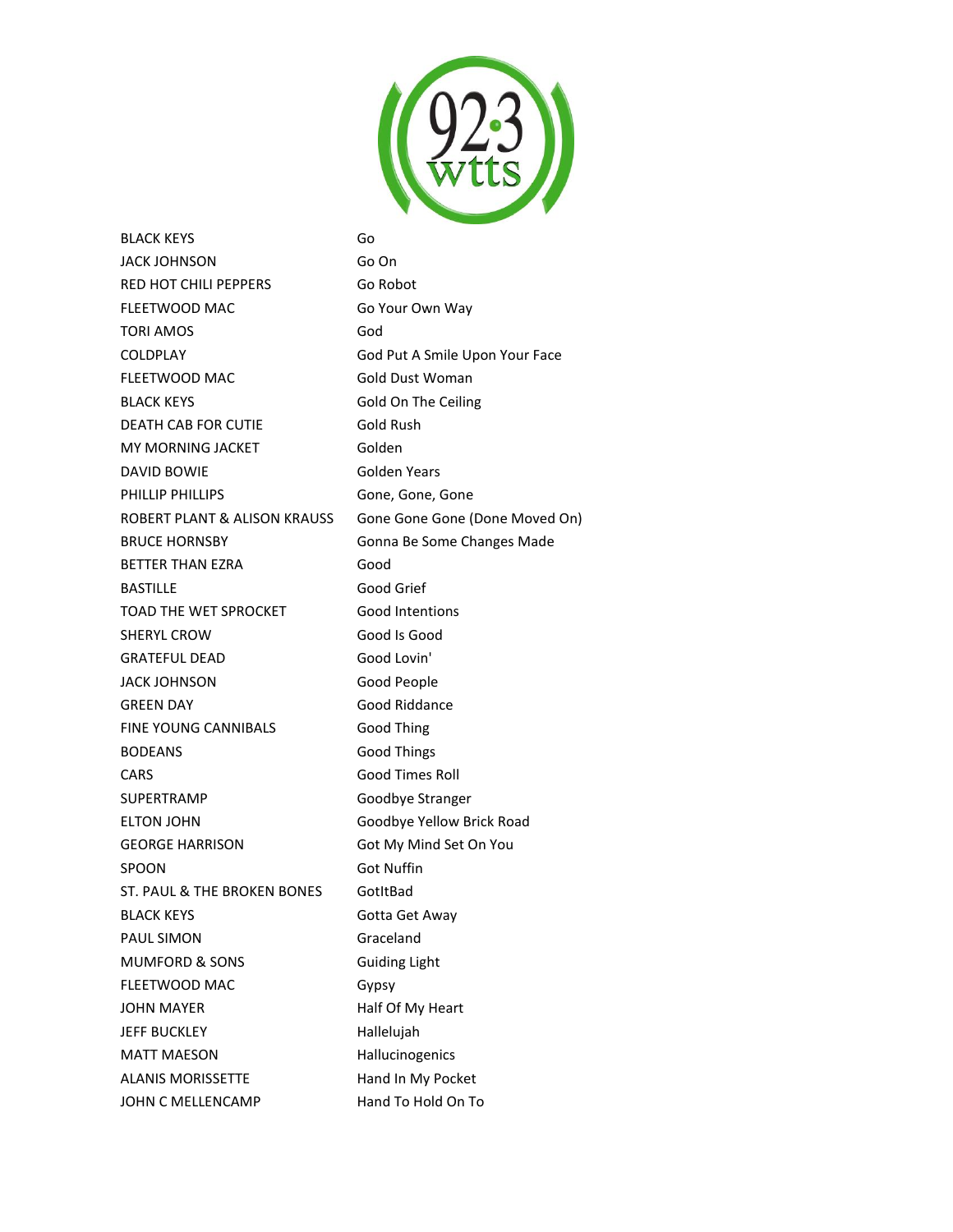

TRAVELING WILBURYS Handle With Care JEWEL **Hands** ROLLING STONES Hang Fire ALABAMA SHAKES Hang Loose COUNTING CROWS Hanginaround LIFEHOUSE Hanging By A Moment PINK FLOYD **Happiest Days Of Our Lives** ROLLING STONES Happy PHARRELL WILLIAMS Happy WEEZER Happy Hour EDDIE VEDDER Hard Sun BLACK CROWES Hard To Handle SHERYL CROW **Hard To Make A Stand** MAROON 5 Harder To Breathe SPOON The Hardest Cut ELTON JOHN Harmony VAMPIRE WEEKEND Harmony Hall NEIL YOUNG Harvest NEIL YOUNG **Harvest Moon** CLASH Hateful PINK FLOYD **Have A Cigar** JOHN HIATT **Have A Little Faith In Me** AVETT BROTHERS Head Full Of Doubt, Road... ALANIS MORISSETTE Head Over Feet TEARS FOR FEARS Head Over Heels BLONDIE Heart Of Glass NEIL YOUNG Heart Of Gold DON HENLEY The Heart Of The Matter WEEZER Heart Songs EAGLES Heartache Tonight GLASS ANIMALS Heat Waves LOS LONELY BOYS Heaven DIRE STRAITS Heavy Fuel WILCO **Heavy Metal Drummer** GRATEFUL DEAD Hell In A Bucket BAKAR Hell N Back ADELE Hello ERIC CLAPTON Help Me Up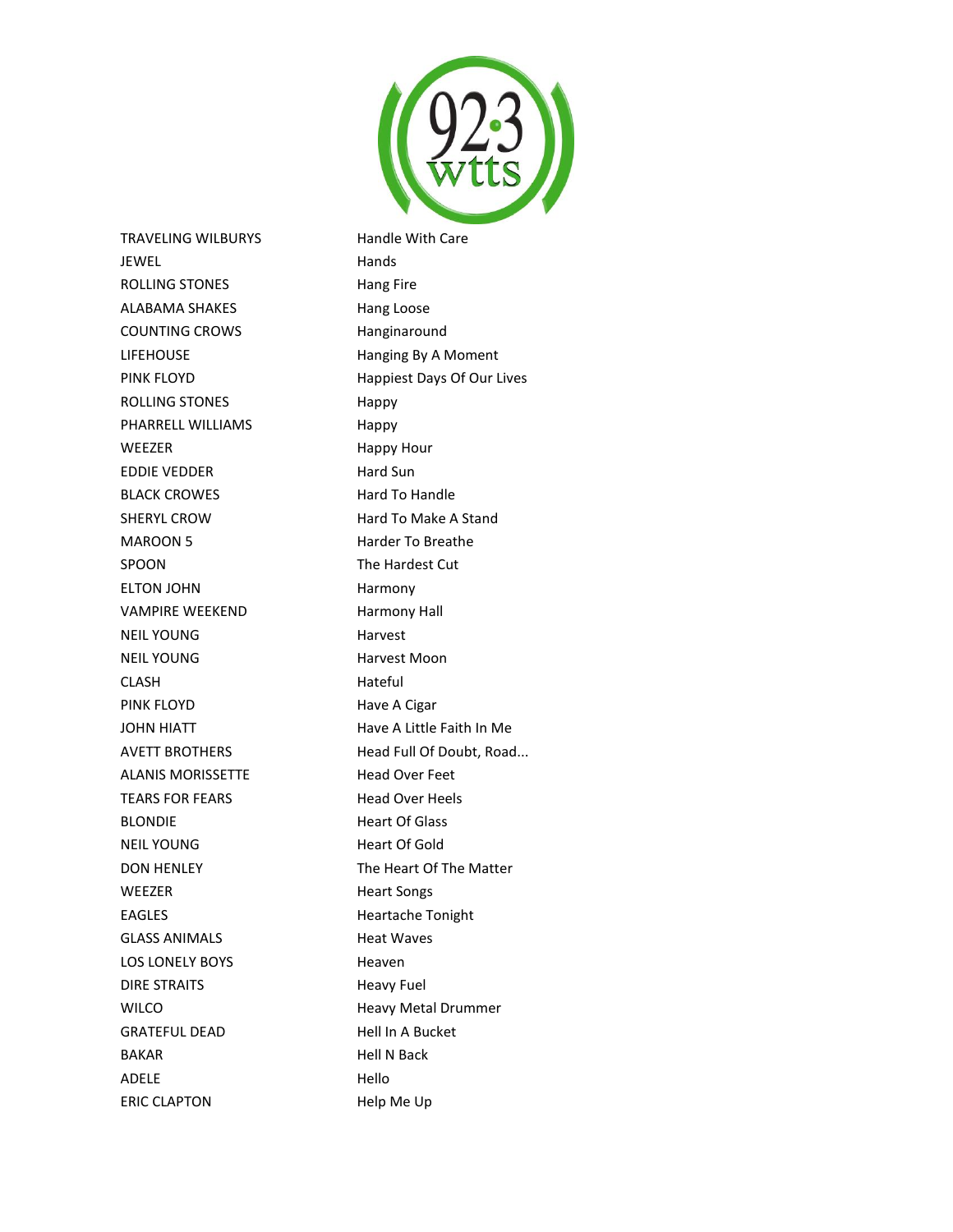

FUEL FUEL **Hemorrhage** (In My Hands) ROB THOMAS Her Diamonds TOM PETTY/HEARTBREAKERS Here Comes My Girl EURYTHMICS Here Comes The Rain Again PIXIES **Here Comes Your Man** UB40 Here I Am (Come And Take Me) GOO GOO DOLLS Here Is Gone SUNDAYS Here's Where The Story Ends MICHAEL KIWANUKA Hero DAVID BOWIE Heroes O.A.R. Hey Girl GIN BLOSSOMS Hey Jealousy NATHANIEL RATELIFF/NIGHTSWEATS Hey Mama STEELY DAN Hey Nineteen TRAIN Hey, Soul Sister PLAIN WHITE T'S Hey There Delilah OUTKAST Hey Ya PINK FLOYD **Hey You** RADIOHEAD High & Dry BROKEN BELLS High Road STEVIE WONDER Higher Ground STEVE WINWOOD Higher Love LUMINEERS Ho Hey HOOTIE & THE BLOWFISH Hold My Hand ALABAMA SHAKES Hold On WAR ON DRUGS Holding On BROKEN BELLS Holding On For Life GREEN DAY **Holiday** MARC BROUSSARD Home SHERYL CROW **Home** PHILLIP PHILLIPS **Home** EDWARD SHARPE/MAGNETIC ZEROS Home GENESIS Home By The Sea HEAD AND THE HEART Homecoming Heroes HEAD AND THE HEART Honeybee ELTON JOHN Honky Cat EVERYTHING Hooch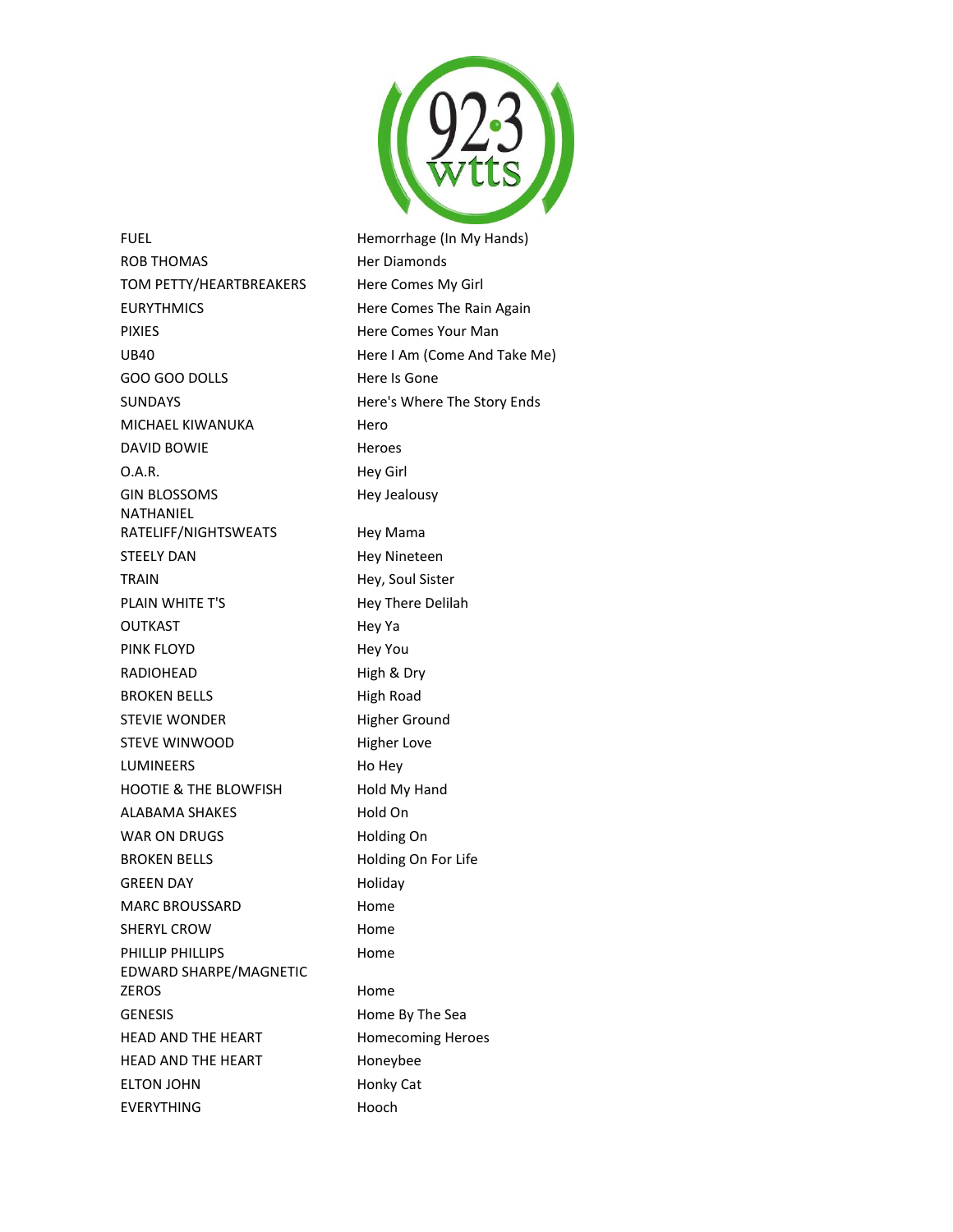

BLUES TRAVELER Hook AMERICA Horse With No Name, A SPOON Hot Thoughts EAGLES Hotel California BLACK CROWES Hotel Illness STEVIE RAY VAUGHAN The House Is Rockin' LED ZEPPELIN Houses Of The Holy THE RECORD COMPANY How High JENNIE DEVOE How I Feel SMITHS **How Soon Is Now?** FRAY **How To Save A Life** BLACK KEYS Howlin' For You THIRD EYE BLIND How's It Going To Be? RAG'N'BONE MAN Human JOHN MELLENCAMP Human Wheels FLORENCE + THE MACHINE Hunger TEMPLE OF THE DOG Hunger Strike BRUCE SPRINGSTEEN Hungry Heart DURAN DURAN Hungry Like The Wolf JOHNNY CASH Hurt JOHN C MELLENCAMP Hurts So Good FLEETWOOD MAC Hypnotized LIVE I Alone TRAIN **I Am** AVETT BROTHERS I And Love And You IMAGINE DRAGONS I Bet My Life JIMMY CLIFF **I Can See Clearly Now** THE XX I Dare You LISA LOEB I Do PHIL COLLINS **I Don't Care Anymore** BOOMTOWN RATS I Don't Like Mondays WAR ON DRUGS I Don't Live Here Anymore GAVIN DEGRAW I Don't Want To Be FLEETWOOD MAC I Don't Want To Know

JACK JOHNSON Horizon Has Been Defeated SANTANA **I Don't Wanna Lose Your Love** ELVIS COSTELLO **I Don't Want To Go To Chelsea** PAULA COLE I Don't Want To Wait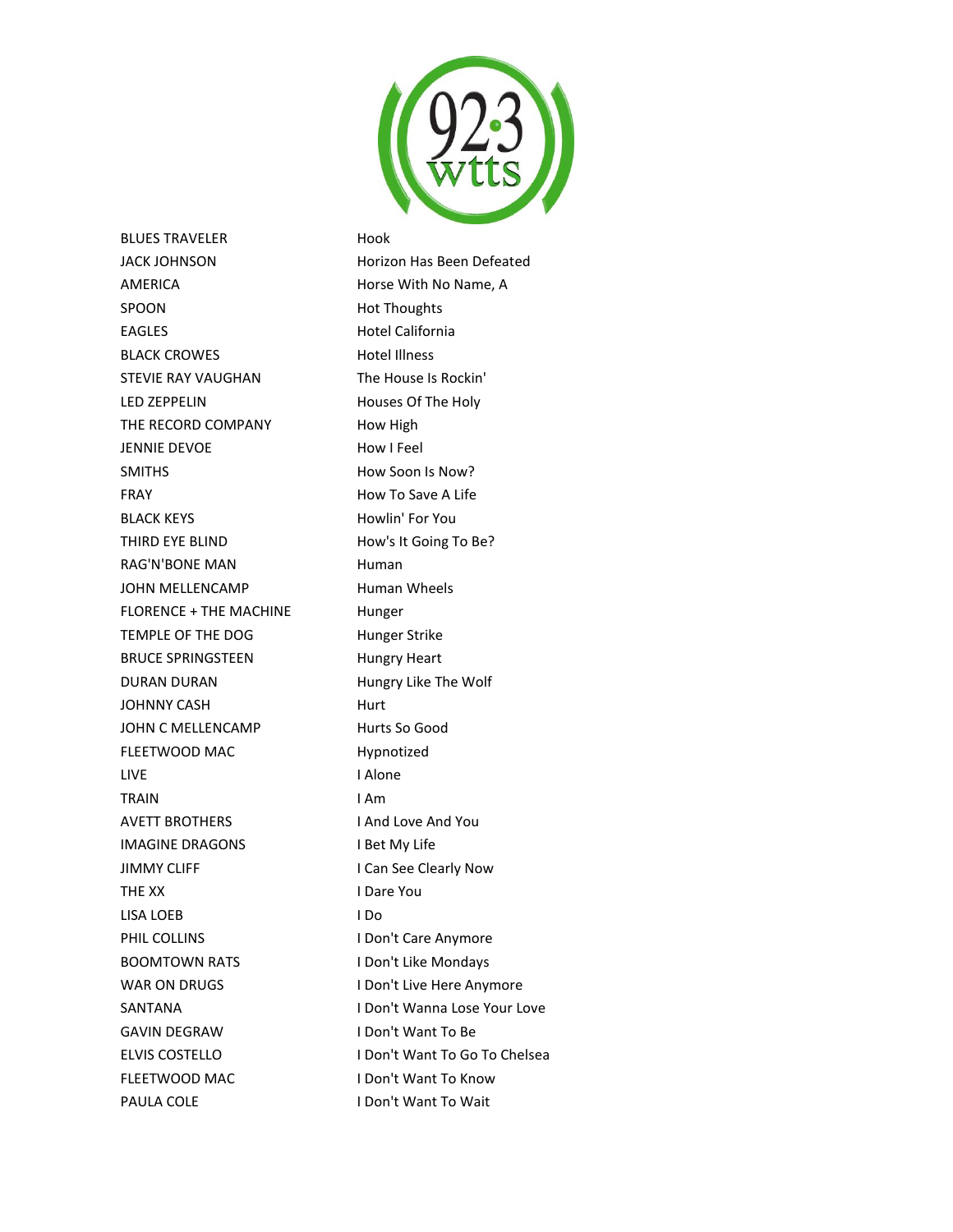

CLASH **I Fought The Law** MICHAEL FRANTI & SPEARHEAD I Got You JACK JOHNSON I Got You SPLIT ENZ I Got You MODERN ENGLISH I Melt With You WILCO I Might JOHN C MELLENCAMP I Need A Lover NATHANIEL RATELIFF/NIGHTSWEATS INeed Never Get Old TOM PETTY/HEARTBREAKERS I Need To Know A FLOCK OF SEAGULLS I Ran (So Far Away) TODD RUNDGREN I Saw The Light ERIC CLAPTON I Shot The Sheriff TOM PETTY/HEARTBREAKERS I Should Have Known It U2 **I Still Haven't Found What...** ZZ TOP I Thank You MACY GRAY **I Try** RAMONES I Wanna Be Sedated MELISSA ETHERIDGE I Want To Come Over CHEAP TRICK I Want You To Want Me EVERCLEAR I Will Buy You A New Life U2 I Will Follow DEATH CAB FOR CUTIE I Will Possess Your Heart SARAH MCLACHLAN I Will Remember You CAKE I Will Survive MUMFORD & SONS I Will Wait TOM PETTY **I** Won't Back Down PRINCE I Would Die 4 U STING **If I Ever Lose My Faith In You** LYLE LOVETT If I Had A Boat BARENAKED LADIES If I Had \$1,000,000 BRUCE COCKBURN If I Had A Rocket Launcher JACK JOHNSON If I Had Eyes ERIC CLAPTON If I Had Possession Over Judgement Day SHERYL CROW **If It Makes You Happy** TONIC **If You Could Only See** OMD **If You Leave** 

STING **If You Love Somebody Set Them Free**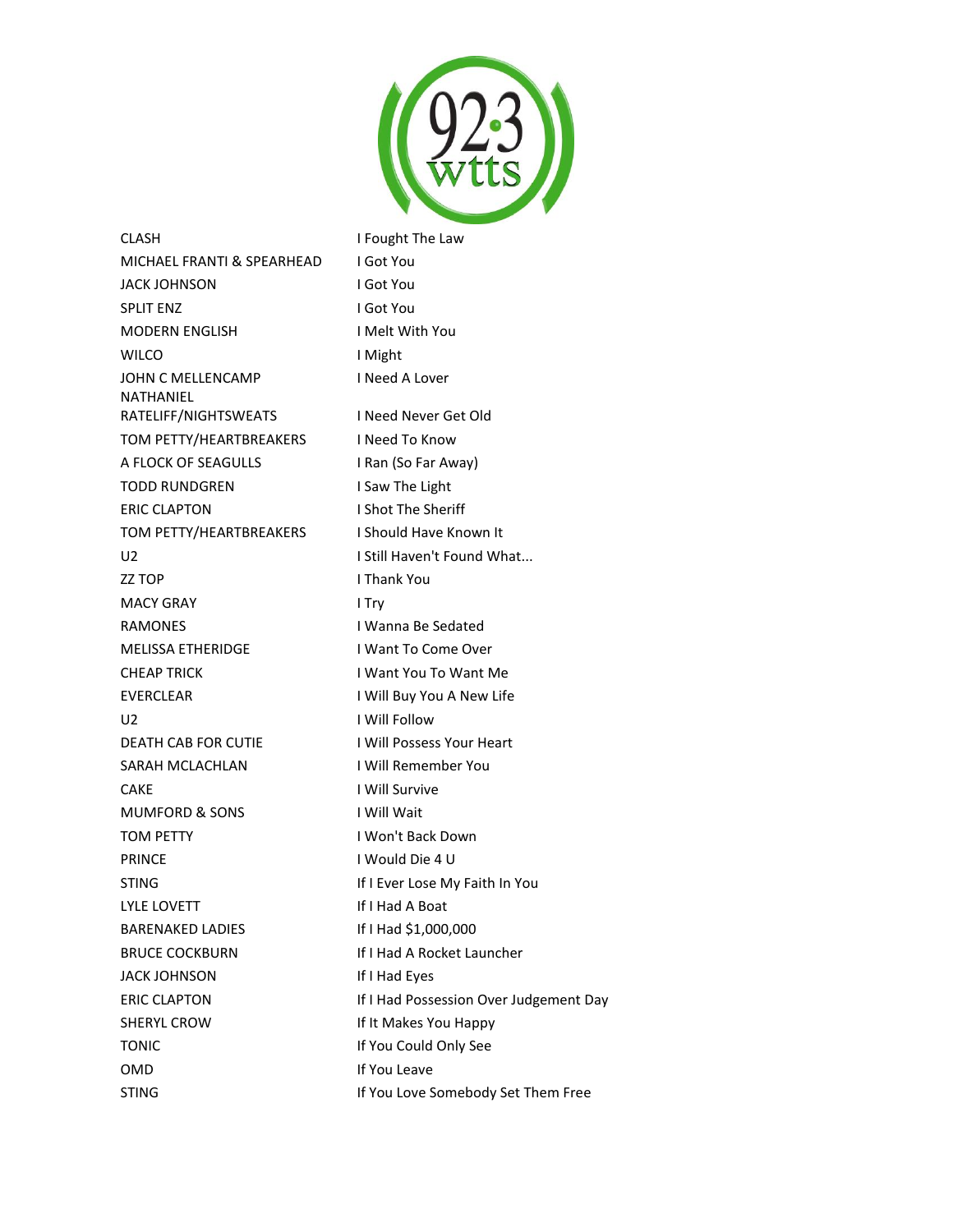

BOB DYLAN If You See Her, Say Hello WEEZER **If You're Wondering If I Want To...** EDWIN MCCAIN I'll Be ADELE I'll Be Waiting REPLACEMENTS I'll Be You U2 I'll Go Crazy If I Don't Go... PRETENDERS I'll Stand By You WILCO **I'm A Wheel** MICHAEL FRANTI & SPEARHEAD I'm Alive (Life Sounds Like) MY MORNING JACKET l'm Amazed MICHAEL KIWANUKA I'm Getting Ready PROCLAIMERS I'm Gonna Be (500 Miles) GREGG ALLMAN BAND I'm No Angel 10CC I'm Not In Love CAROLINA LIAR I'm Not Over JOHN MELLENCAMP I'm Not Running Anymore SAM SMITH I'm Not The Only One BRUCE SPRINGSTEEN I'm On Fire JACK WHITE I'm Shakin' MELISSA ETHERIDGE I'm The Only One MIGHTY MIGHTY BOSSTONES The Impression That I Get BIG COUNTRY **In A Big Country** FREDDY JONES BAND In A Daydream BAND OF HORSES In A Drawer f/J. Mascis CURE In Between Days NIRVANA In Bloom U2 In God's Country COLDPLAY **In My Place** PHIL COLLINS **In The Air Tonight** EAGLES In The City BEN HARPER/INNOCENT CRIMINALS In The Colors LED ZEPPELIN In The Evening SPACEHOG **In The Meantime** ROBERT PLANT IN The Mood PETER GABRIEL In Your Eyes DIRE STRAITS **Industrial Disease** SPOON Inside Out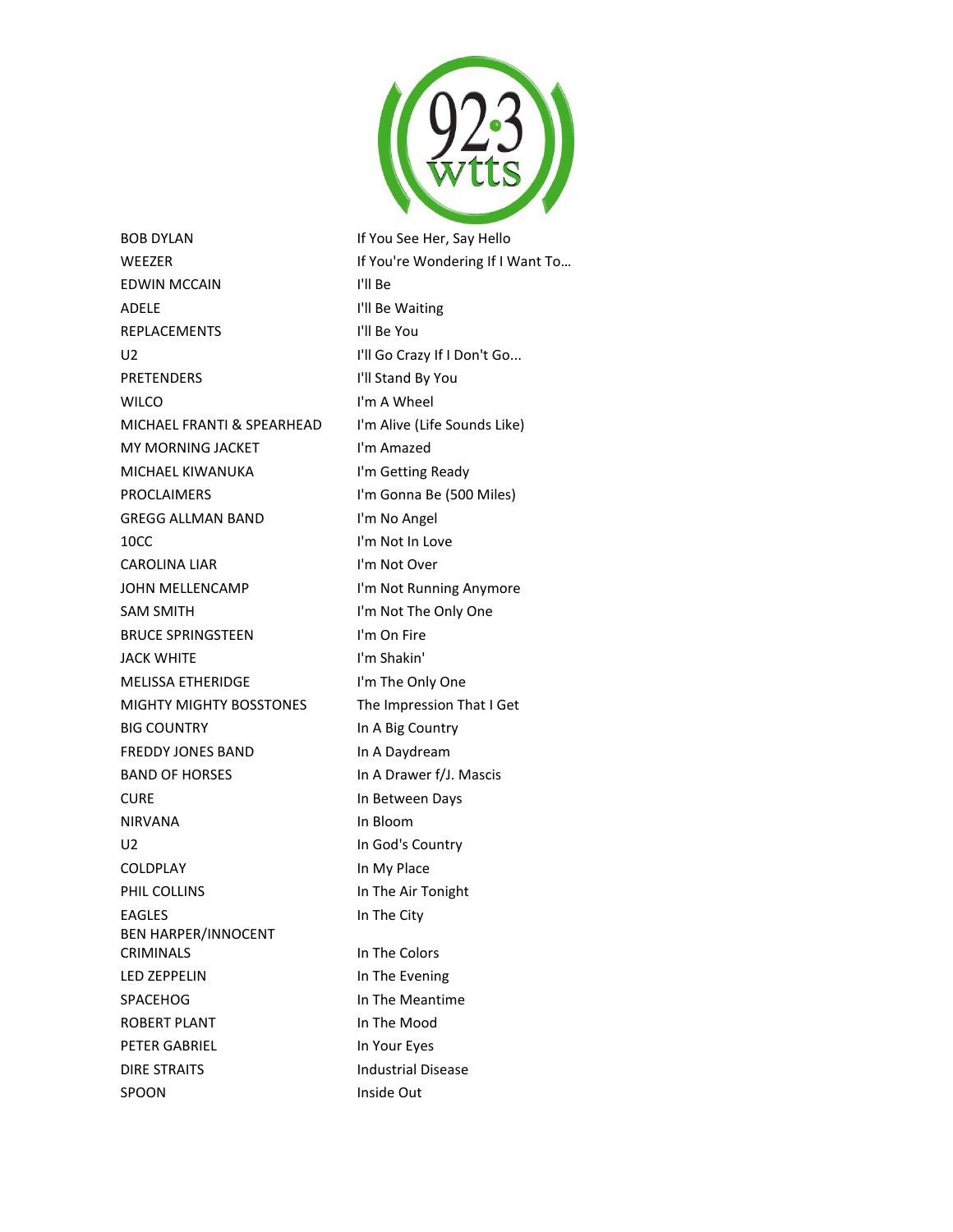

STONE TEMPLE PILOTS **Interstate Love Song** TOM PETTY/HEARTBREAKERS Into The Great Wide Open SANTANA Into The Night BLUE OCTOBER Into The Ocean LEMONHEADS Into Your Arms POLICE Invisible Sun GOO GOO DOLLS Iris ALANIS MORISSETTE lronic KEANE **Is It Any Wonder** TAME IMPALA Is It True JOE JACKSON IS She Really Going Out With.. BOB MARLEY & THE WAILERS IS This Love WEEZER Island In The Sun LENNY KRAVITZ **It Ain't Over 'Til It's Over** SUSAN TEDESCHI It Hurt So Bad DOOBIE BROTHERS It Keeps You Runnin' LEMONHEADS It's A Shame About Ray BARENAKED LADIES It's All Been Done CARS It's All I Can Do TOM PETTY **It's Good To Be King** ERIC CLAPTON It's In The Way That You Use.. TALK TALK It's My Life ROLLING STONES It's Only Rock 'N Roll (But I Like It) IMAGINE DRAGONS lt's Time ERIC CLAPTON I've Got A Rock N' Roll Heart JOHN C MELLENCAMP Jack & Diane JOHN C MELLENCAMP Jackie Brown VAN MORRISON Jackie Wilson Said (I'm In...) TOM PETTY/HEARTBREAKERS Jammin' Me BOB MARLEY & THE WAILERS Jamming BARENAKED LADIES Jane JANE'S ADDICTION Jane Says BLACK CROWES **SECURE 15 FOR A LICENS** Jealous Again NATALIE MERCHANT **State State Sealousy** DAVID BOWIE The Jean Genie MT. JOY **IMPLE 1999** Jenny Jenkins PEARL JAM Jeremy

R.E.M. It's The End Of The World As We Know It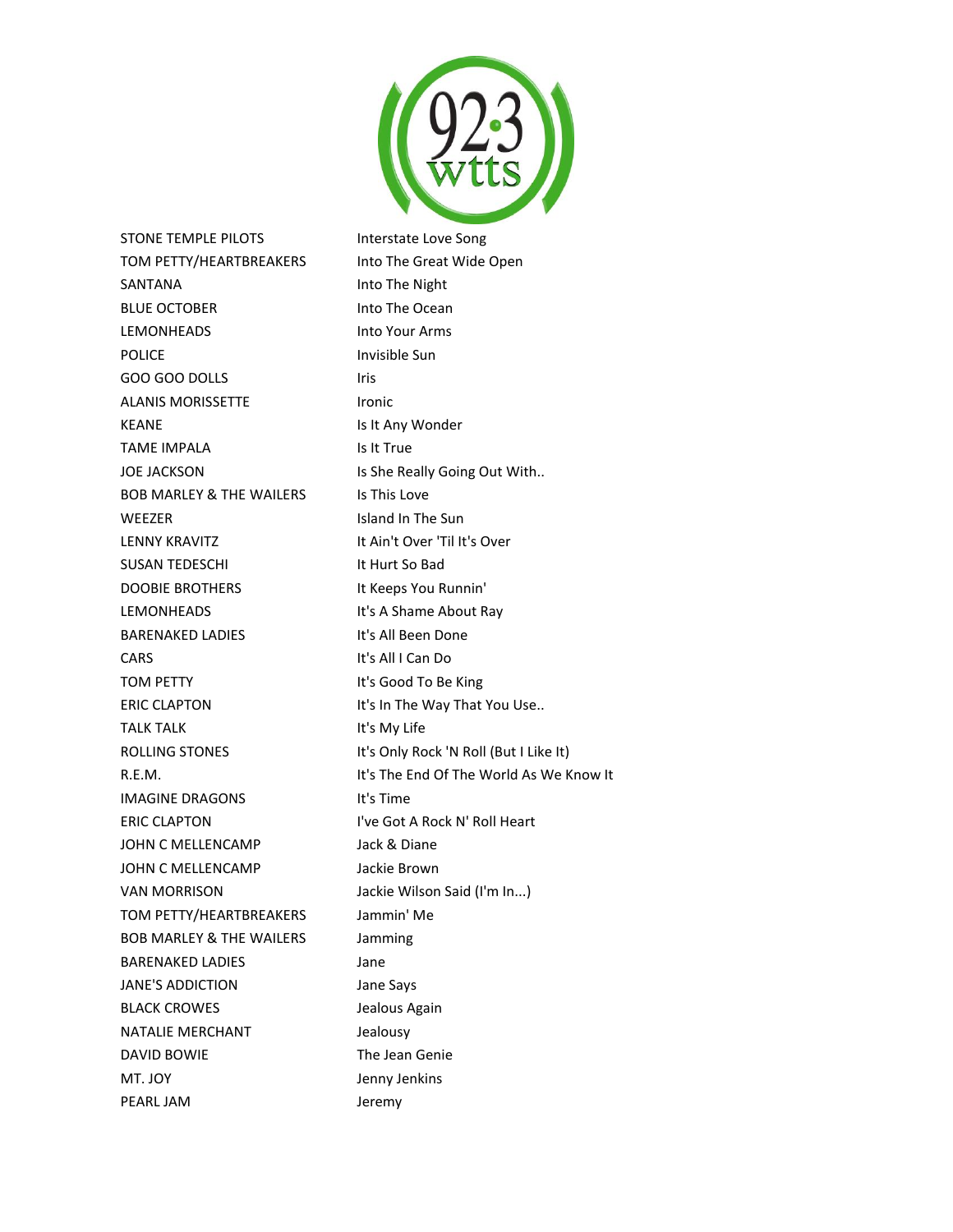

ALLMAN BROTHERS BAND Jessica WILCO Jesus, etc. PAUL MCCARTNEY **Set Let** DAVE MATTHEWS BAND Jimi Thing SPIN DOCTORS Jimmy Olsen's Blues CONCRETE BLONDE Joey STEVE MILLER Joker, The STEELY DAN Josie BRIAN SETZER ORCHESTRA Jump Jive An' Wail THIRD EYE BLIND Jumper STEVE MILLER Jungle Love NO DOUBT Just A Girl GENESIS Just A Job To Do PEARL JAM Just Breathe DEPECHE MODE Just Can't Get Enough CURE Just Like Heaven JOHN LENNON Just Like Starting Over REMBRANDTS Just The Way It Is, Baby CARS Just What I Needed KACEY MUSGRAVES **State State State State** Justified RADIOHEAD Karma Police LED ZEPPELIN Kashmir TOM PETTY/HEARTBREAKERS Keep A Little Soul THE REVIVALISTS Keep Going ARCADE FIRE Keep The Car Running QUEEN **Keep Yourself Alive** JOHN MELLENCAMP Key West Intermezzo (I Saw...) AVETT BROTHERS Kick Drum Heart STEELY DAN Kid Charlemagne MGMT Kids QUEEN Killer Queen NATALIE MERCHANT Kind & Generous SARA BAREILLES King Of Anything POLICE **King Of Pain** PRINCE AND THE REVOLUTION Kiss SEAL SEAL Kiss From A Rose INXS **INXS** Kiss The Dirt (Falling Down The Mountain) THE STRUTS Kiss This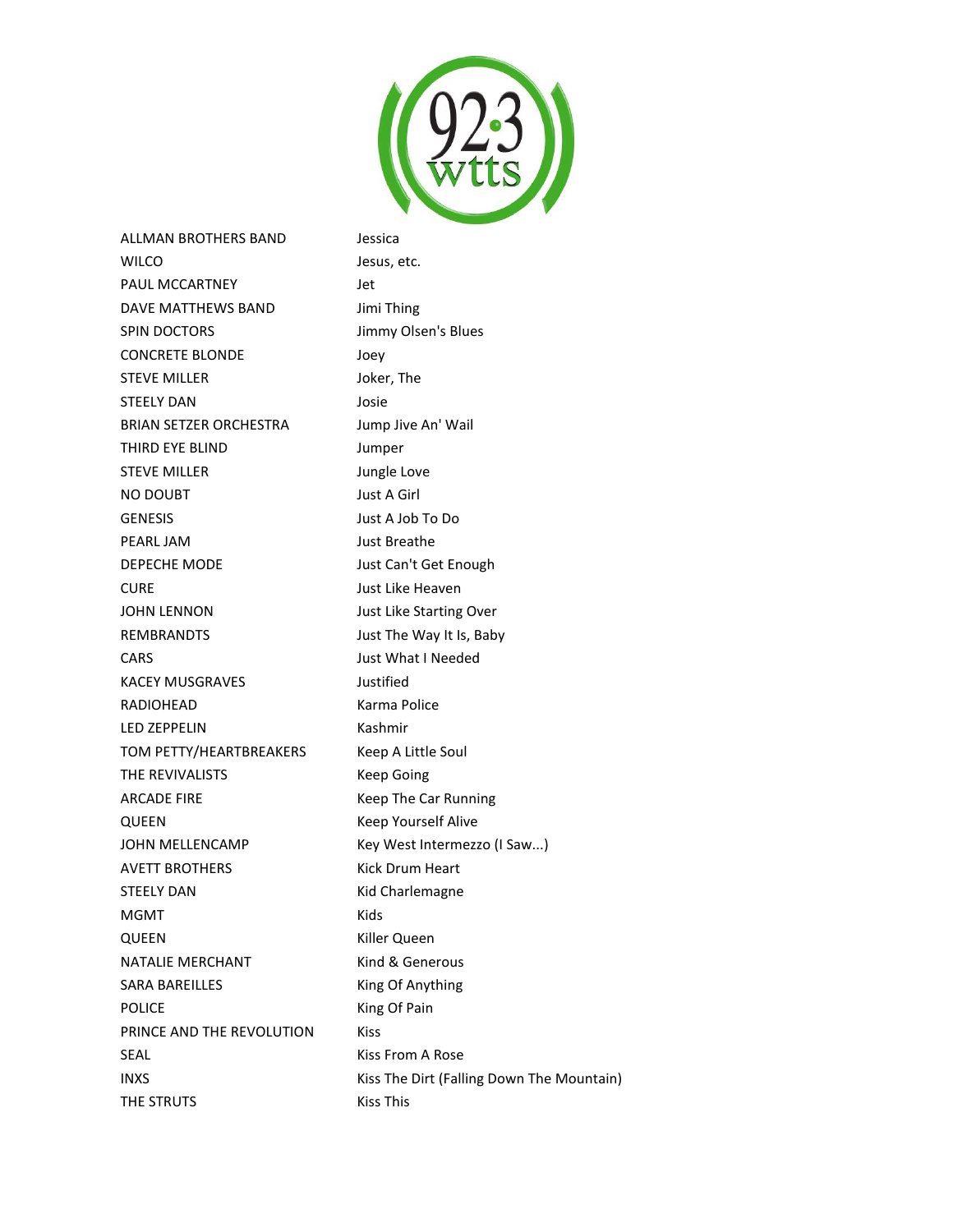

DEL AMITRI **NAMITRI** Kiss This Thing Goodbye BOB DYLAN Knockin' On Heaven's Door PAUL SIMON Kodachrome 3 DOORS DOWN Kryptonite LOS LOBOS LA Bamba ZZ TOP La Grange WHY STORE Lack Of Water DIRE STRAITS Lady Writer JAMES Laid GENESIS Lamb Lies Down On Broadway, The MODEST MOUSE Lampshades On Fire BEN FOLDS Landed FLEETWOOD MAC Landslide BAND OF HORSES Laredo ST. PAUL & THE BROKEN BONES Last Dance, The TOM PETTY/HEARTBREAKERS Last DJ, The JEFF BUCKLEY Last Goodbye PEARL JAM Last Kiss STROKES Last Nite JOHN MAYER Last Train Home DON HENLEY Last Worthless Evening, The PAUL SIMON Late In The Evening WARREN ZEVON Lawyers, Guns And Money ERIC CLAPTON Lay Down Sally VANCE JOY Lay It On Me DIRTY HEADS Lay Me Down f/Rome ERIC CLAPTON Layla SILVERSUN PICKUPS Lazy Eye FOO FIGHTERS Learn To Fly PINK FLOYD **Learning To Fly** TOM PETTY/HEARTBREAKERS Learning To Fly STEVIE NICKS/DON HENLEY Leather And Lace TOM PETTY Leave Virginia Alone SHERYL CROW Leaving Las Vegas SUZANNE VEGA Left Of Center ELLE KING The Let Go HOOTIE & THE BLOWFISH Let Her Cry

PASSENGER Let Her Go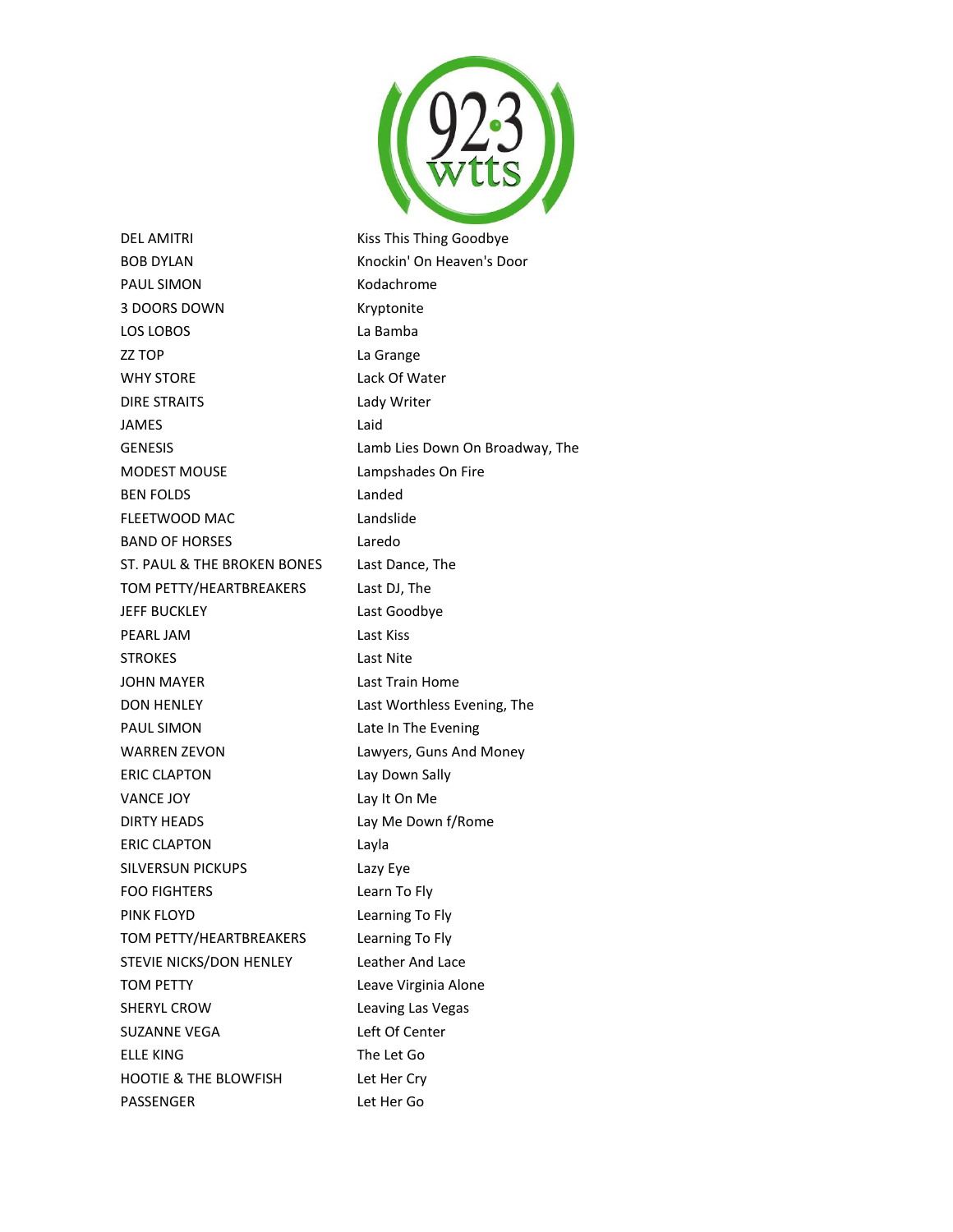

ERIC CLAPTON Let It Grow LITTLE FEAT Let It Roll LENNY KRAVITZ Let Love Rule PAOLO NUTINI Let Me Down Easy PETE TOWNSHEND Let My Love Open The Door CALL Let The Day Begin DAVID BOWIE Let's Dance MARVIN GAYE Let's Get It On CARS Let's Go PRINCE Let's Go Crazy AL GREEN Let's Stay Together BOZ SCAGGS Lido Shuffle STEVIE RAY VAUGHAN Life By The Drop TALKING HEADS Life During Wartime DREAM ACADEMY Life In A Northern Town COLDPLAY Life In Technicolor II LUMINEERS Life In The City EAGLES Life In The Fast Lane TOM COCHRANE Life Is A Highway PETE YORN Life On A Chain THE RECORD COMPANY Life To Fix JOE WALSH Life's Been Good JOHN HIATT Lift Up Every Stone SHERYL CROW Light In Your Eyes LIVE Lightning Crashes AUDIOSLAVE Like A Stone MELISSA ETHERIDGE Like The Way I Do 10,000 MANIACS Like The Weather CRANBERRIES Linger ECHO & THE BUNNYMEN Lips Like Sugar AMOS LEE Listen INXS Listen Like Thieves TOM PETTY/HEARTBREAKERS Listen To Her Heart DOOBIE BROTHERS Listen To The Music PHOENIX Lisztomania NIRVANA Lithium NATHANIEL RATELIFF/NIGHTSWEATS Little Honey, A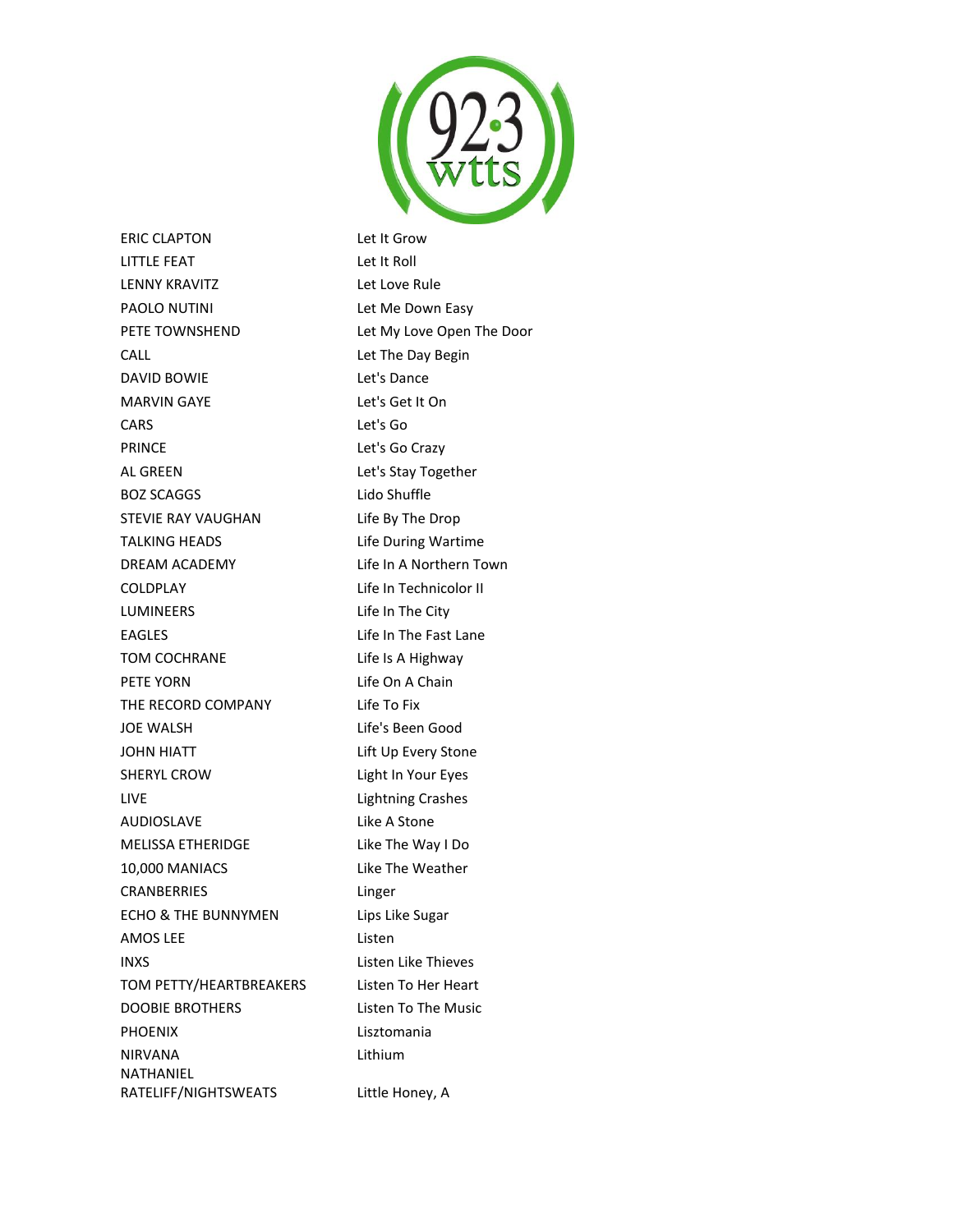

MUMFORD & SONS Little Lion Man SPIN DOCTORS Little Miss Can't Be Wrong PRINCE Little Red Corvette OF MONSTERS AND MEN Little Talks PAUL MCCARTNEY Live And Let Die PORTUGAL. THE MAN Live In The Moment ROLLING STONES Living In A Ghost Town BLACK KEYS Lo/Hi SUPERTRAMP Logical Song, The CLASH London Calling BLACK KEYS Lonely Boy JOHN C MELLENCAMP Lonely OI' Night COUNTING CROWS A Long December FOO FIGHTERS Long Road To Ruin EAGLES Long Run, The DOOBIE BROTHERS Long Train Runnin' EDDIE VEDDER Long Way ROBERT DELONG Long Way Down EDDIE VEDDER Longing To Belong FRAY Look After You STEVIE RAY VAUGHAN Look At Little Sister NATHANIEL RATELIFF/NIGHTSWEATS Look It Here JOE JACKSON Look Sharp! JET Look What You've Done BECK Loser R.E.M. Losing My Religion COLDPLAY Lost! HEAD AND THE HEART Lost In My Mind TAME IMPALA Lost In Yesterday AL GREEN Love And Happiness MICHAEL KIWANUKA Love & Hate O.A.R. Love And Memories EURYTHMICS Love Is A Stranger WILCO **Love Is Everywhere (Beware)** COLD WAR KIDS Love Is Mystical ROXY MUSIC **Love Is The Drug** 

STING Love Is The Seventh Wave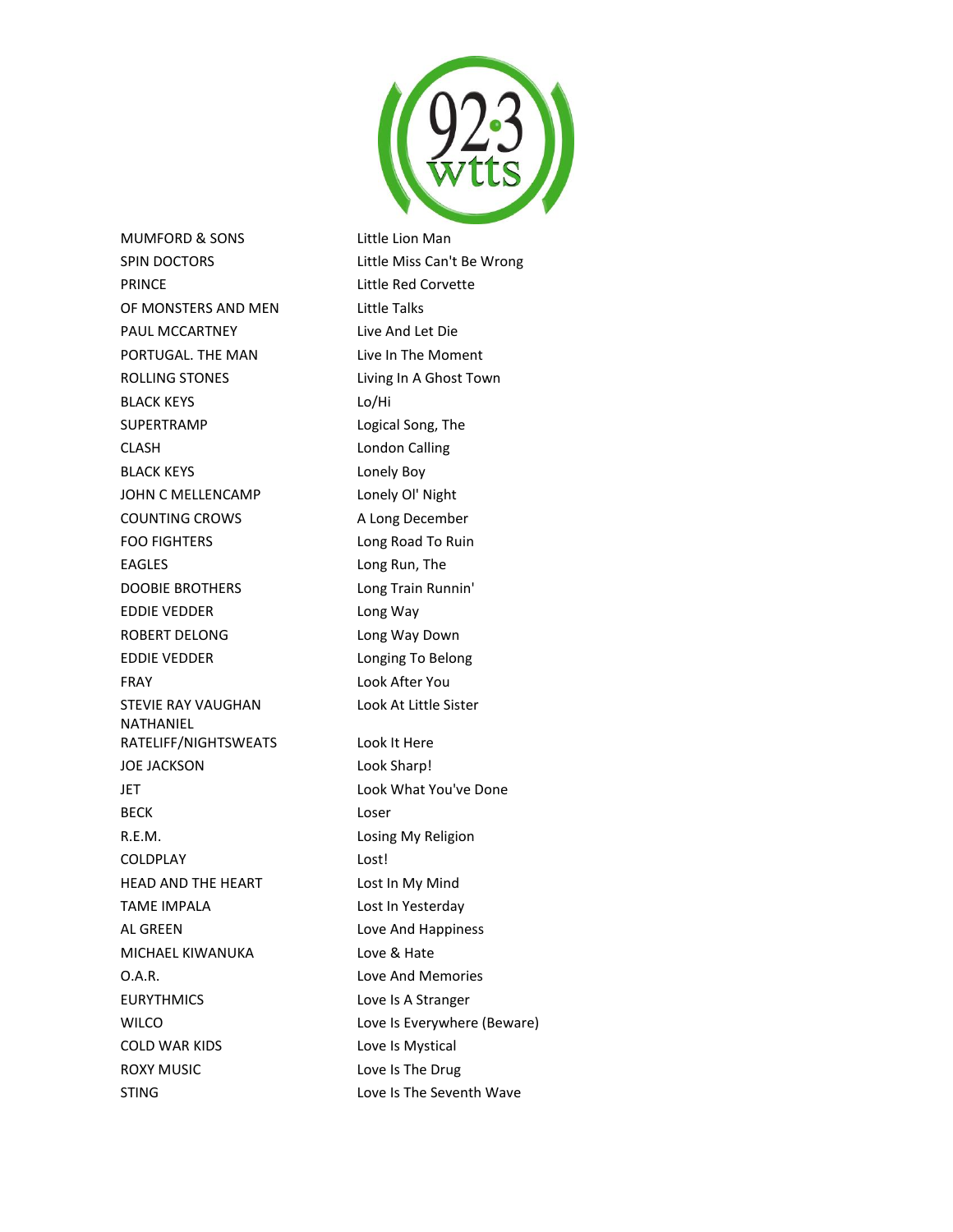

BONNIE RAITT Love Letter MY MORNING JACKET Love Love Love Love PSYCHEDELIC FURS Love My Way WHO Love, Reign O'er Me ONEREPUBLIC Love Runs Out B-52'S Love Shack BONNIE RAITT Love Sneakin' Up On You SARA BAREILLES Love Song CURE Love Song STONE ROSES Love Spreads STEVIE RAY VAUGHAN Love Struck Baby CAKE Love You Madly MUMFORD & SONS Lover Of The Light SONIA DADA Lover You Don't Treat Me No Good PAUL SIMON Loves Me Like A Rock ROLLING STONES Loving Cup SUSAN TEDESCHI Loving You Is Sweeter Than... CRACKER Low ELTON JOHN Lucy In The Sky With Diamonds SUZANNE VEGA Luka SHAWN MULLINS **Lullaby** IGGY POP Lust For Life MATCHBOX TWENTY Mad Season MICHAEL ANDREWS Mad World f/Gary Jules MUSE Madness CARS Magic HEART **Magic Man** U2 Magnificent BOB SEGER Mainstreet PETER SCHILLING Major Tom (Coming Home) THE RECORD COMPANY Make It Happen DECEMBERISTS Make You Better FOO FIGHTERS Making A Fire GENESIS Man On The Corner R.E.M. **Man On The Moon** NIRVANA The Man Who Sold The World KILLERS The Man BRUCE HORNSBY & THE RANGE Mandolin Rain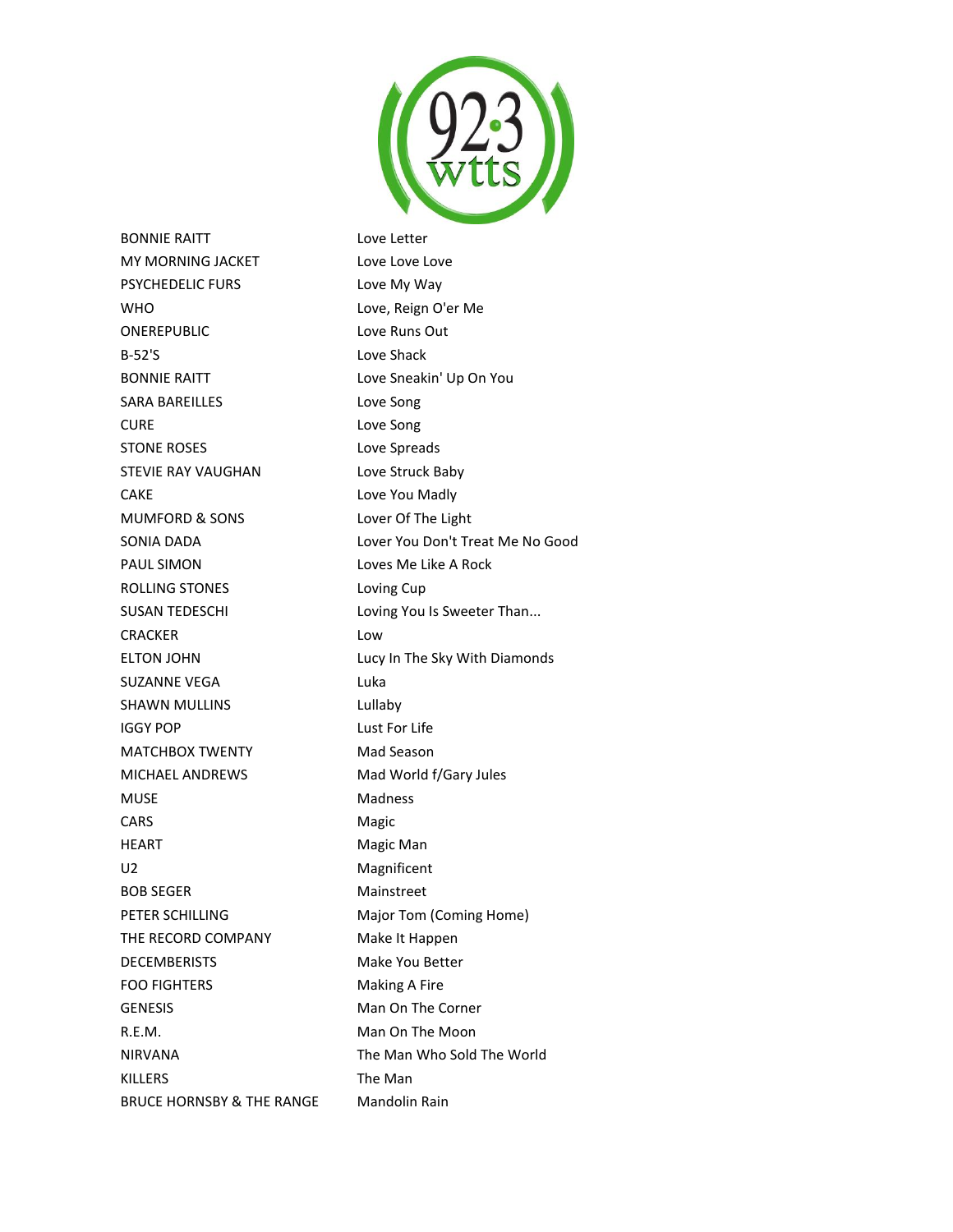

STEVIE RAY VAUGHAN Mary Had A Little Lamb TOM PETTY/HEARTBREAKERS Mary Jane's Last Dance PAUL MCCARTNEY Maybe I'm Amazed (Live) PAUL SIMON Me And Julio Down By The... TRAIN Meet Virginia ALLMAN BROTHERS BAND Melissa CAGE THE ELEPHANT Mess Around VANCE JOY Mess Is Mine POLICE Message In A Bottle PRETENDERS Message Of Love WALL OF VOODOO Mexican Radio PRETENDERS Middle Of The Road JIMMY EAT WORLD The Middle M83 Midnight City GREGG ALLMAN Midnight Rider WHITE REAPER Might Be Right COWBOY JUNKIES Miles From Our Home JOHN LENNON Mind Games LORD HURON Mine Forever JOHN C MELLENCAMP Minutes To Memories SARA BAREILLES Miss Simone ROLLING STONES Miss You HEAD AND THE HEART Missed Connection MODEST MOUSE Missed The Boat EURYTHMICS Missionary Man GENESIS Misunderstanding CRASH TEST DUMMIES Mmm Mmm Mmm Mmm DAVID BOWIE Modern Love ARCADE FIRE Modern Man ELTON JOHN Mona Lisas And Mad Hatters FLEETWOOD MAC Monday Morning DIRE STRAITS Money For Nothing FITZ & THE TANTRUMS MoneyGrabber ROXY MUSIC More Than This BLUES TRAVELER Most Precarious PINK FLOYD Mother PAUL SIMON Mother And Child Reunion

LEON BRIDGES Motorbike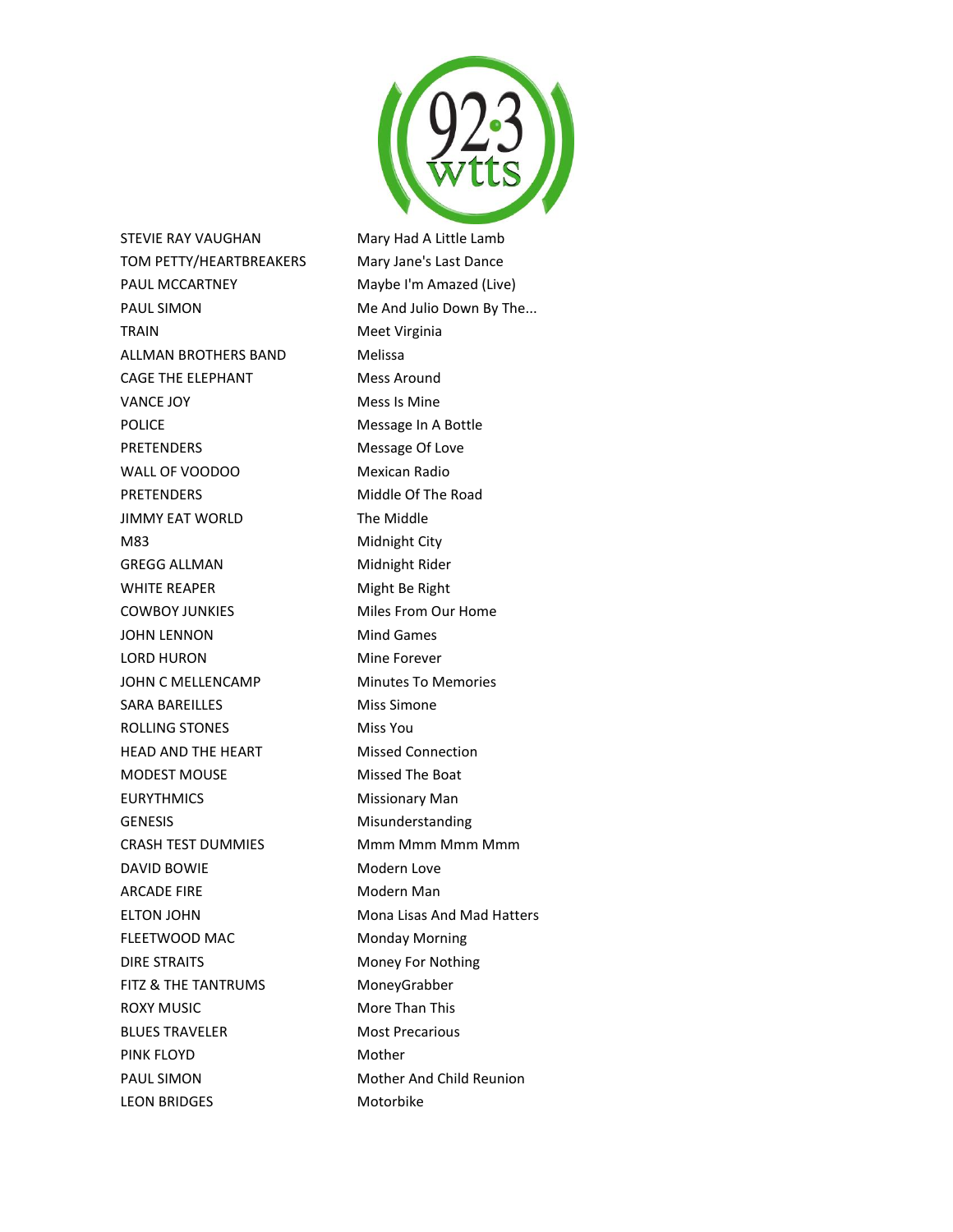

OF MONSTERS AND MEN Mountain Sound HOZIER Movement CARS Moving In Stereo COUNTING CROWS Mr. Jones ELECTRIC LIGHT ORCHESTRA Mr. Blue Sky KILLERS Mr. Brightside COUNTING CROWS Mrs. Potter's Lullaby LEMONHEADS Mrs. Robinson POLICE Murder By Numbers COUNTING CROWS Murder Of One, A BUDDY GUY **Mustang Sally** CARS My Best Friend's Girl PRETENDERS My City Was Gone WHITE STRIPES My Doorbell ERIC CLAPTON My Father's Eyes SHERYL CROW My Favorite Mistake RED HOT CHILI PEPPERS My Friends FOO FIGHTERS My Hero BRUCE SPRINGSTEEN My Hometown JACK JOHNSON My Mind Is For Sale FEIST **My Moon My Man** NEIL YOUNG My My My Hey Hey(Out Of The Blue) STEELY DAN My Old School JOHN MELLENCAMP My Sweet Love SAINT MOTEL **My Type** U2 Mysterious Ways PRETENDERS Mystery Achievement INXS Mystify GOO GOO DOLLS Name SHINS Name For You IMAGINE DRAGONS Natural CHRIS CORNELL **Nearly Forgot My Broken Heart** INXS Need You Tonight JOHN MAYER Neon FLEETWOOD MAC Never Going Back Again INXS Never Tear Us Apart CAKE Never There

EAGLES New Kid In Town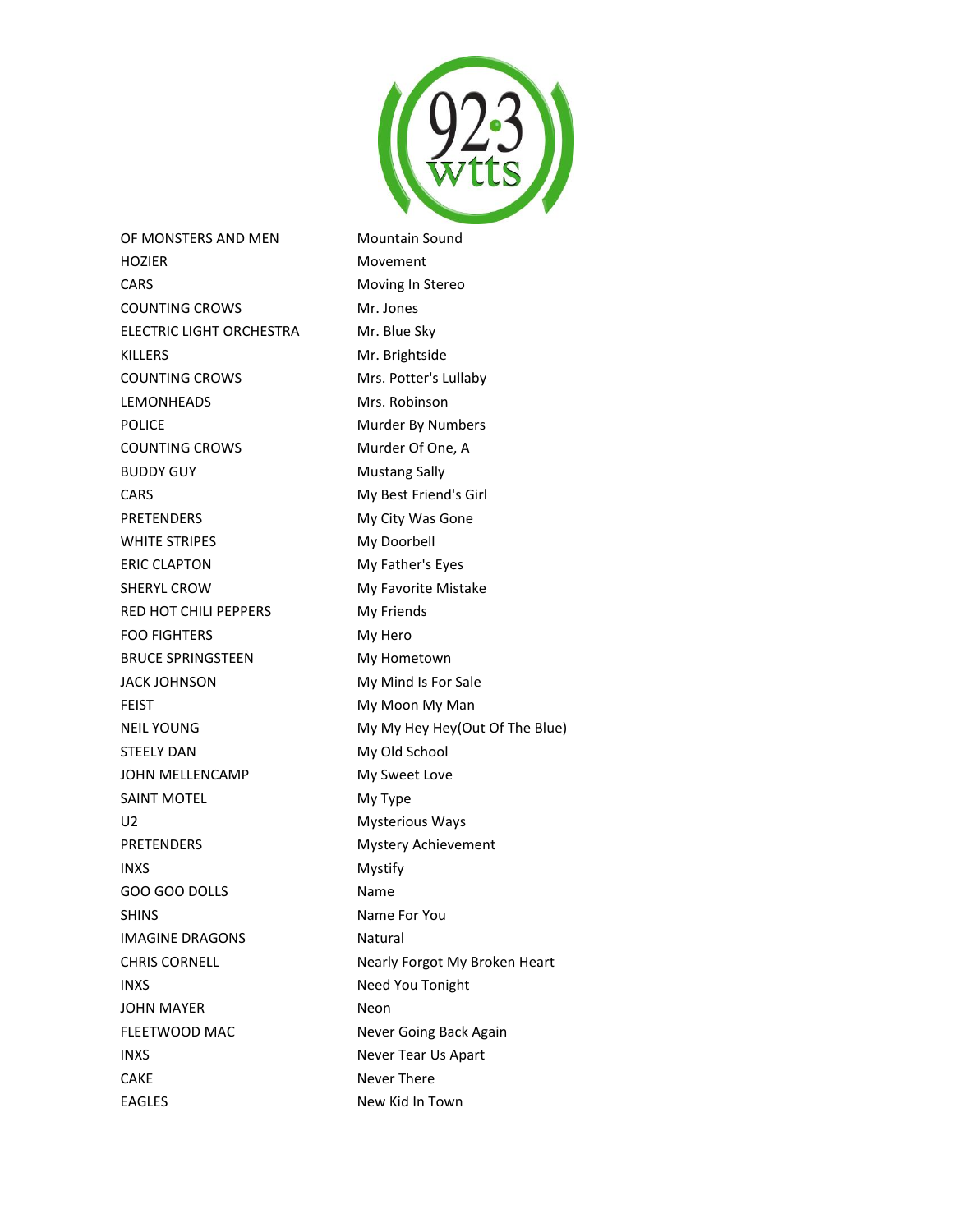

JOHN MAYER New Light INXS New Sensation PAOLO NUTINI New Shoes SHINS New Slang U2 New Year's Day DON HENLEY New York Minute BOB SEGER Night Moves LORD HURON The Night We Met R.E.M. **Nightswimming** HOZIER Nina Cried Power PAUL MCCARTNEY 1985 PRINCE 1999 PHOENIX 1901 SMASHING PUMPKINS 1979 SUZANNE VEGA 99.9 F ERIC CLAPTON No Alibis SPOON No Bullets Spent ALICE IN CHAINS No Excuses HOWARD JONES No One Is To Blame ALLMAN BROTHERS BAND No One To Run With CAKE No Phone BLIND MELON No Rain ALICE MERTON No Roots JOHN MAYER No Such Thing BOB MARLEY & THE WAILERS No Woman No Cry JOHN LENNON Nobody Told Me DEATH CAB FOR CUTIE Northern Lights LORD HURON Not Dead Yet SINEAD O'CONNOR Nothing Compares 2 U JAMES MORRISON Nothing Ever Hurt Like You MAT KEARNEY Nothing Left To Lose KINGS OF LEON Notion EELS Novocaine For The Soul PAUL SIMON Obvious Child, The LED ZEPPELIN Ocean, The THE RECORD COMPANY **Off The Ground** CAAMP Officer Of Love JOHNNY A Oh Yeah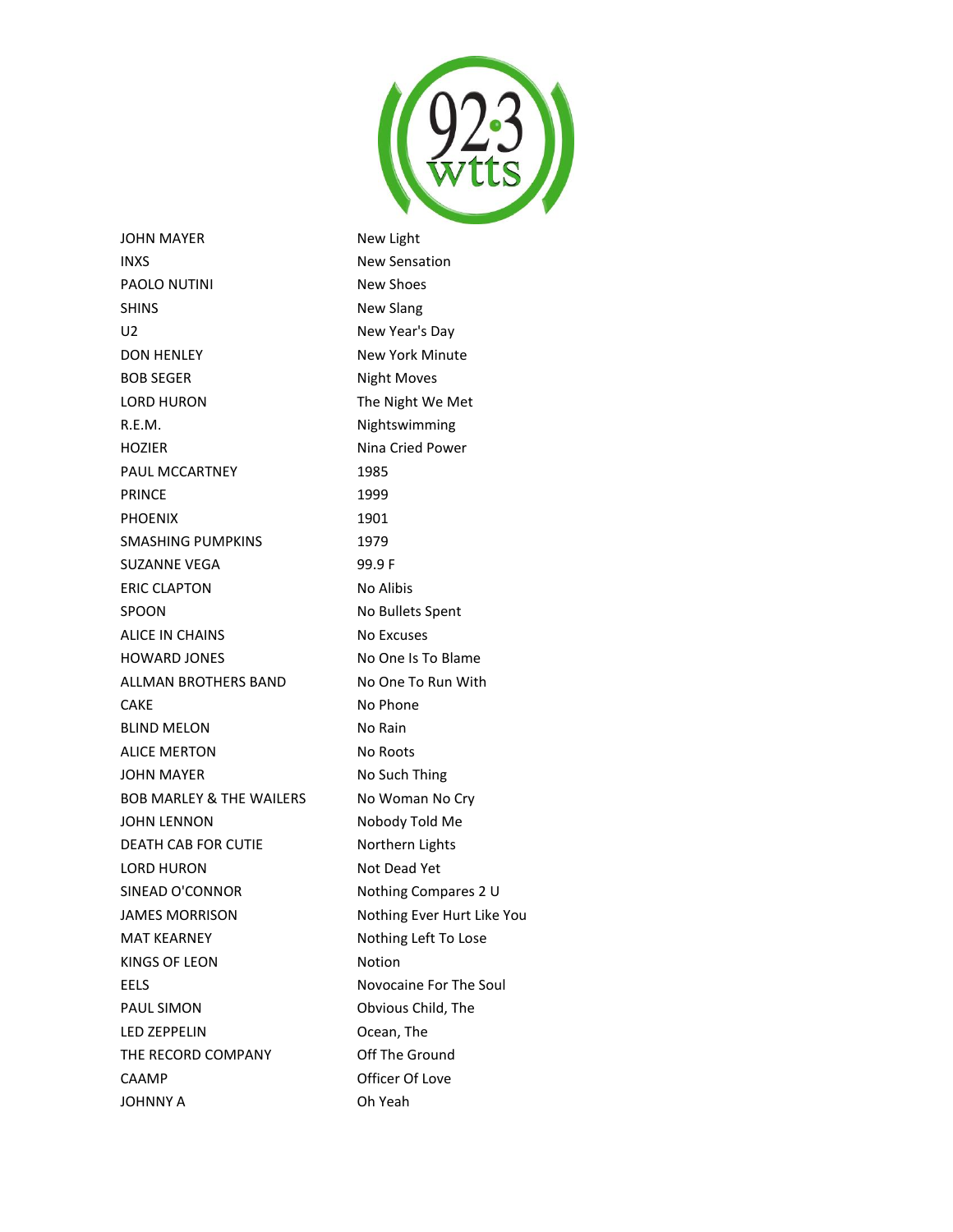

BARENAKED LADIES Old Apartment, The RACONTEURS **Old Enough** NEIL YOUNG **Old Man** JOHN FOGERTY **Old Man Down The Road** PINK FLOYD **CONSISTENT** On The Turning Away TALKING HEADS Once In A Lifetime ROBERT BRADLEY **Once Upon A Time** U2 One BONNIE RAITT **ONE BELIEF AWAY** WALLFLOWERS One Headlight DAVID GRAY **One I Love** R.E.M. One I Love, The BOB MARLEY & THE WAILERS One Love GUSTER **GUSTER CHANGING CONSTRUSTER One Man Wrecking Machine** MICHAEL KIWANUKA One More Night EAGLES **CALLES CALLES CALLES CALLES CALLES CALLES CALLES CALLES CALLES CALLES CALLES CALLES** JOAN OSBORNE One Of Us CIVIL WARS The One That Got Away FINGER ELEVEN One Thing FIXX One Thing Leads To Another INXS One Thing, The BLONDIE **DESIGNATION** One Way Or Another ALLMAN BROTHERS BAND One Way Out BARENAKED LADIES One Week DIRE STRAITS One World FEIST 1,2,3,4 SMITHEREENS **Only A Memory** GARBAGE **CARBAGE Only Happy When It Rains** JOHN MAYER **Only Heart** BODEANS Only Love HOOTIE & THE BLOWFISH Only Wanna Be With You VAN MORRISON Open The Door (To Your Heart) LUMINEERS Ophelia R.E.M. Orange Crush DURAN DURAN **Ordinary World** COLDPLAY **Orphans** RED HOT CHILI PEPPERS Otherside MADNESS Our House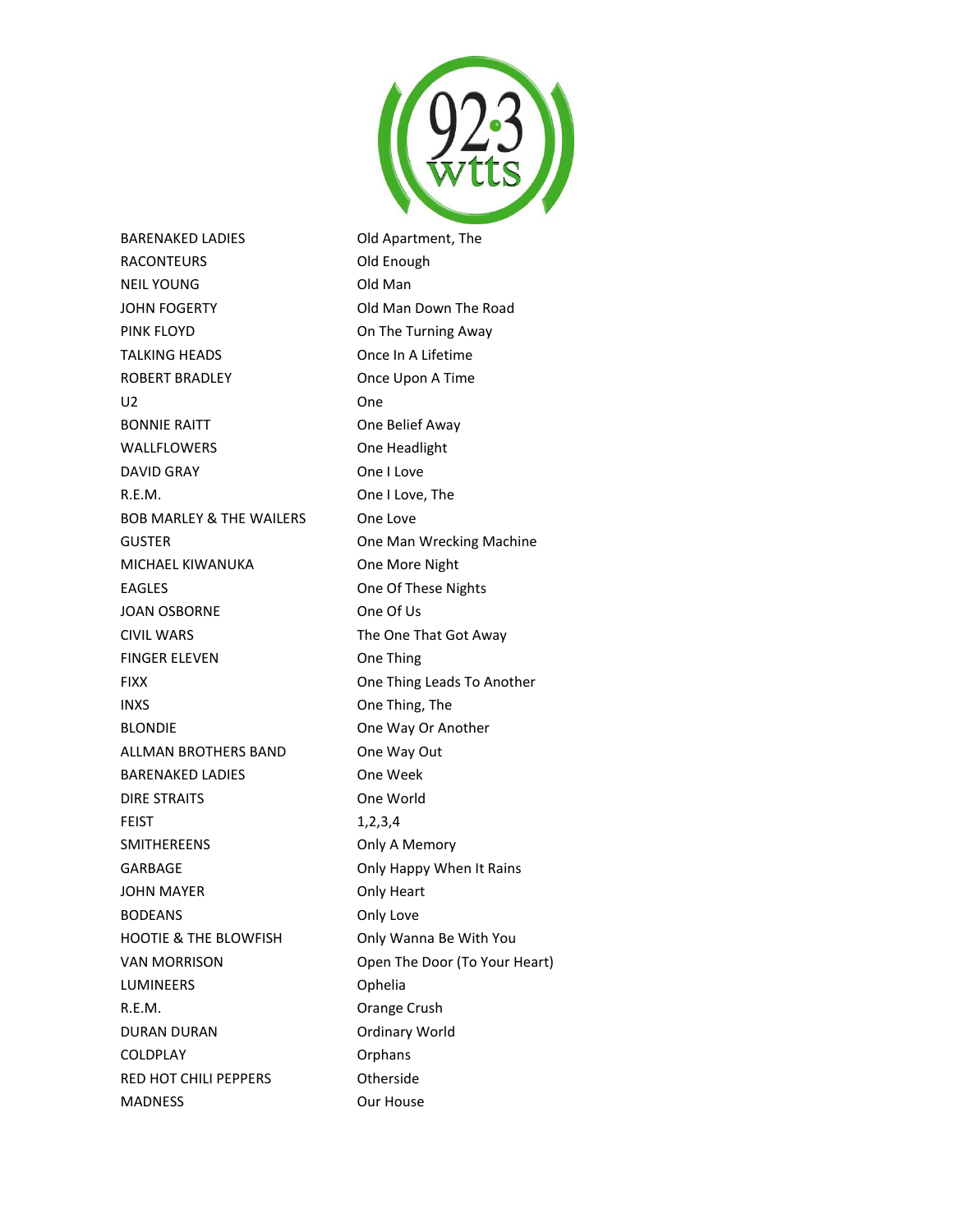

FASTBALL **DEALL** Out Of My Head FITZ & THE TANTRUMS Out Of My League WILCO **Outtasite (Outta Mind)** FRAY **CONFIDENTIAL CONTRACT CONTRACT CONTRACT CONTRACT CONTRACT CONTRACT CONTRACT CONTRACT CONTRACT CONTRACT CONTRACT CONTRACT CONTRACT CONTRACT CONTRACT CONTRACT CONTRACT CONTRACT CONTRACT CONTRACT CONTRACT CONTRACT CONTR** FLEETWOOD MAC Over My Head LED ZEPPELIN Over The Hills And Far Away YES Owner Of A Lonely Heart WAR ON DRUGS Pain DAVID BOWIE Panic In Detroit JOHN C MELLENCAMP Paper In Fire COLDPLAY Paradise RADIOHEAD Paranoid Android G LOVE **COVE 2008** Peace, Love And Happiness EAGLES **Peaceful Easy Feeling** CAAMP Peach Fuzz STEELY DAN Peg DEPECHE MODE People Are People SMASHING PUMPKINS Perfect JOHN HIATT Perfectly Good Guitar JOHN MAYER Perfectly Lonely DEPECHE MODE Personal Jesus SHINS Phantom Limb ED SHEERAN Photograph BILLY JOEL Piano Man CURE **Pictures Of You** BARENAKED LADIES Pinch Me BRUCE SPRINGSTEEN Pink Cadillac JOHN C MELLENCAMP Pink Houses NICK DRAKE Pink Moon JOHN C MELLENCAMP Play Guitar BIG HEAD TODD & THE MONSTERS Please Don't Tell Her DAVID GRAY **Please Forgive Me** ROBERT PLANT & ALISON KRAUSS Please Read The Letter ROLLING STONES Plundered My Soul STONE TEMPLE PILOTS Plush NIRVANA Polly BASTILLE Pompeii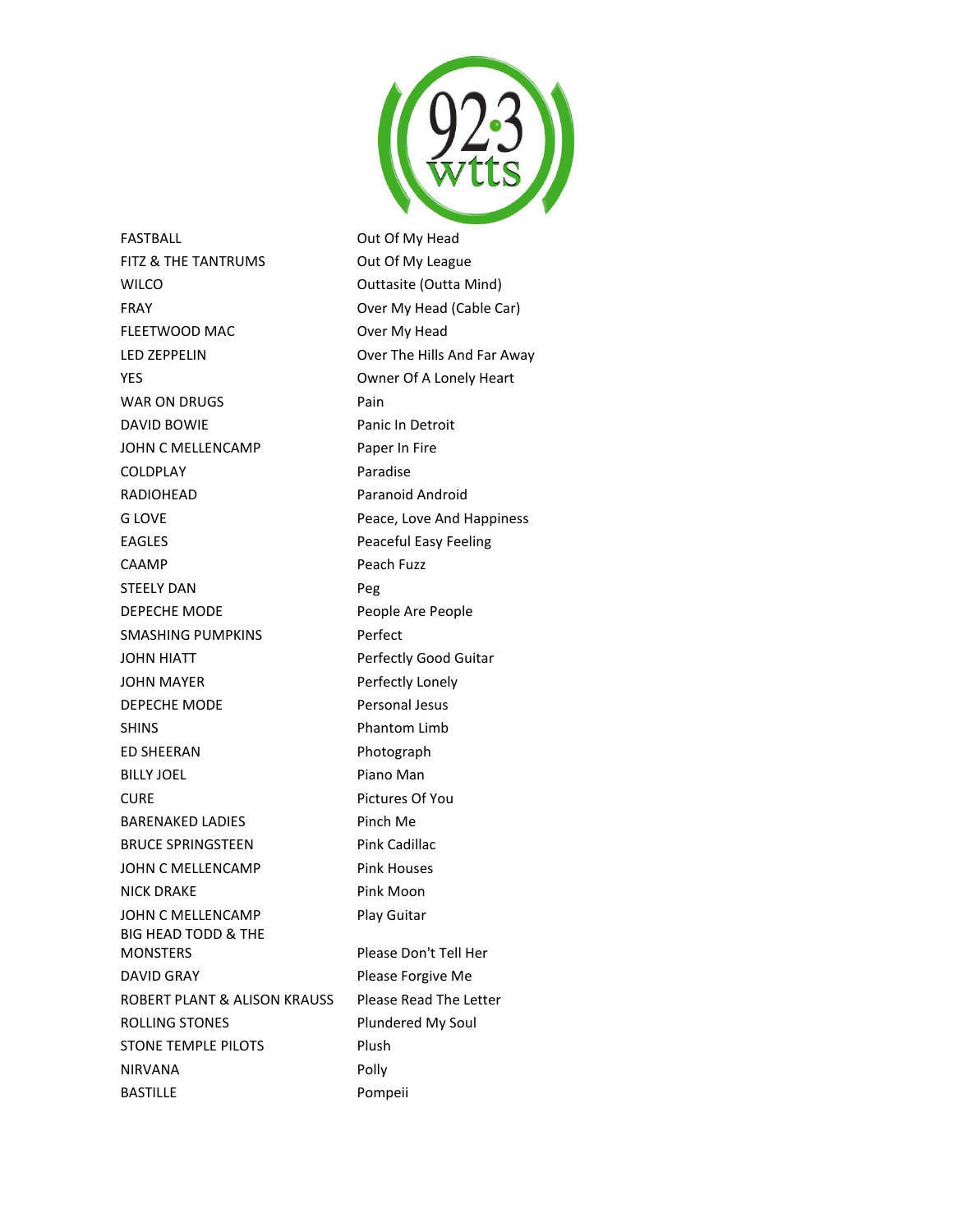

JOHN C MELLENCAMP Pop Singer R.E.M. Pop Song 89 MOBY Porcelain WEEZER Pork And Beans SARAH MCLACHLAN Possession NEIL YOUNG & CRAZY HORSE Powderfinger DERMOT KENNEDY Power Over Me FATBOY SLIM Praise You SEAL **Prayer For The Dying** VAN MORRISON Precious Time TOOTS & THE MAYTALS Pressure Drop ('04) w/Clapton JACKSON BROWNE The Pretender ERIC CLAPTON Pretending STEELY DAN Pretzel Logic U2 **Pride (In The Name Of Love)** STEVIE RAY VAUGHAN Pride And Joy LYLE LOVETT Private Conversation B-52'S Private Idaho BRUCE SPRINGSTEEN Prove It All Night TALKING HEADS Psycho Killer SQUEEZE Pulling Mussels (From The..) ELVIS COSTELLO Pump It Up FOSTER THE PEOPLE Pumped Up Kicks MATCHBOX 20 Push BASTILLE Quarter Past Midnight JOHN MAYER Queen Of California KILLERS Quiet Town JOHN C MELLENCAMP R-O-C-K In The USA R.E.M. Radio Free Europe ELVIS COSTELLO Radio, Radio IMAGINE DRAGONS Radioactive KINGS OF LEON Radioactive PHILLIP PHILLIPS Raging Fire ROLLING STONES Rain Fall Down ALARM Rain In The Summertime COUNTING CROWS Rain King JOHN C MELLENCAMP Rain On The Scarecrow LED ZEPPELIN Rain Song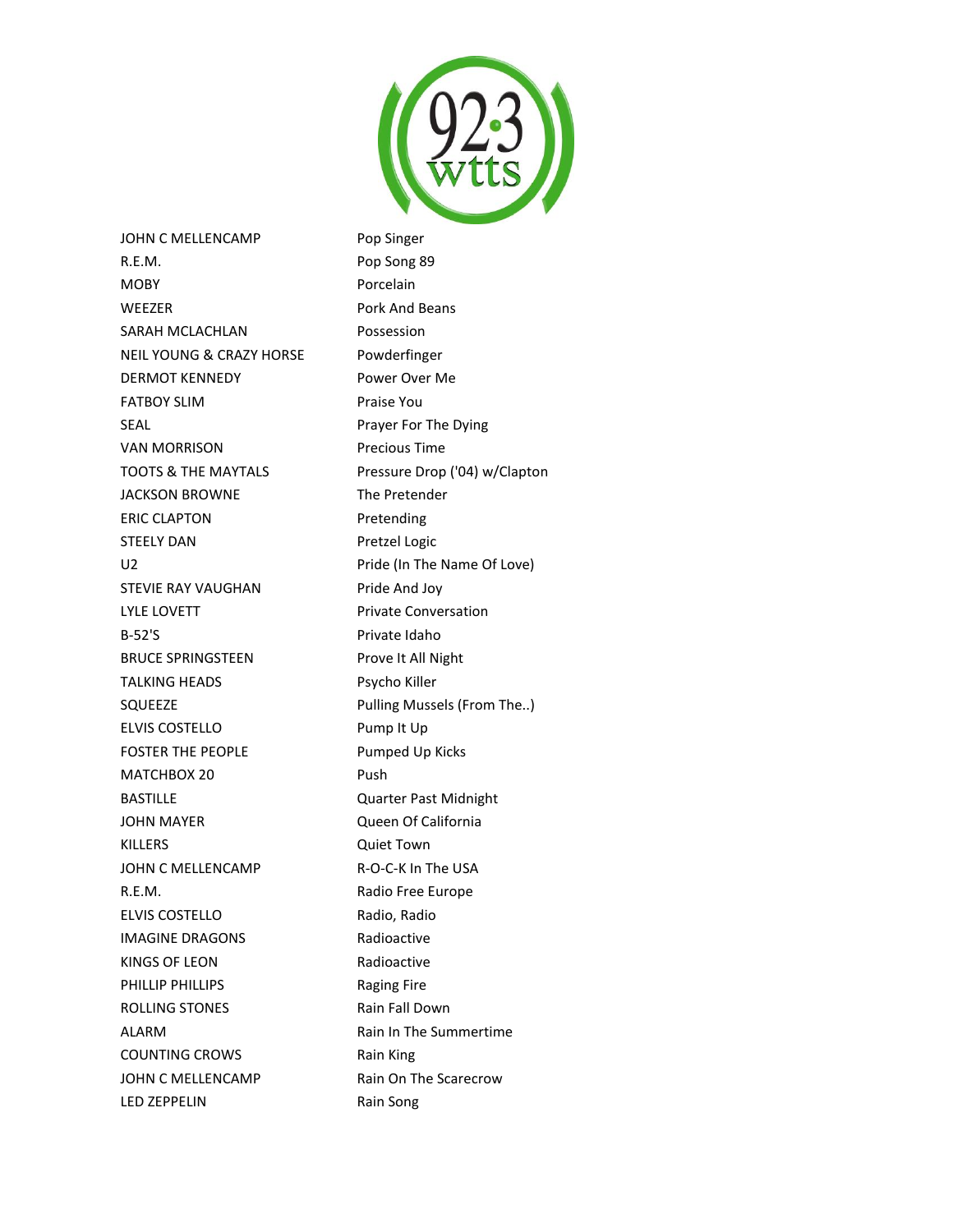

ALLMAN BROTHERS BAND Ramblin' Man WILCO **Random Name Generator** Random Name Generator PRINCE AND THE REVOLUTION Raspberry Beret KILLERS Read My Mind CAGE THE ELEPHANT Ready To Let Go JOHN C MELLENCAMP Real Life, The WHO Real Me, The VAN MORRISON Real Real Gone IGGY POP Real Wild Child MATCHBOX 20 Real World DAVID BOWIE Rebel Rebel BILLY IDOL Rebel Yell PETER GABRIEL Red Rain UB40 Red Red Wine FIXX Red Skies NATHANIEL RATELIFF Redemption BOB MARLEY & THE WAILERS Redemption Song STEELY DAN Reeling In The Years TOM PETTY/HEARTBREAKERS Refugee AMY WINEHOUSE Rehab BLACK CROWES Remedy SARA KAYS **Remember That Night?** Remember That Night? X AMBASSADORS Renegades RAY LAMONTAGNE & PARIAH DOGS Repo Man BIG HEAD TODD & THE MONSTERS Resignation Superman KINGS OF LEON Reverend VAN WILLIAM Revolution f/First Aid Kit FLEETWOOD MAC Rhiannon (Will You Ever Win) HEAD AND THE HEART Rhythm & Blues TWENTY ONE PILOTS Ride JOHN HIATT **Riding With The King** ADELE Right As Rain JESUS JONES **Right Here, Right Now** DR. JOHN Right Place Wrong Time STEELY DAN Rikki Don't Lose That Number VANCE JOY Riptide BISHOP BRIGGS River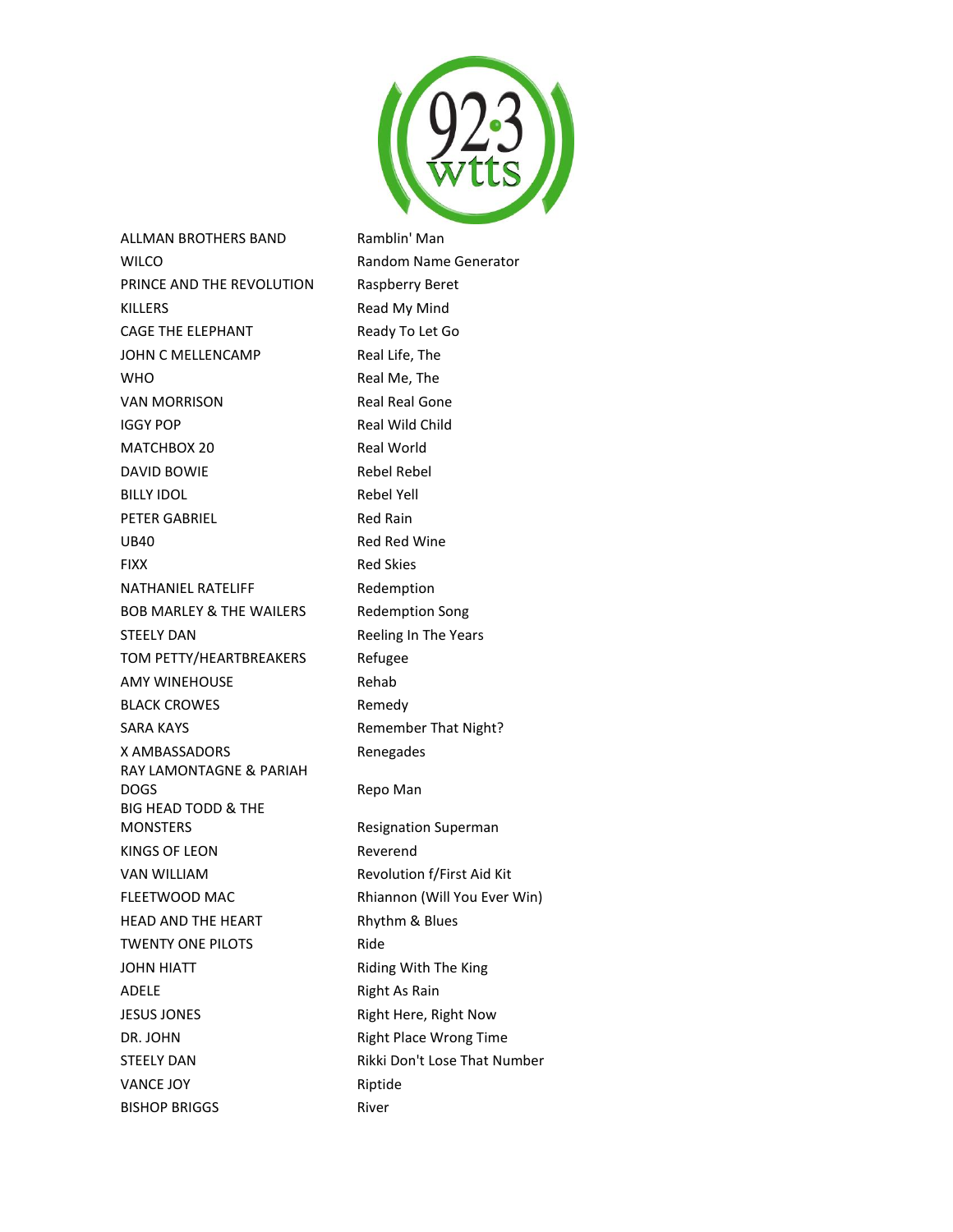

TALKING HEADS Road To Nowhere B-52'S Roam B-52'S Rock Lobster DAVID ESSEX Rock On CLASH Rock The Casbah STRAY CATS **Rock This Town** ELTON JOHN Rocket Man NEIL YOUNG Rockin' In The Free World STEVE MILLER Rock'n Me ROLLING STONES ROCks Off JOE WALSH **Rocky Mountain Way** MUMFORD & SONS Roll Away Your Stone DEL AMITRI ROLL TO Me STEVE WINWOOD Roll With It MICHAEL KIWANUKA Rolling ADELE **ADELE Rolling In The Deep** DIRE STRAITS Romeo And Juliet IMAGINE DRAGONS Roots COUNTING CROWS Round Here SHAWN COLVIN Round Of Blues POLICE Roxanne STEELY DAN The Royal Scam LORDE Royals CLASH Rudie Can't Fail JOHN C MELLENCAMP Rumbleseat ADELE Rumour Has It BLUES TRAVELER Run-Around ERIC CLAPTON Run Back To Your Side PINK FLOYD Run Like Hell SOUL ASYLUM Runaway Train TOM PETTY **Runnin' Down A Dream** JACKSON BROWNE Running On Empty ERIC CLAPTON Running On Faith NATHANIEL RATELIFF/NIGHTSWEATS S.O.B REPLACEMENTS Sadly Beautiful CAPITAL CITIES Safe And Sound

BRUCE SPRINGSTEEN Rosalita (Come Out Tonight)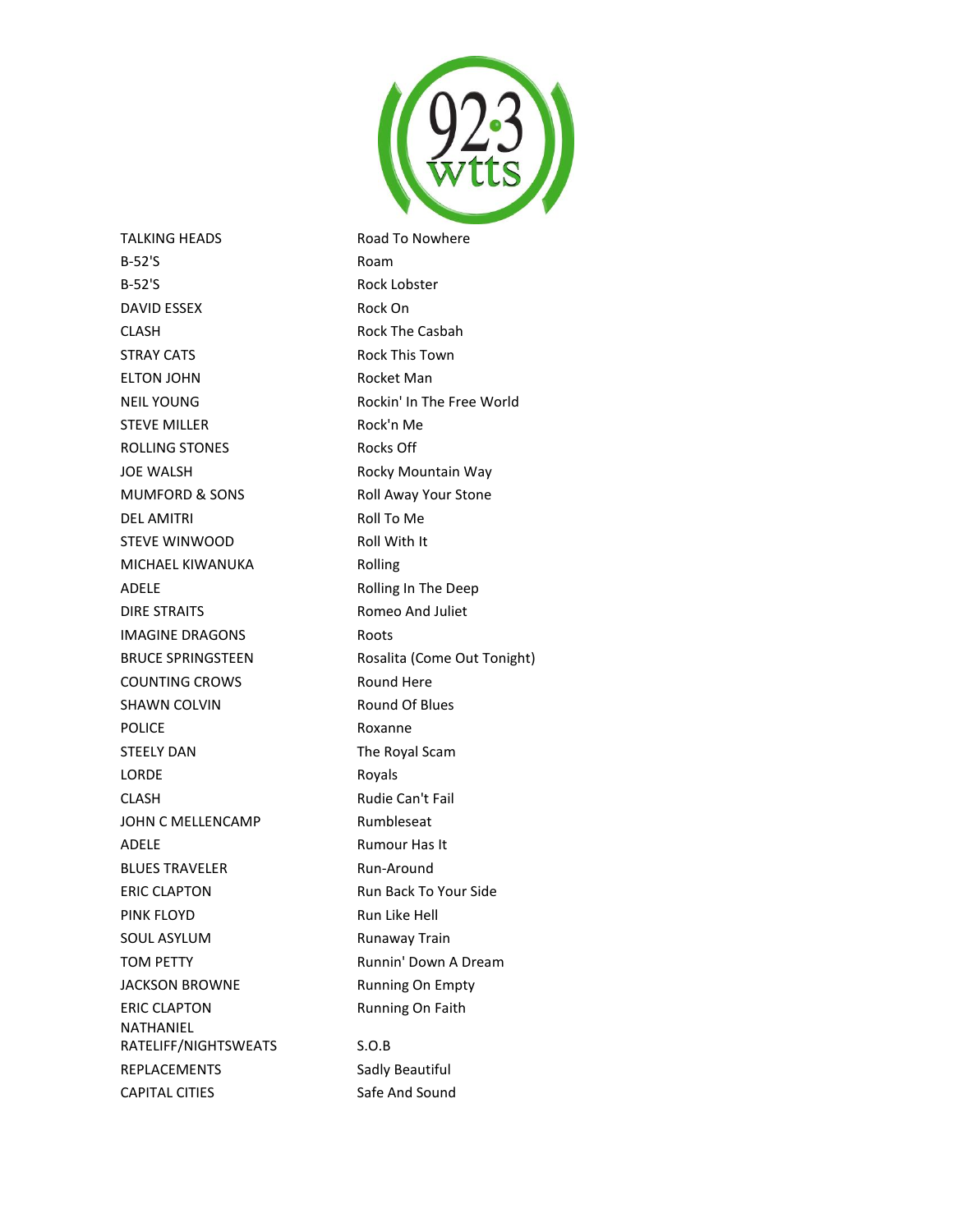

FOO FIGHTERS Saint Cecilia ROLLING STONES Saint Of Me U2/GREEN DAY Saints Are Coming, The THE MOWGLI'S San Francisco EVERCLEAR Santa Monica (Watch The ...) SUBLIME SANTER SANTERIA GUSTER Satellite DAVE MATTHEWS BAND Satellite ELTON JOHN Saturday Night's Alright For.. VANCE JOY Saturday Sun TRAIN **Save Me, San Francisco** EAGLE-EYE CHERRY Save Tonight FIXX Saved By Zero TOM PETTY Saving Grace MICHAEL FRANTI & SPEARHEAD Say Hey (I Love You) WEEZER Say It Ain't So FLEETWOOD MAC Say You Love Me RED HOT CHILI PEPPERS Scar Tissue GRATEFUL DEAD Scarlet Begonias COLDPLAY Scientist, The FLEETWOOD MAC Second Hand News SEMISONIC Secret Smile HOUNDMOUTH Sedona GOMEZ See The World BLACK CROWES Seeing Things LIVE **Selling The Drama** THIRD EYE BLIND Semi-Charmed Life RUSTED ROOT Send Me On My Way ADELE ADELE Send My Love (To Your New... FLEETWOOD MAC Sentimental Lady ADELE Set Fire To The Rain EAGLES Seven Bridges Road WHITE STRIPES Seven Nation Army MARCY PLAYGROUND Sex And Candy KINGS OF LEON Sex On Fire JOHN MAYER Shadow Days LINKIN PARK Shadow Of The Day

HEAD AND THE HEART Shake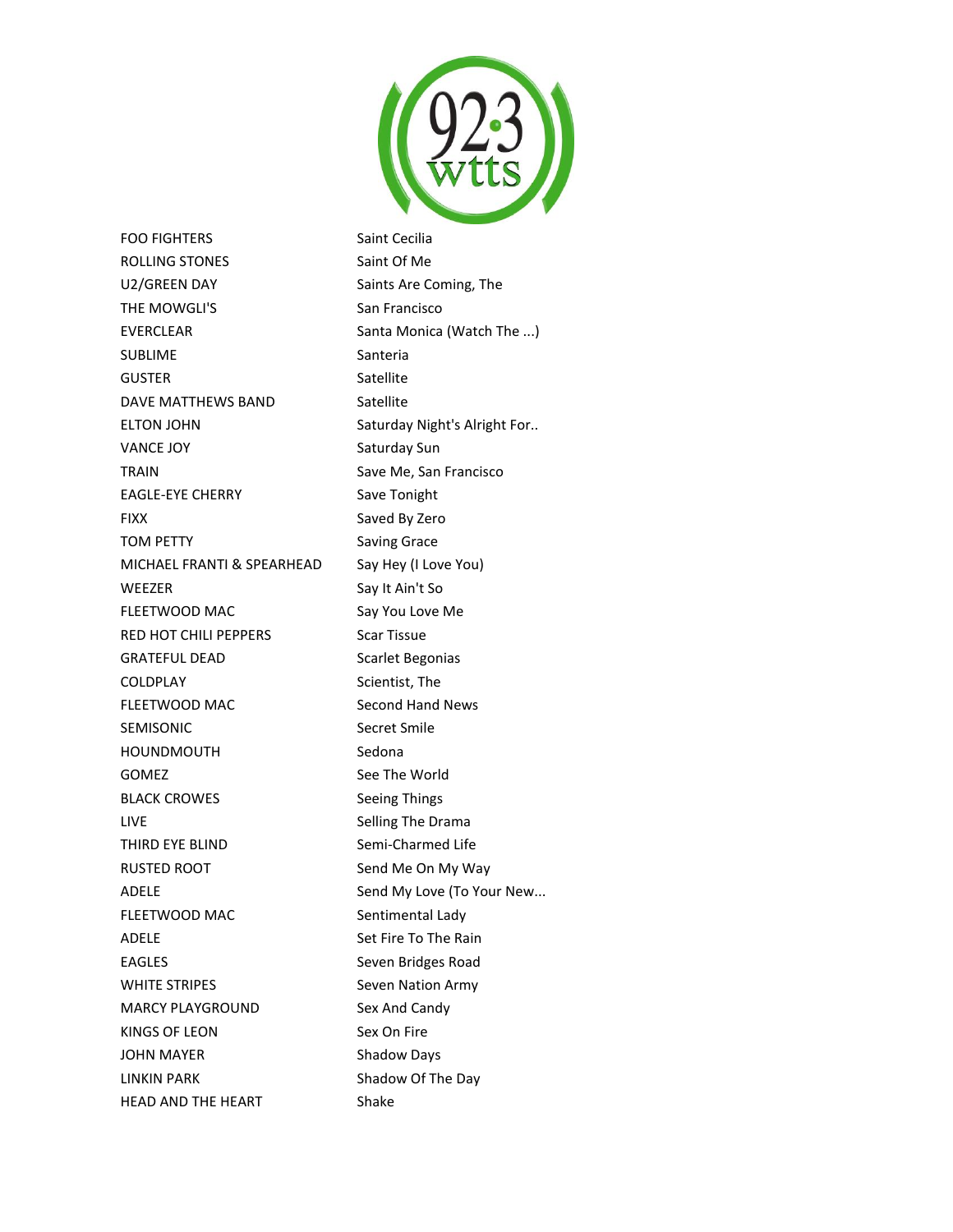

FLORENCE + THE MACHINE Shake It Out CARS Shake It Up ROLLING STONES Shake Your Hips GRATEFUL DEAD Shakedown Street ELLE KING Shame ZZ TOP Sharp Dressed Man ROLLING STONES Shattered O.A.R. Shattered (Turn The Car...) FLAMING LIPS She Don't Use Jelly FINE YOUNG CANNIBALS She Drives Me Crazy KOOKS She Moves In Her Own Way BLACK CROWES She Talks To Angels MAROON 5 She Will Be Loved BOB DYLAN Shelter From The Storm TUBES She's A Beauty ERIC CLAPTON She's Gone SANTANA She's Not There STRAY CATS (She's) Sexy + 17 ROLLING STONES She's So Cold TAL BACHMAN She's So High SHAWN MULLINS Shimmer COLLECTIVE SOUL Shine MONDO COZMO Shine ROLLING STONES Shine A Light ROBERT PLANT Shine It All Around PINK FLOYD Shine On You Crazy...(Pt. 1-5) R.E.M. Shiny Happy People WORLD PARTY Ship Of Fools FLORENCE + THE MACHINE Ship To Wreck PETER GABRIEL Shock The Monkey CAKE Short Skirt/Long Jacket IMAGINE DRAGONS Shots CLASH Should I Stay Or Should I Go TEARS FOR FEARS Shout AMOS LEE Shout Out Loud WALK THE MOON Shut Up And Dance SNOW PATROL Shut Your Eyes TWENTY ONE PILOTS Shy Away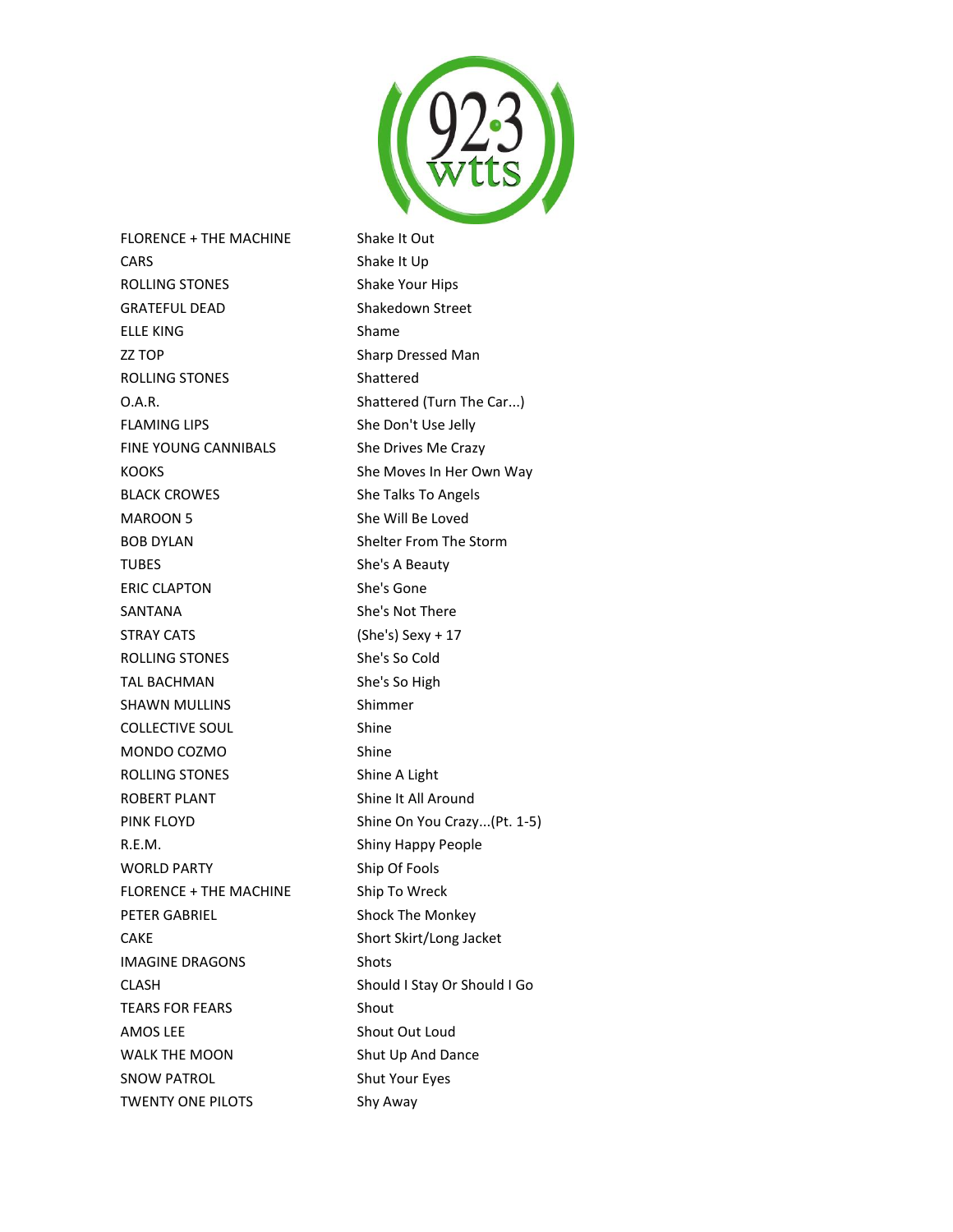

CAKE Sick Of You FLEETWOOD MAC Silver Springs (Live '97) SHINS Simple Song CARS Since You're Gone PEARL JAM Sirens BLACK KEYS Sister FOSTER THE PEOPLE Sit Next To Me JACK JOHNSON Sitting, Waiting, Wishing WHISKEYTOWN 16 Days WALLFLOWERS 6th Avenue Heartache DIRE STRAITS Skateaway CAGE THE ELEPHANT Skin And Bones (Mix 2020) COLDPLAY Sky Full Of Stars, A STEVIE RAY VAUGHAN SKy Is Crying, The PETER GABRIEL Sledgehammer GOO GOO DOLLS Slide BONNIE RAITT Slow Ride JOHN HIATT Slow Turning JOHN C MELLENCAMP Small Town NIRVANA Smells Like Teen Spirit ROBERT CRAY BAND Smoking Gun SANTANA SANTANA Smooth f/Rob Thomas LEON BRIDGES Smooth Sailin' NICKEL CREEK Smoothie Song ROBERT PALMER Sneakin' Sally Thru The Alley RED HOT CHILI PEPPERS Snow (Hey Oh) LOVE AND ROCKETS So Alive THE TESKEY BROTHERS So Caught Up DIRE STRAITS So Far Away POLICE So Lonely DAVE MATTHEWS BAND So Much To Say SHERYL CROW SOak Up The Sun CAGE THE ELEPHANT Social Cues EDWIN MCCAIN Solitude PETER GABRIEL Solsbury Hill FUN. Some Nights GOTYE Somebody That I Used To Know QUEEN Somebody To Love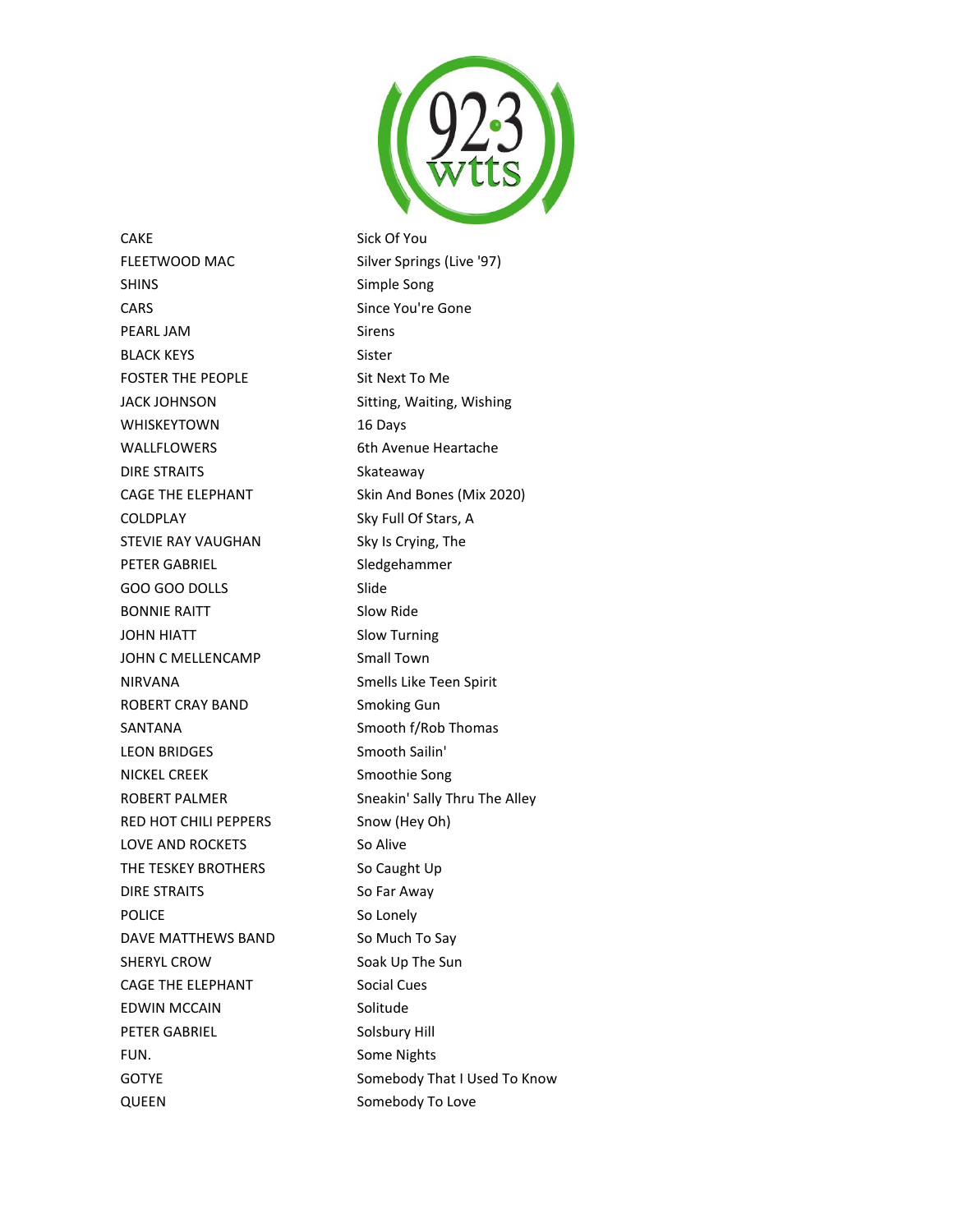

KILLERS Somebody Told Me JACKSON BROWNE Somebody's Baby CHRIS ISAAK Somebody's Crying MARSHALL CRENSHAW Someday, Someway ADELE Someone Like You HOZIER Someone New BONNIE RAITT Something To Talk About TOAD THE WET SPROCKET Something's Always Wrong AIRBORNE TOXIC EVENT Sometime Around Midnight U2 Sometimes You Can't Make It... KEANE Somewhere Only We Know LED ZEPPELIN Song Remains The Same, The DEATH CAB FOR CUTIE Soul Meets Body RED HOT CHILI PEPPERS Soul To Squeeze MICHAEL FRANTI & SPEARHEAD Sound Of Sunshine STONE TEMPLE PILOTS Sour Girl R.E.M. So. Central Rain (I'm Sorry) CROSBY, STILLS & NASH Southern Cross BOY & BEAR Southern Sun MOBY South Side DAVE MATTHEWS BAND Space Between, The GARBAGE Special COLDPLAY Speed of Sound THE STRUMBELLAS Spirits POLICE **Spirits In The Material World** WHO Squeeze Box R.E.M. Stand STEVIE NICKS Stand Back JOHN LENNON Stand By Me PRIMITIVE RADIO GODS Standing Outside A Broken... DAVID BOWIE Starman ROLLING STONES Start Me Up LISA LOEB/NINE STORIES Stay (I Missed You) DAVE MATTHEWS BAND Stay (Wasting Time) TALKING HEADS Stay Up Late FACES Stay With Me SAM SMITH SAM STAY With Me GOO GOO DOLLS Stay With You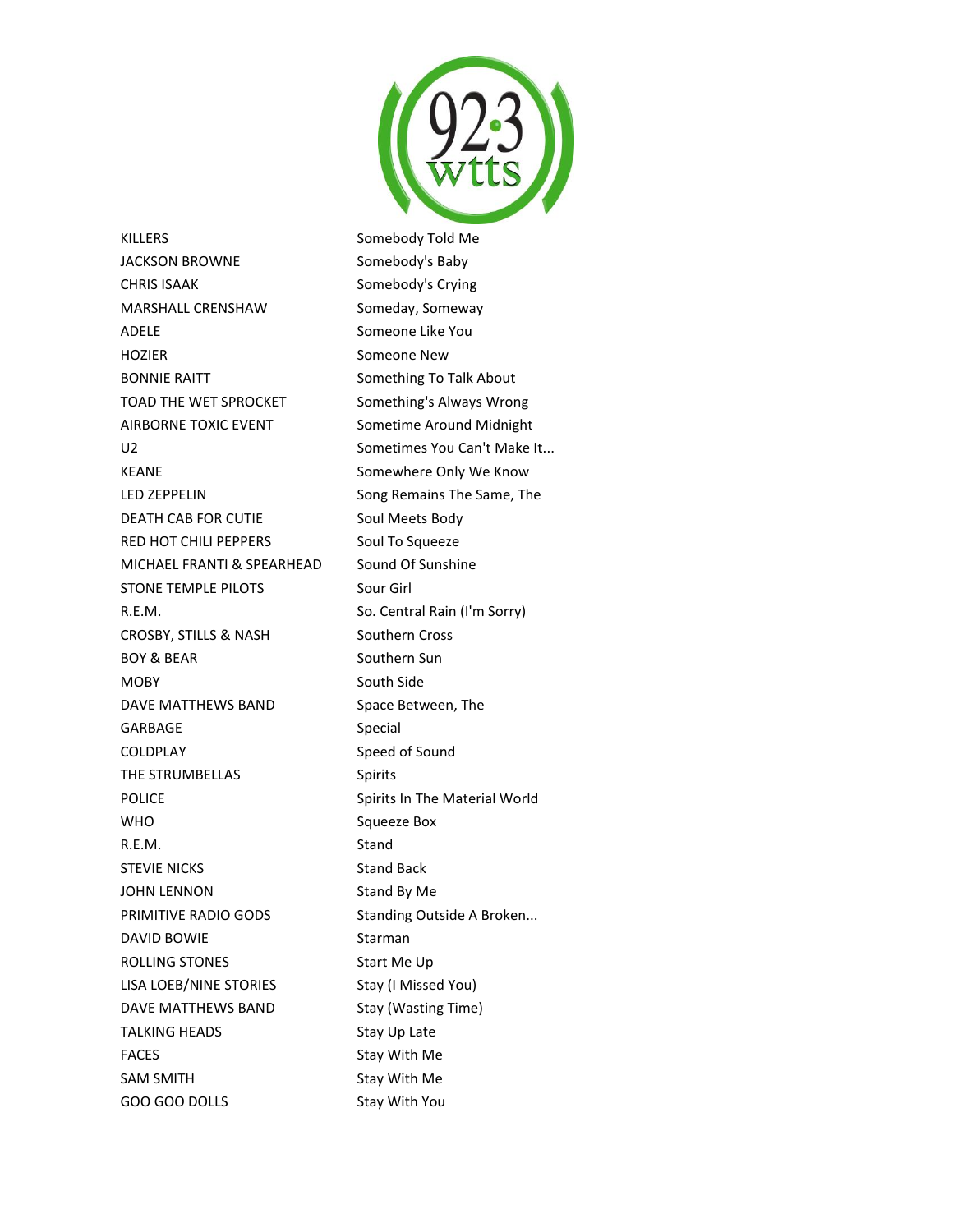

SHAWN COLVIN Steady On BEN HARPER Steal My Kisses LEON BRIDGES Steam PETER GABRIEL Steam JOE JACKSON Steppin' Out PAUL SIMON Still Crazy After All These Years GARY MOORE Still Got The Blues BODEANS Still The Night HERBIE HANCOCK Stitched Up f/John Mayer MILKY CHANCE Stolen Dance SERENA RYDER Stompa STEVIE NICKS/TOM PETTY Stop Draggin' My Heart Around BLEACHERS Stop Making This Hurt BRANDI CARLILE Story, The PETE YORN Strange Condition ELECTRIC LIGHT ORCHESTRA Strange Magic STRAY CATS STRAY CATS LONDON GRAMMAR Strong SHERYL CROW Strong Enough RAY LAMONTAGNE Strong Enough LUMINEERS Stubborn Love STEALERS WHEEL Stuck In The Middle With You SILVERSUN PICKUPS Substitution POSTAL SERVICE Such Great Heights KT TUNSTALL Suddenly I See DAVID BOWIE Suffragette City INXS Suicide Blonde DIRE STRAITS Sultans Of Swing U2 Sunday Bloody Sunday JOE JACKSON Sunday Papers SHAWN COLVIN SHAWN COLVING SUNNY Came Home NORAH JONES Sunrise DON HENLEY Sunset Grill R.E.M. Superman FIVE FOR FIGHTING Superman (It's Not Easy) R.E.M. Supernatural Superserious RAY LAMONTAGNE Supernova

YOUNG THE GIANT Superposition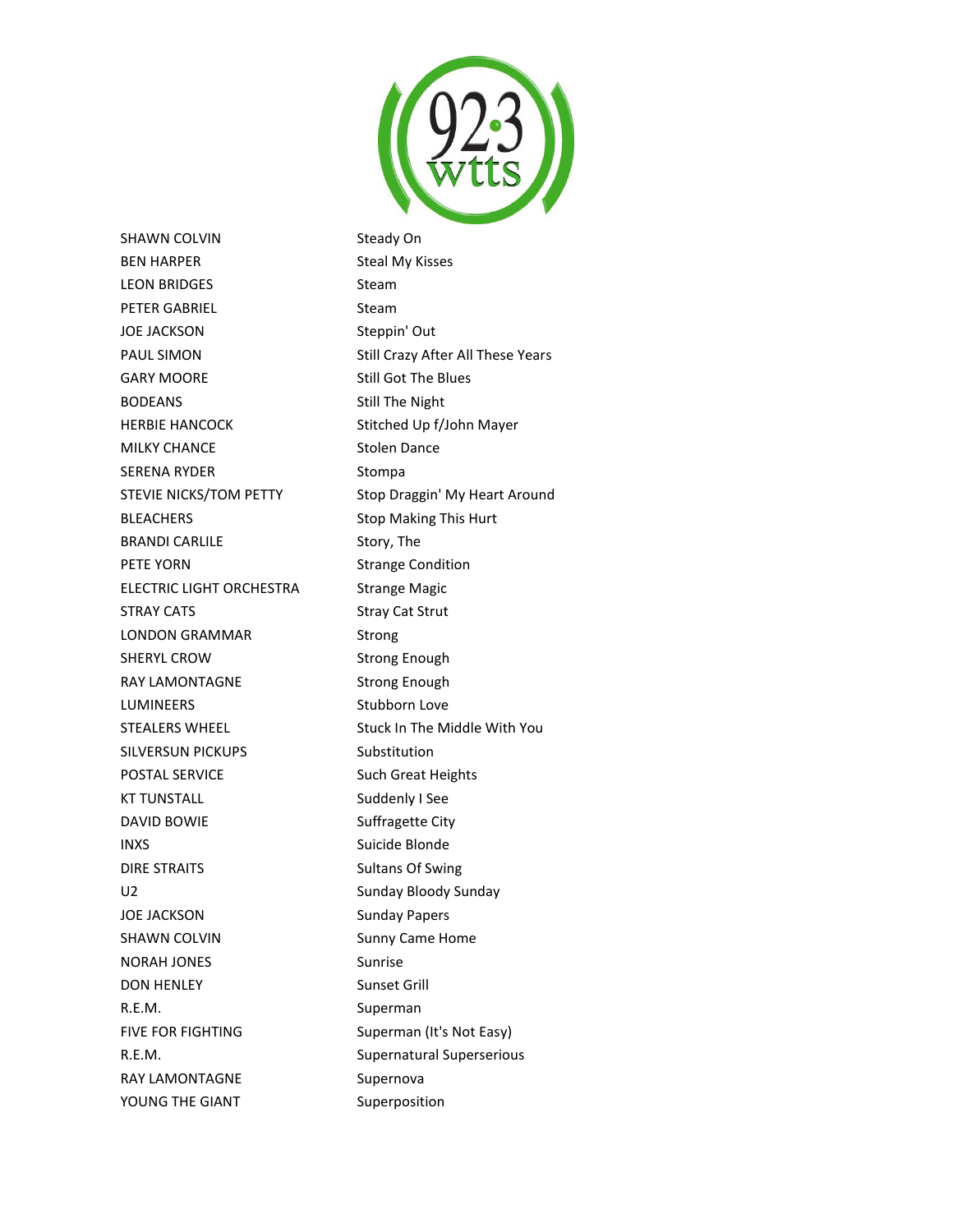

STEVIE WONDER Superstition

NATHANIEL RATELIFF/NIGHTSWEATS Survivor NEIGHBOURHOOD Sweater Weather EURYTHMICS Sweet Dreams(Are Made Of This) AEROSMITH Sweet Emotion ERIC CLAPTON Sweet Home Chicago COWBOY JUNKIES Sweet Jane SARAH MCLACHLAN Sweet Surrender U2 Sweetest Thing STEVE MILLER Swingtown GOO GOO DOLLS Sympathy POLICE Synchronicity II SOFT CELL Tainted Love SNOW PATROL Take Back The City EAGLES Take It Easy CAGE THE ELEPHANT Take It Or Leave It EAGLES Take It To The Limit PHIL COLLINS **Take Me Home** FRANZ FERDINAND Take Me Out HOZIER Take Me To Church TALKING HEADS Take Me To The River SUPERTRAMP Take The Long Way Home STEVE MILLER Take The Money And Run SCISSOR SISTERS Take Your Mama DOOBIE BROTHERS Takin' It To The Streets COLDPLAY Talk R.E.M. Talk About The Passion PRETENDERS Talk Of The Town TRACY CHAPMAN Talkin' Bout A Revolution BOB DYLAN Tangled Up In Blue JACK JOHNSON Taylor LORDE Team TWENTY ONE PILOTS Tear In My Heart ERIC CLAPTON Tears In Heaven ENGLISH BEAT Tears Of A Clown MANCHESTER ORCHESTRA Telepath MICHAEL KIWANUKA Tell Me A Tale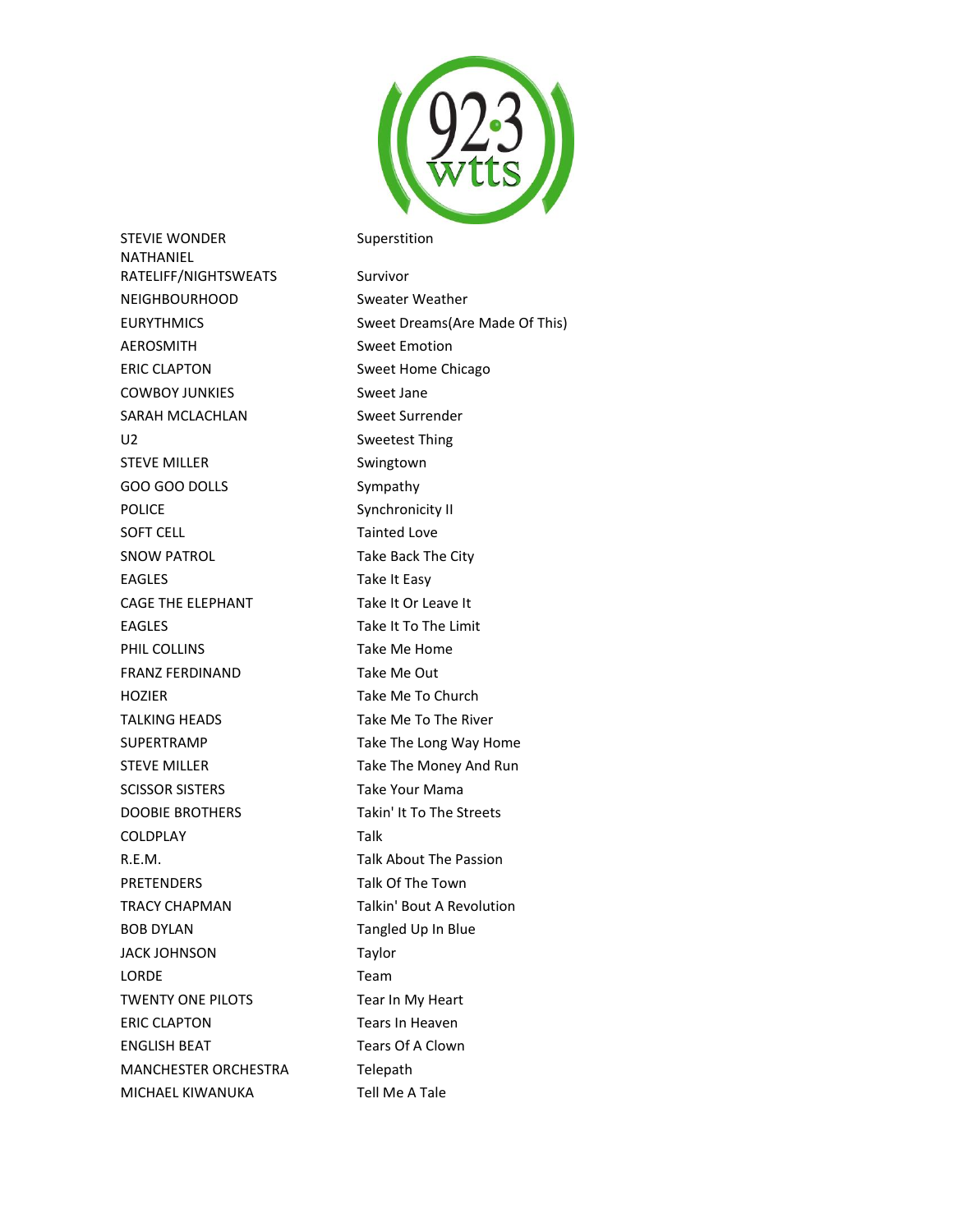

SQUEEZE Tempted JACKSON BROWNE Tender Is The Night GENERAL PUBLIC Tenderness BRUCE SPRINGSTEEN Tenth Avenue Freeze-Out EAGLES Tequila Sunrise STEVIE RAY VAUGHAN Texas Flood KHRUANGBIN & LEON BRIDGES Texas Sun ALANIS MORISSETTE Thank U DIDO Thank You BRANDI CARLILE That Wasn't Me GENESIS That's All SMASH MOUTH Then The Morning Comes WILCO Theologians SHERYL CROW There Goes The Neighborhood LA'S There She Goes 10,000 MANIACS These Are Days LOVELYTHEBAND these are my friends FOO FIGHTERS These Days BONNIE RAITT **Thing Called Love** BOB DYLAN Things Have Changed BECK Think I'm In Love NORAH JONES Thinking About You ED SHEERAN Thinking Out Loud ALANA DAVIS 32 Flavors LO MOON This Is It MARK KNOPFLER/EMMYLOU HARRIS This Is Us DECEMBERISTS This Is Why We Fight VAMPIRE WEEKEND This Life MAROON 5 This Love TALKING HEADS This Must Be The Place... BLACK CROWES Thorn In My Pride MATCHBOX 20 3:00 AM BOB MARLEY & THE WAILERS Three Little Birds WALLFLOWERS Three Marlenas RAY LAMONTAGNE Three More Days STEVE MILLER Jet Airliner IMAGINE DRAGONS Thunder BOB DYLAN Thunder On The Mountain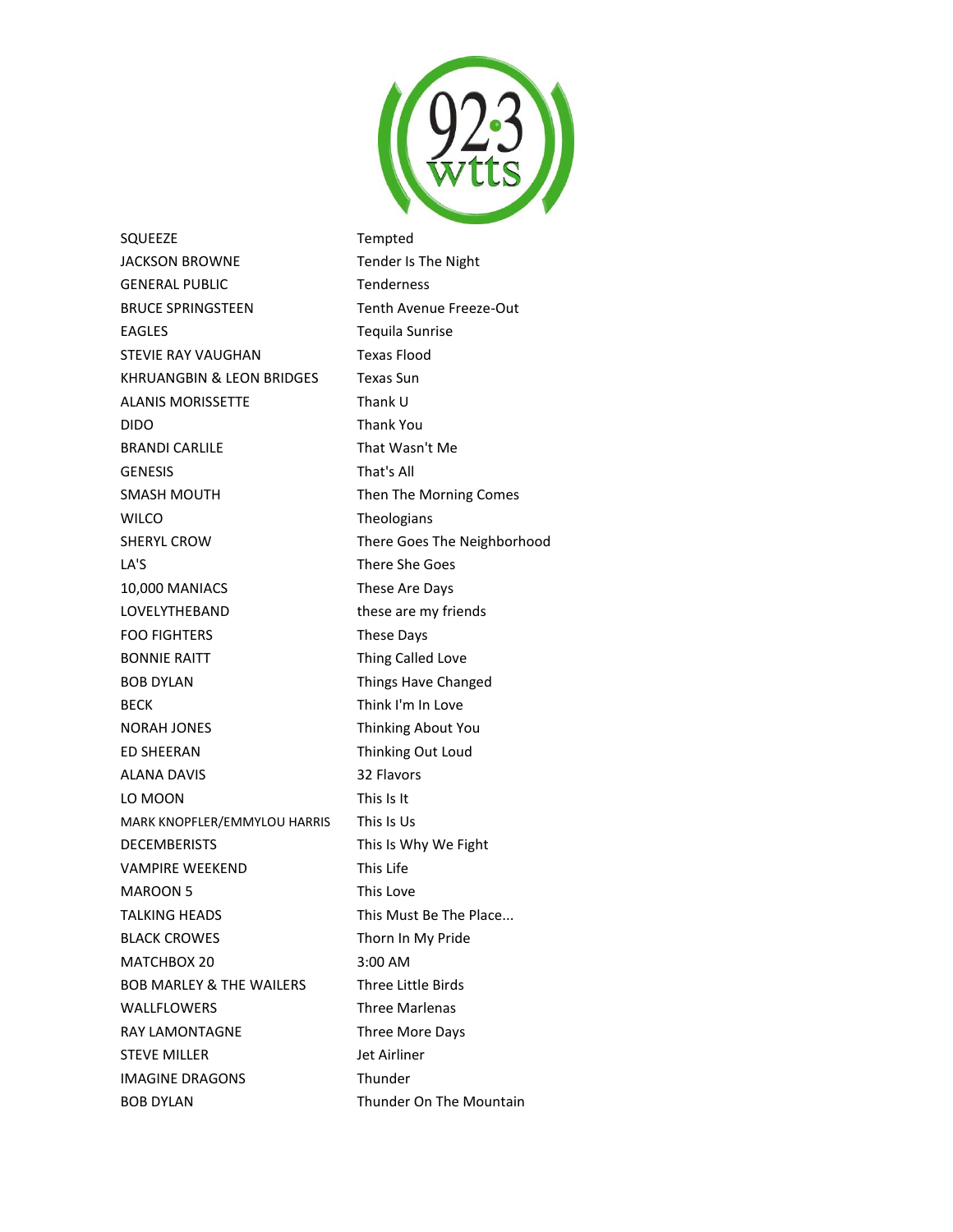

BRUCE SPRINGSTEEN Thunder Road BLONDIE Tide Is High, The BLACK KEYS Tighten Up STEVIE RAY VAUGHAN Tightrope GIN BLOSSOMS Til I Hear It From You HOOTIE & THE BLOWFISH Time PINK FLOYD **Time** NATHANIEL RATELIFF Time Stands PRETENDERS Time The Avenger FOO FIGHTERS Times Like These (One Way...) SMASHING PUMPKINS Today ZIGGY MARLEY **TOMOTRY** Tomorrow People D.N.A./SUZANNE VEGA Tom's Diner GROUPLOVE Tongue Tied SMASHING PUMPKINS Tonight, Tonight ALEX CLARE Too Close DAVE MATTHEWS BAND Too Much NATALIE IMBRUGLIA Torn GRATEFUL DEAD Touch Of Grey DOOBIE BROTHERS Toulouse Street CLASH Train In Vain (Stand By Me) DAVE MATTHEWS BAND Tripping Billies ATLAS GENIUS Trojans CAGE THE ELEPHANT Trouble RAY LAMONTAGNE Trouble 10,000 MANIACS Trouble Me ALLMAN BROTHERS BAND Trouble No More (Live) ROLLING STONES Tumbling Dice GENESIS Turn It On Again BOB SEGER Turn The Page (Live Bullet) ELECTRIC LIGHT ORCHESTRA Turn To Stone FLEETWOOD MAC Tusk DAVID BOWIE TVC 15 JASON ISBELL 24 Frames ROBERT PLANT 29 Palms GREEN DAY 21 Guns BLACK CROWES Twice As Hard

U2 Two Hearts Beat As One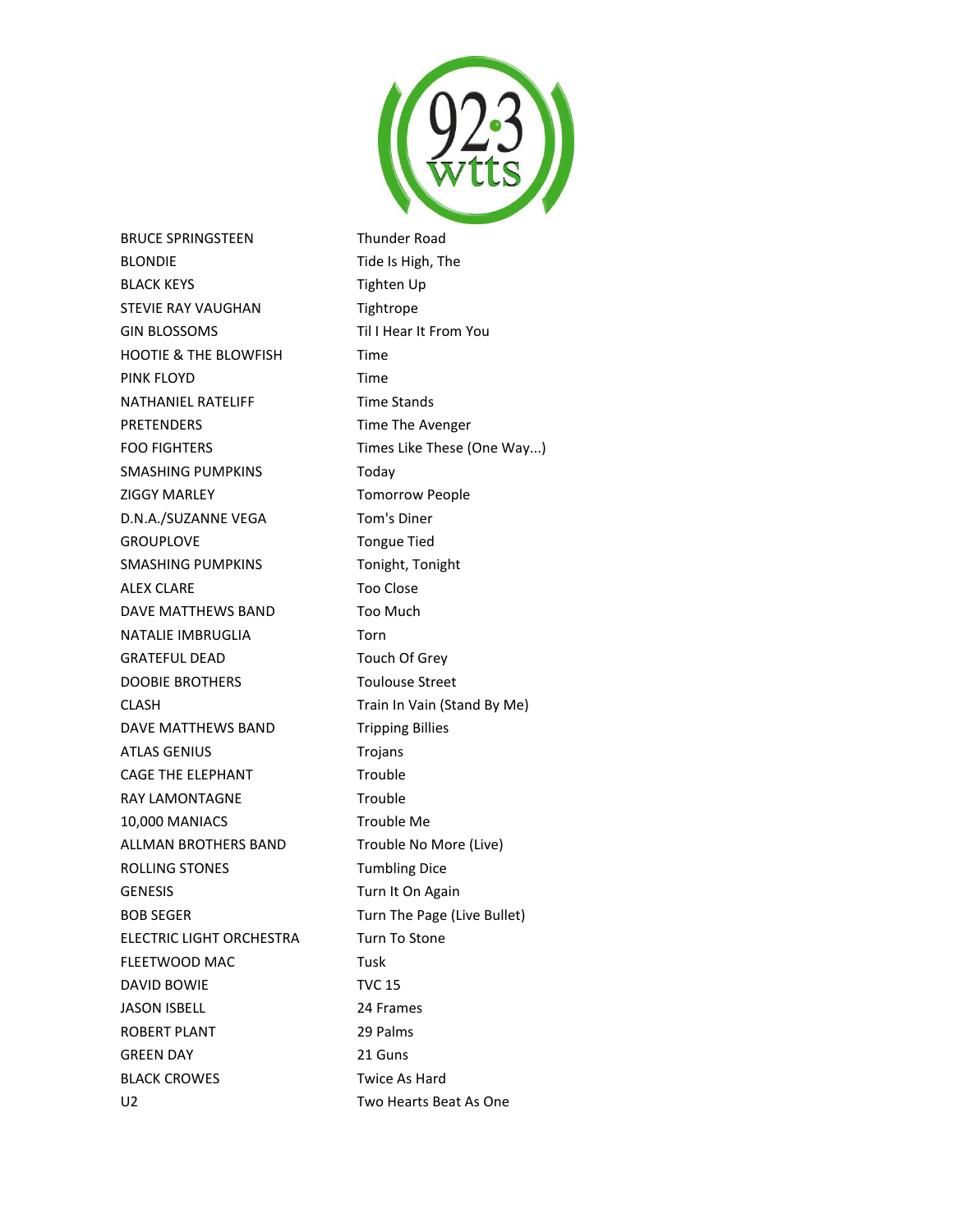

MOON TAXI Two High SPIN DOCTORS Two Princes JADE BIRD Uh Huh VAMPIRE WEEKEND Unbelievers QUEEN/DAVID BOWIE Under Pressure RED HOT CHILI PEPPERS Under The Bridge ELLE KING **Under The Influence** CHURCH Under The Milky Way SPOON The Underdog WEEZER Undone- The Sweater Song BECK Uneventful Days NEIL YOUNG **WEIL YOUNG** Unknown Legend X AMBASSADORS Unsteady MATCHBOX TWENTY Unwell HEAD AND THE HEART Up Against The Wall BECK Up All Night JACK JOHNSON Upside Down PINK FLOYD Us & Them BILL WITHERS Use Me KINGS OF LEON Use Somebody GORILLAZ The Valley Of The Pagans ELVIS COSTELLO Veronica U2 Vertigo EAGLES Victim Of Love AVETT BROTHERS Victory COLDPLAY Violet Hill COLDPLAY Viva La Vida 'TIL TUESDAY Voices Carry ROLLING STONES Waiting On A Friend FOO FIGHTERS Waiting On A War JOHN MAYER Waiting On The World To Change TOM PETTY/HEARTBREAKERS The Waiting DIRE STRAITS Walk Of Life TOAD THE WET SPROCKET Walk On The Ocean LOU REED Walk On The Wild Side AEROSMITH Walk This Way MAYER HAWTHORNE Walk, The

GREEN DAY **Wake Me Up When September Ends**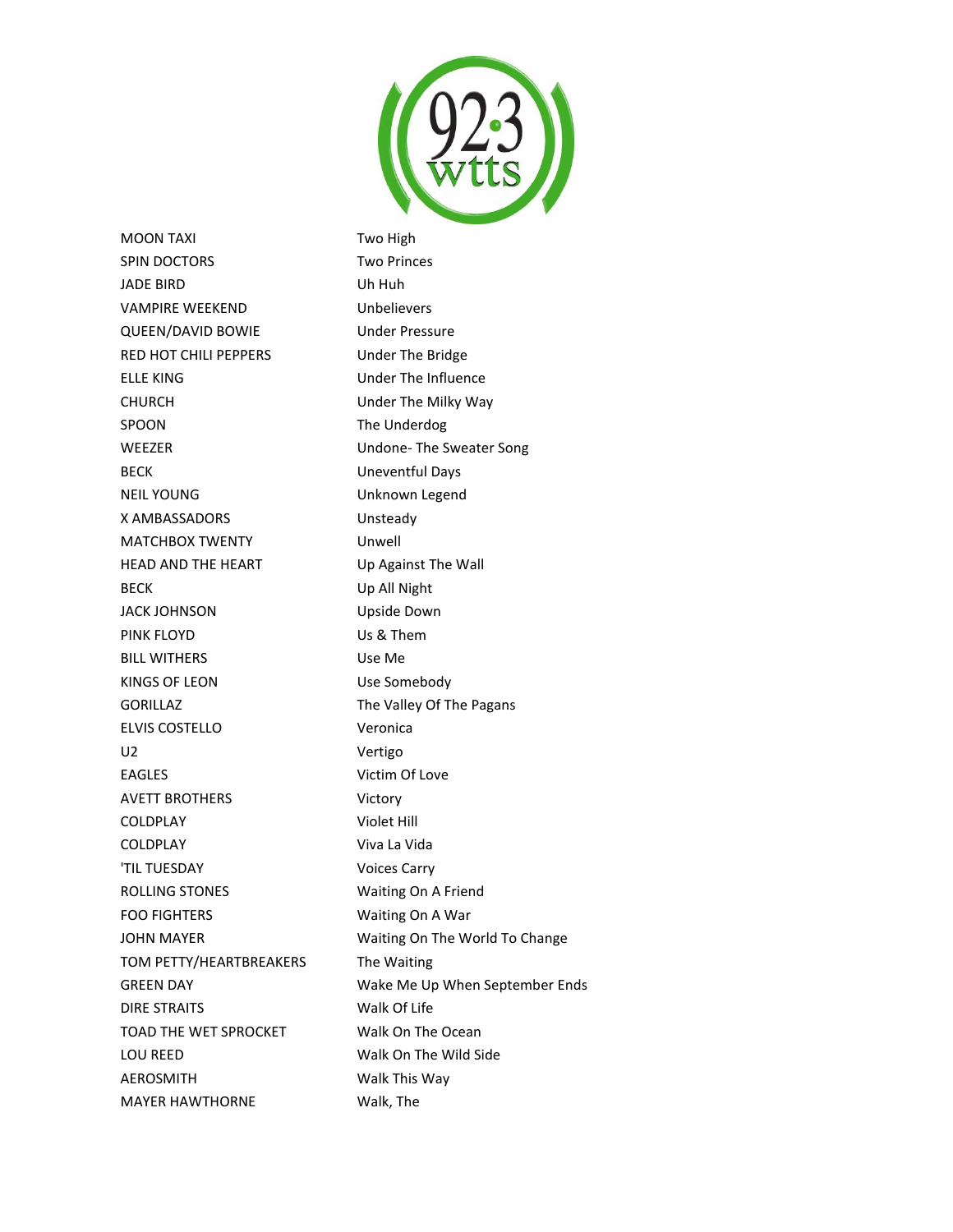

FITZ & THE TANTRUMS Walker, The SMASH MOUTH Walkin' On The Sun MARC COHN Walking In Memphis POLICE **No. 2018** Walking In Your Footsteps EMPIRE OF THE SUN Walking On A Dream ANNIE LENNOX Walking On Broken Glass POLICE **Walking On The Moon** GREEN DAY Warning KINGS OF LEON Waste A Moment JACK JOHNSON Wasting Time NATHANIEL RATELIFF/NIGHTSWEATS Wasting Time ELVIS COSTELLO Watching The Detectives JOHN LENNON Watching The Wheels PIXIES Wave Of Mutilation ADELE Water Under The Bridge KALEO Way Down We Go FASTBALL The Way INGRID MICHAELSON Way I Am BRUCE HORNSBY & THE RANGE Way It Is, The MODEST MOUSE We Are Between FUN. We Are Young f/Janelle Monae DAVID & DAVID Welcome To The Boomtown PINK FLOYD Welcome To The Machine WARREN ZEVON Werewolves Of London PET SHOP BOYS West End Girls DOOBIE BROTHERS What A Fool Believes NORAH JONES What Am I To You? EDIE BRICKELL & NEW BOHEMIANS What I Am SUBLIME What I Got ROMANTICS What I Like About You JOHN MELLENCAMP What If I Came Knocking EVERLAST What It's Like FLORENCE + THE MACHINE What Kind Of Man WILCO What Light DAVE MATTHEWS BAND What Would You Say INXS What You Need

AMOS LEE What's Been Going On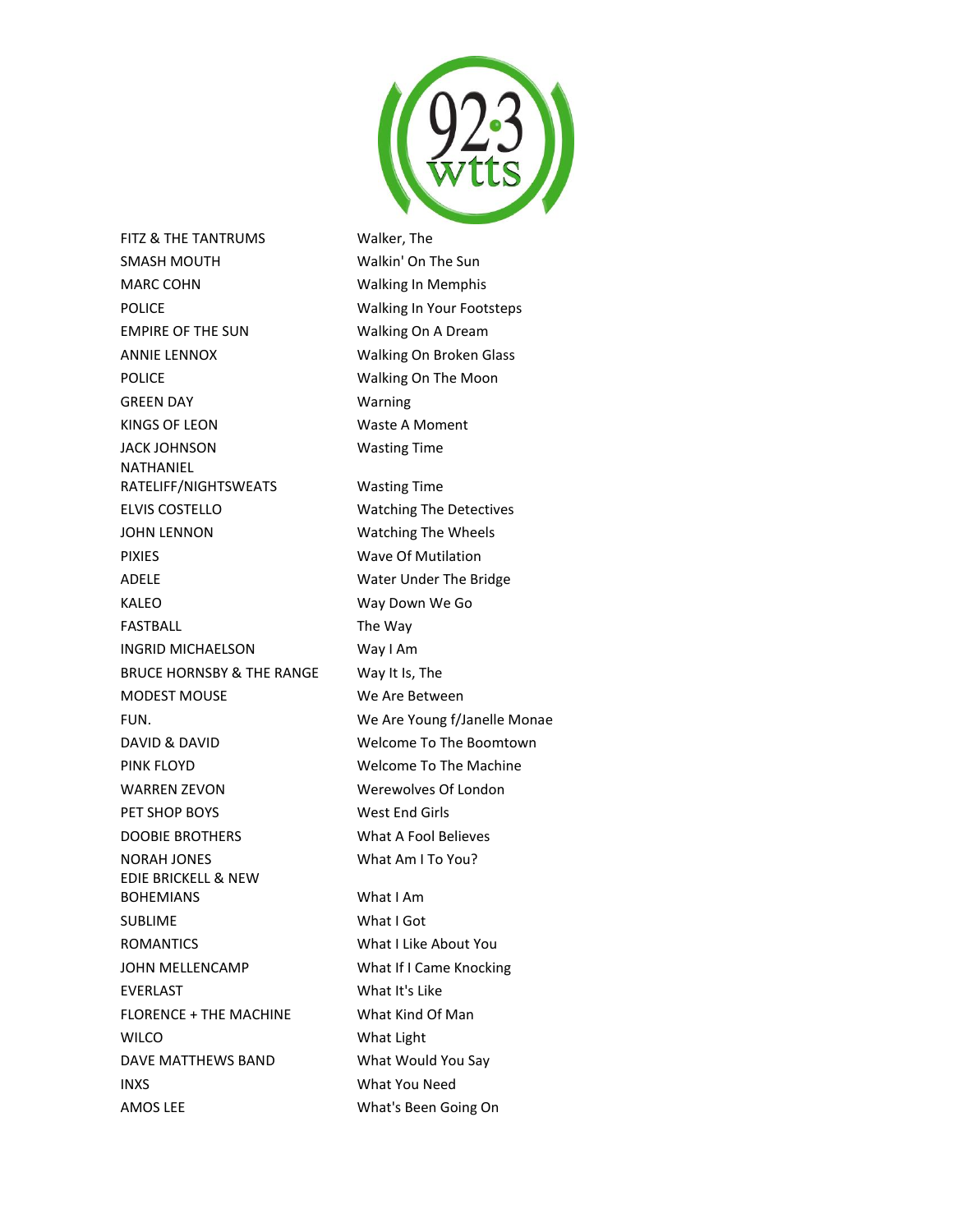

10,000 MANIACS What's The Matter Here? IMAGINE DRAGONS Whatever It Takes 4 NON BLONDES What's Up FOO FIGHTERS Wheels PRINCE When Doves Cry GREEN DAY When I Come Around TRAIN When I Look To The Sky NICKEL CREEK When In Rome ADELE When We Were Young KILLERS When You Were Young DAVE MATTHEWS BAND Where Are You Going BECK Where It's At PIXIES Where Is My Mind STEVE WINWOOD While You See A Chance DEVO Whip It GREGG ALLMAN Whippin' Post BILLY IDOL White Wedding MEN AT WORK Who Can It Be Now? JEWEL Who Will Save Your Soul CAGE THE ELEPHANT Whole Wide World CURE Why Can't I Be You? DAVE MATTHEWS BAND Why I Am CHRIS ISAAK Wicked Game WHO Who Are You WILCO Wilco, The Song JOHN MAYER Wild Blue SUNDAYS Wild Horses

ELVIS COSTELLO What's So Funny 'Bout Peace Love & Understanding R.E.M. What's The Frequency, Kenneth? LOCAL NATIVES When Am I Gonna Lose You COUNTING CROWS When I Dream Of Michelangelo U2 When Love Comes To Town ROLLING STONES When The Whip Comes Down POLICE **When The World Is Running Down** PAULA COLE **Where Have All The Cowboys** ... U2 Where The Streets Have No Name U2 Who's Gonna Ride Your Wild... STEVE MILLER Wild Mountain Honey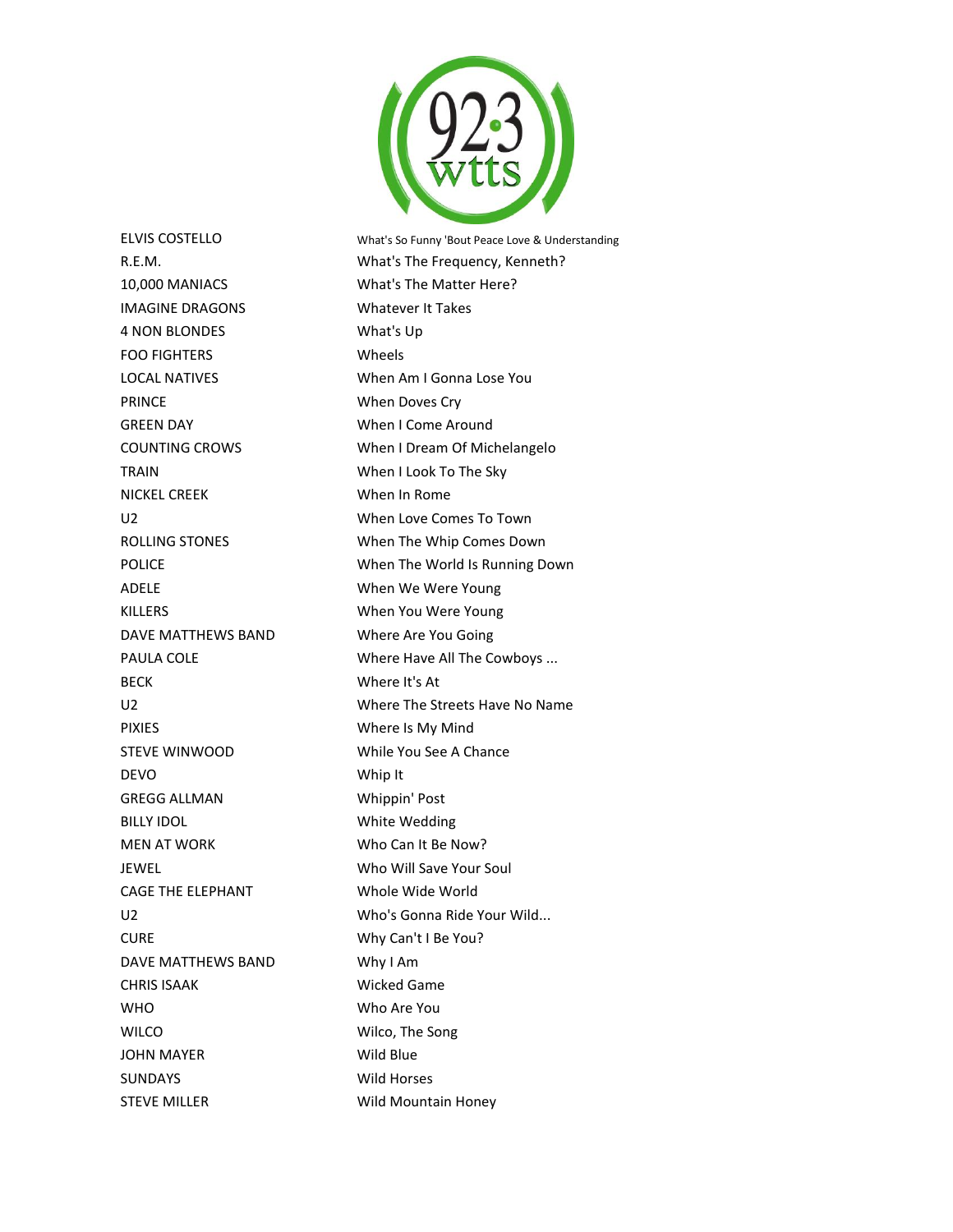

JOHN MELLENCAMP Wild Night f/M. NdegeOcello TALKING HEADS Wild Wild Life JOHN MAYER Wildfire LOS LOBOS Will The Wolf Survive? AMOS LEE Windows Are Rolled Down THE REVIVALISTS Wish I Knew You PEARL JAM Wishlist PINK FLOYD Wish You Were Here U2 With Or Without You A3 Woke Up This Morning TOM PETTY Wildflowers TOM PETTY/HEARTBREAKERS Woman In Love (It's Not Me), A NATALIE MERCHANT Wonder EVERCLEAR Wonderful ERIC CLAPTON Wonderful Tonight OASIS Wonderwall COLLECTIVE SOUL World I Know, The FLEETWOOD MAC World Turning EURYTHMICS Would I Lie To You POLICE **No. 2018 ISLAND MEET ARE Wrapped Around Your Finger** IMAGINE DRAGONS Wrecked COLDPLAY Yellow PEARL JAM Yellow Ledbetter TOM PETTY Yer So Bad THE REVIVALISTS You And I WILCO **You And I** JACK JOHNSON You And Your Heart DEATH CAB FOR CUTIE You Are A Tourist RAY LAMONTAGNE You Are The Best Thing PAUL SIMON You Can Call Me Al WHO WHO **You Better You Bet** TOM PETTY TOM PETTY FRAY **FRAY** You Found Me NEW RADICALS You Get What You Give TOM PETTY/HEARTBREAKERS You Got Lucky ALANIS MORISSETTE You Learn FLEETWOOD MAC You Make Loving Fun CARS You Might Think